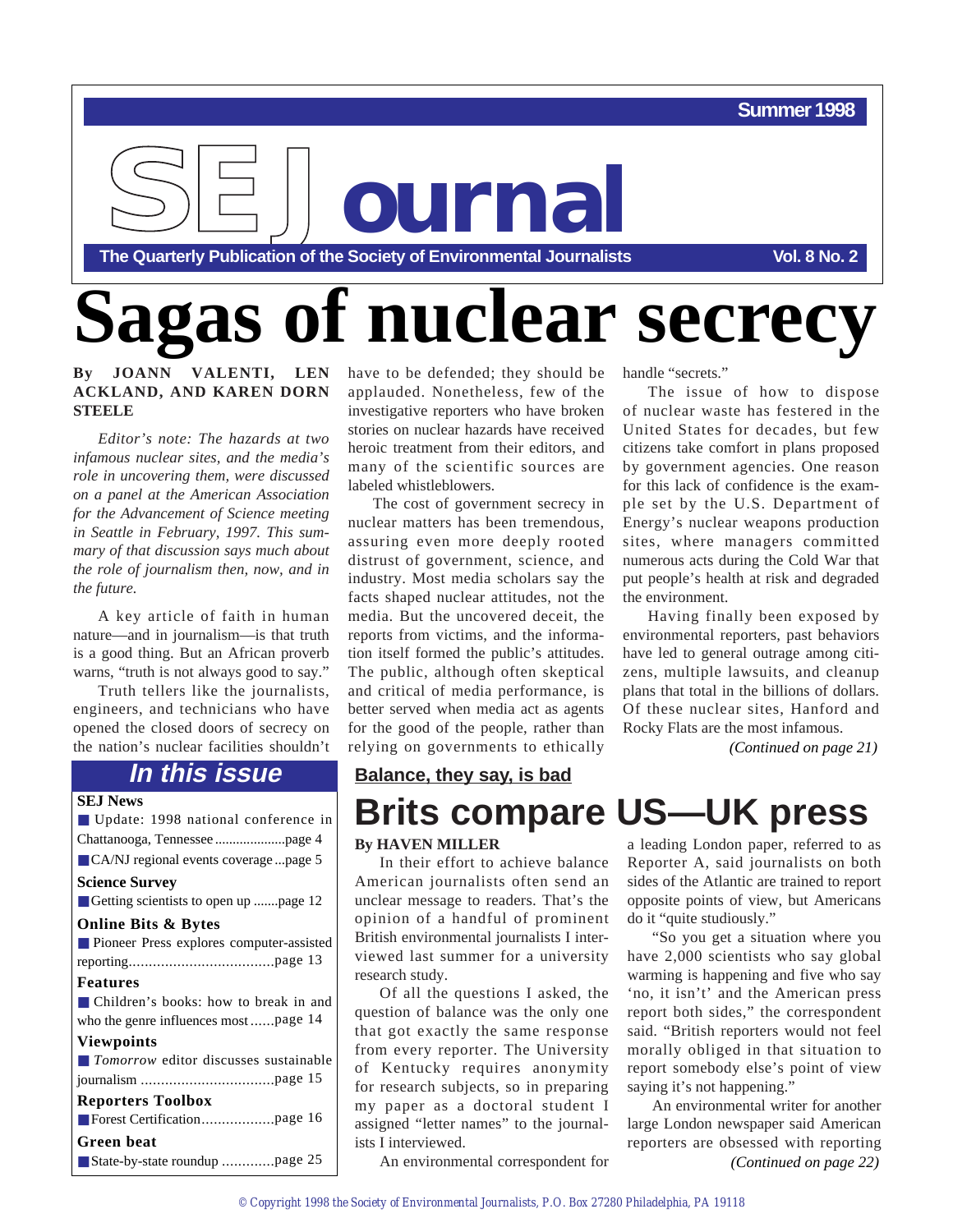## **New faces for leadership Family matters, new roles will shuffle SEJ officers**

As of October, you will see new faces at the helm of your organization.

As long planned, I will opt not to seek a second full term as president. Marla Cone appears likely to run for reelection to the SEJ board, but she has said she does not intend to seek another term as first vice president and won't run for president. If the board decides to elevate the other vice president, Mike Mansur, to the presidency, it means at least three of the five officers will be new in their positions.

This kind of change is healthy—a source of fresh ideas and new energy. It also comes at a good time. In sharp contrast to last year, SEJ's finances are in excellent shape with sufficient grant funding secured to operate through the end of 1999.

Thus, the SEJ board and staff should be able to concentrate on the organization's primary mission—devising and delivering programs that improve quality, accuracy, and visibility of environmental journalism—while methodically pursuing long-term financial stability. It is the perfect opportunity for other talented, dedicated board members to grow into new leadership roles under less dire circumstances.

I do intend to finish out the remaining two years of my current term as member of the board. My passion for this organization has not waned in the nine years since I was privileged to be involved in its creation, and I feel I have more energy to give. But this clearly marks a transition in my role with SEJ, one that was prompted by a coming transition in my personal life.

Later this fall my wife and I will likely become first-time parents, via adoption of a little girl from China. We started the adoption process in mid-1997, just before Rae Tyson resigned the presidency midterm. When I succeeded Rae, I committed to this job for a year and a half, knowing that the foreign adoption process normally takes that same amount of time.

There are other recent parents on the board and I admire their ability to balance work, family, and SEJ duties. But I know myself well enough that I didn't want to

try to split my attention between a new daughter and the SEJ presidency. This way, there is no risk that I might shortchange either.

Last month we received confirmation from China's national adoption agency that our application had been approved. We also received a photo of our soon-tobe daughter. Sometime after mid-September we will get the phone call saying it's time to travel to China.

**Report from the society's president**



It's quite possible we will be required to be there during the SEJ national conference. If so, it will mark the first time I will have missed any SEJ board meeting or a national conference. Because I find myself ready to do so without a second thought, I take it as some type of cosmic affirmation that I made the right decision.

Now here's a roundup of recent organizational news:

• In July, the board formally agreed that the experiment of having the associate and academic membership represented on the board should be made permanent policy. For the past three years Adlai Amor and JoAnn Valenti held those nonvoting board positions. Their presence helped better inform the board's decisions and debates, and their constituencies owe them their gratitude for the many hours of hard work. Adlai recently resigned from the board after changing jobs. The board deferred on appointing a short-term replacement given that associate members will vote to fill that position in the upcoming election. JoAnn will complete her term

in October, when one of her academic colleagues will be elected to succeed her.

• The SEJ National Advisory Board is taking shape in impressive form. Former *New York Times* managing editor Gene Roberts and former *Boston Globe* editor Tom Winship had agreed several years ago to assist SEJ by sharing their advice and wisdom about ways SEJ can better serve the journalism community. Now this panel of distinguished journalists has been expanded to include former *CBS* anchorman Walter Cronkite, *CNN's* Judy Woodruff, former *Christian Science Monitor* editor Kay Fanning, former *CBC* senior anchor Peter Desbarats, and (Portland) *Oregonian* editor Sandra Mims Rowe, who is also the immediate past president of the American Society of Newspaper Editors. SEJ founding president Jim Detjen is coordinating this initiative, and hopes to add a couple more topflight journalists to the roster.

• In Chattanooga, just prior to our national conference, SEJ will host the presidents of nearly 30 national journalism organizations for their semi-annual meeting. The Council of Presidents (COP) membership includes every major journalism organization in the country and is coordinated by the American Society of Newspaper Editors. The SEJ conference host committee in Chattanooga is providing invaluable help with COP meeting logistics. *Chattanooga Times* Publisher Paul Neely, an SEJ member who played a key role in bringing the SEJ conference to his city, even graciously offered to host the COP's opening reception and dinner at his home.

• Also at the July meeting, the board agreed to establish a retirement program for its three full-time employees. The financial commitment is relatively modest, at less than two percent of the organization's annual budget. The board believed it was not only the right thing to do morally speaking, but an important step in assuring the organization's salary and benefits package are competitive with other comparable organizations. Keeping good employees is an investment whose value is hard to quantify.  $\diamond$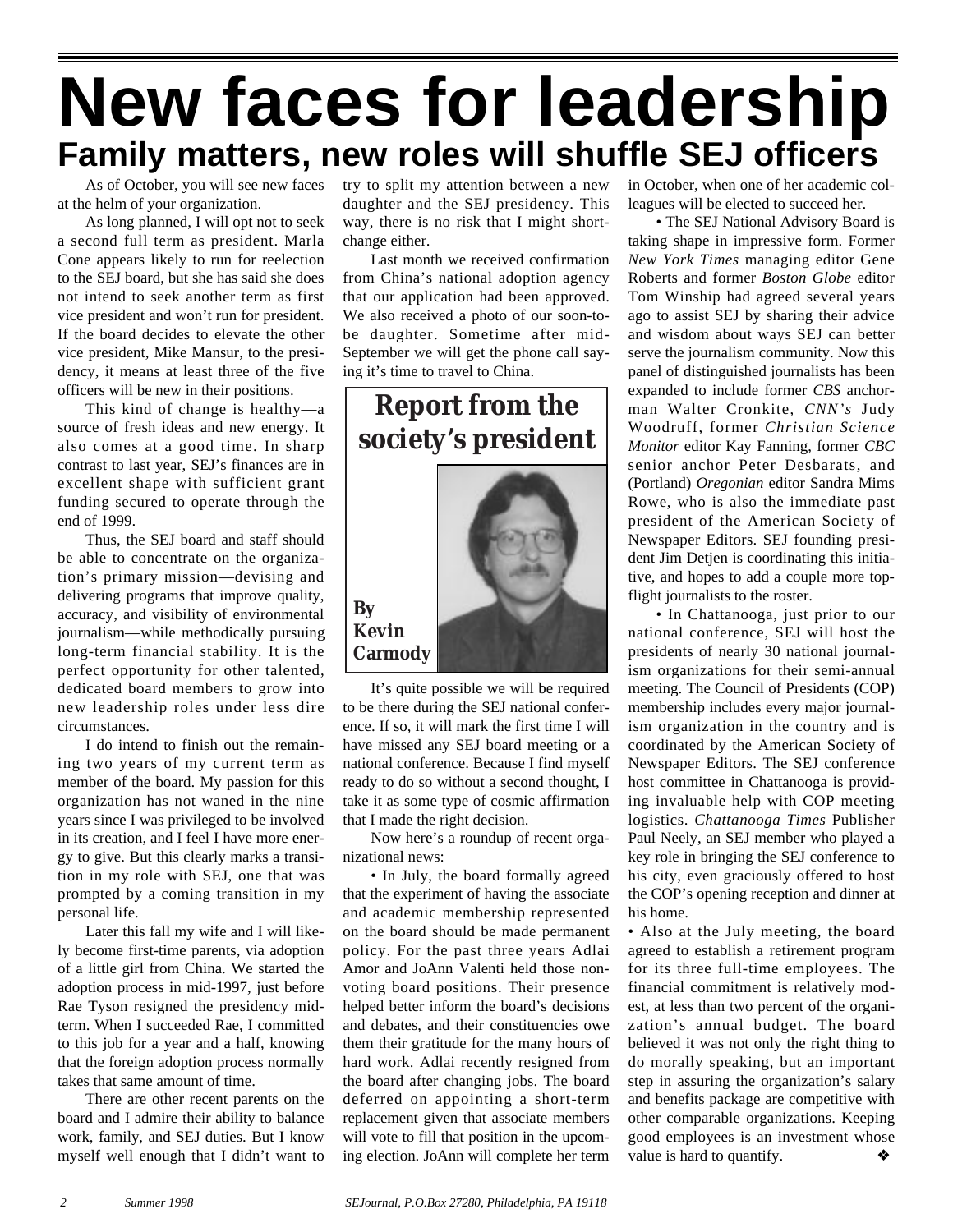## **SEJournal**

*SEJournal* (ISSN: 1053-7082) is published quarterly by the **Society of Environmental Journalists,** P.O. Box 27280, Philadelphia, PA 19118. Membership \$40 per year (student rate \$30). Subscription fee \$50; \$30 library rate. © 1998 by the Society of Environmental Journalists.

#### **Editor** Noel Grove **Editorial Board**

Kevin Carmody, Noel Grove, JoAnn Valenti **Design Editor** Chris Rigel

#### **Section Editors**

Viewpoints Peter Fairley On-line Bits & Bytes Russ Clemings Science Survey Sara Thurin Rollin Media on the Move George Homsy Book Shelf Nancy Shute New Members List Jutland Medina Calendar Janet Raloff Green Beat Chris Rigel

*SEJournal* will accept unsolicited manuscripts. Send story ideas, articles, news briefs, tips, and letters-to-the-editor to Noel Grove, ngrove1253@aol.com, P.O. Box 1016, Middleburg, VA 22118. Send calendar items to Janet Raloff, *Science News,* jar@scisvc.org, 1719 N Street N.W., Washington, DC 20036. For Green Beat, contact Chris Rigel, rigel@voicenet.com, P.O. Box 27280, Philadelphia, PA 19118, (215) 836-9970. For book reviews, contact Nancy Shute, nshute@usnews.com, U.S. News and World Report, 2400 N Street NW, Washington, DC 20037, (202) 955-2341.

For inquiries regarding the SEJ, please contact executive director Beth Parke at the SEJ office, P.O. Box 27280, Philadelphia, PA 19118; Ph:(215) 836-9970; Fax: (215) 836-9972. E-mail: sejoffice@aol.com

**The Society of Environmental Journalists (SEJ) is a non-profit, tax exempt, 501(c)3 organization. The mission of the organization is to advance public understanding of environmental issues by improving the quality, accuracy and visibility of environmental reporting. We envision an informed society through excellence in environmental journalism. As a network of journalists and academics, SEJ offers national and regional conferences, publications and online services. SEJ's membership of over 1,100 includes journalists working for print and electronic media, educators, and students. Nonmembers are welcome to attend SEJ's national conferences and to subscribe to the quarterly SEJournal.** 

*SEJournal* on the World Wide Web: http://www.sej.org

**SEJ Board of Directors:** President, Kevin Carmody, *Chicago Daily Southtown,* (708) 633-5970; vice president, Marla Cone, *The Los Angeles Times,* (800) 528-4637 ext. 73497; vice president, Mike Mansur, *Kansas City Star,* (816) 234-4433; secretary, Gary Polakovic, *The Los Angeles Times,* (800) 528-4637; treasurer, Sara Thurin Rollin, The Bureau of National Affairs, Inc. (202) 452-4584; James Bruggers, *Contra Costa Times,* (510) 943-8246; Russell Clemings, *Fresno Bee,* (209) 441-6371; Ann Goodman, *Tomorrow Magazine,* (212) 243-4327; Gary Lee, *The Washington Post,* (202) 334-4457; Jacques A. Rivard, Canadian Broadcasting Corporation, (514) 597-5085; David Ropeik, WCVB-TV, Boston, (617) 449-0400; Angela Swafford, *Telenoticias,* (305) 376-2168. Representative for academic members: JoAnn Valenti, Brigham Young University, (801) 378-7020; Jim Detjen, ex officio board member: (517) 353-9479, Michigan State University.

*SEJournal* **is printed on recycled paper**

### **Board elections to be held in October**

SEJ elections to the Board of Directors will be held at the annual meeting in Chattanooga, Saturday, October 10, 1998. If you were a member in good standing, i.e., not in arrears with membership dues, as of August 10, your name will be included on a list of eligible voters. Members in arrears or new members added after this date will not be included on this list. Those eligible to vote will receive a proxy ballot in the mail to use in lieu of voting on site at the annual meeting. Questions about elections procedures may be directed to elections coordinator Chris Rigel at (215) 836-9970 or crigel@aol.com.

#### **Letter**

#### To the Editor:

In the review of my book *Tracking the Charlatans* which appeared in the Spring *SEJournal* I am mystified by the criticism of my not substantiating my critique. The book contains extensive end notes but beyond that, I took great pains to use the bashers' exact words (lifted directly from their writings and duly annotated) to hoist them on their own petards. In the example you cite, I reproduced direct quotes of Limbaugh's distortion of E.O. Wilson's *NYT Magazine* article and then provided direct quotes of what Prof. Wilson actually said in the piece. I can't figure out what the missing substantiation is that you are complaining about in this case, or for that matter, in the entire book. You have the prerogative to judge the book harshly if you see fit, but given my understanding of the term "substantiation," I find your criticism of my documentation very much "unsubstantiated"; indeed, wholly without merit.

*—Ed Flattau*

## **Colorado opens writers' institute**

The first Colorado Magazine Writers Institute will open Saturday, September 26, at the University of Colorado in Boulder. Editors from five national magazines will describe their editorial needs and what they look for in nonfiction freelance ideas, and discuss their readership and policies.

The institute, co-sponsored by the Rocky Mountain Chapter of the American Society of Journalists and Authors and the University of Colorado School of Journalism and Mass Communication, will take place in the Hale Science Building from 8 AM to 6 PM. The editors discussing the needs of their publications include: Malia McKinnon, associate editor of *American Health for Women;* Lisa Gosselin, editor-in-chief of *Audubon;* Florestine Purnell, managing editor of *Emerge: Black America's News Magazine;* Sheila Buckmaster, associate editor of *National Geographic Traveler;* and Greg Daugherty, editor-in-chief of *New Choices.*

Three experienced freelance writers in a panel discussion will talk about handling sticky situations—from contracts to revisions—that can arise in selling their words. Lunch speaker Marian Faux, author of *Successful Freelancing*, will speak on managing the realities of a writing business.

Program information, registration forms, and links to hotel information are available on the ASJA website in the events section, www.asja.org. ❖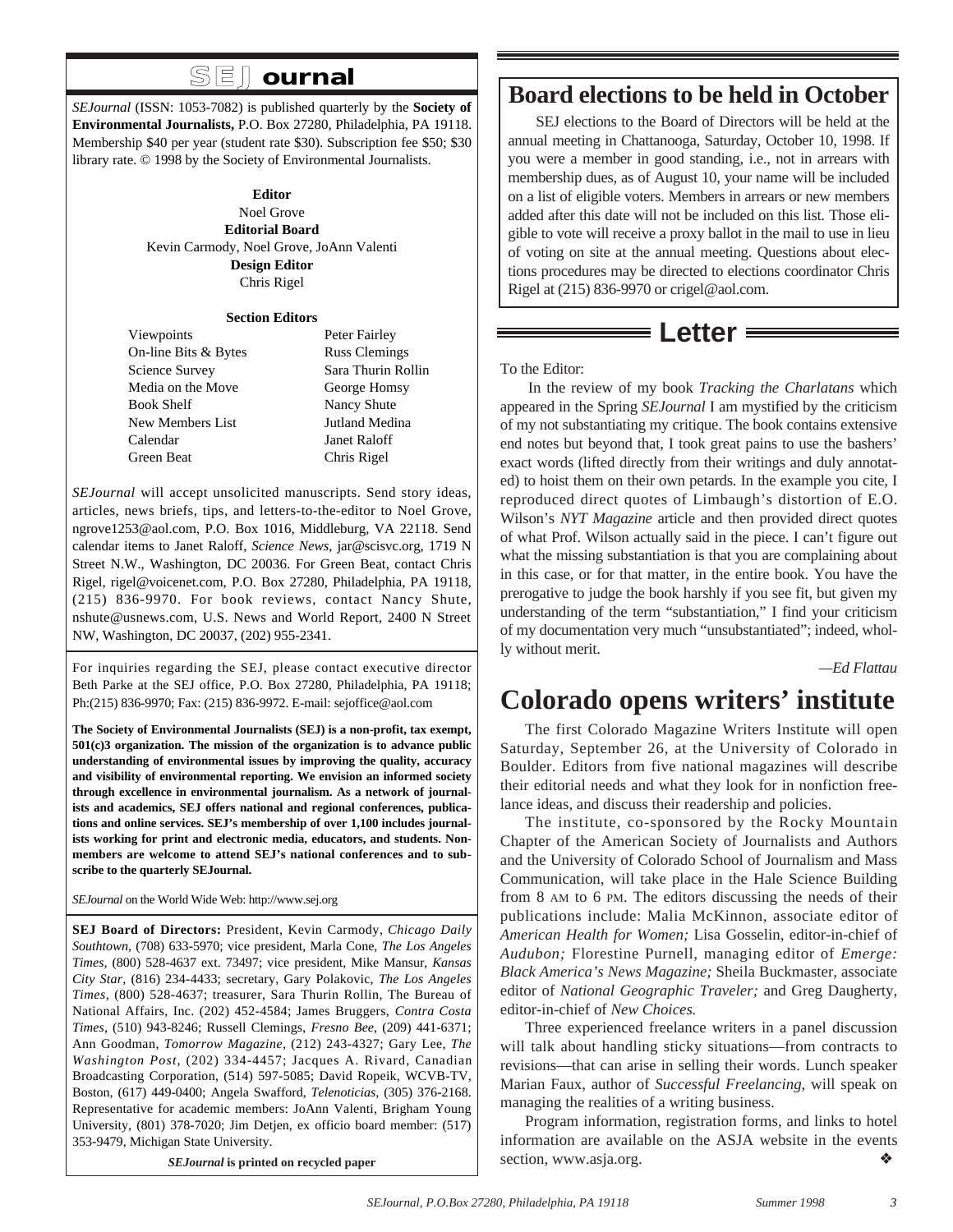## **Conference to examine revived beat Environmental reporting gets positive spin in Chattanooga**

#### **By PETER DYKSTRA**

Ahh, the cycles of nature. Each fall, the gray whales head for Baja, the geese learn how to spell at least one letter of the alphabet, and the squirrels take their lives in their paws in a roadside scramble for acorns. But few things in Nature can compete with the splendor of SEJ members' annual migration to the National

Conference. For four remarkable days, they gather in receptions, panels, hallways, and taverns—instantly recognizable by their familiar squawk about declining coverage and their bosses' ambivalence toward the beat—a declining habitat for a unique species.

But reports from across the nation suggest that we may be witnessing a reversal of environmental journalists' habitat loss. As suburbs continue their relentless

spread outward, reporting opportunities on sprawl issues are spreading faster than white-tailed deer. Transportation, schools, loss of forest and farmland, air quality, water quality, and just plain quality of life are all issues drawing increasing scrutiny from the front page to the business page to the radio traffic

report. This year's SEJ conference will continue to examine what may be going wrong with the beat. But we'll also include a strong focus on the best new opportunities for the environment beat to come along in years. SEJ stalwarts like Stuart Leavenworth of the *Raleigh News & Observer,* and Perry

> Beeman of the *Des Moines Register* will discuss the new directions and heightened opportunities that the interest in sprawl coverage have afforded them.

> Special sessions tailored for business, political, science, or academically-oriented SEJ members will make the conference more user-friendly than ever. Past SEJ conferences have benefitted from great locations. We hope to make Chattanooga the best one yet.

The city's well-known transformation from an industrial ashtray to a living laboratory for sustainability is itself an ongoing story. Still another great reason for coming to the conference are the opportunities you'll have to get away from it: Spectacular scenery and outdoors activities surround the conference site, as Chris Rigel's accompanying piece describes.

## **Agenda and site offer a good mix of work and play**

#### **By CHRIS RIGEL**

SEJ's national conference planners have added Dr. Sylvia A. Earle to the list of confirmed speakers in Chattanooga.

Dr. Earle is a marine biologist whose research focuses on the ecology of marine ecosystems—particularly marine plants—and developing technology to access the deep sea for research.

What makes her interesting to journalists, according to 1998 conference chair Peter Dykstra, is her "bullet-proof" status: Dr. Earle has maintained credibility and integrity in spite of being both a celebrity and an advocate. She will address the conference Saturday, October 10, at the IMAX 3D Theater during an evening reception at Chattanooga's freshwater aquarium.

SEJ's opening plenary session, "Is Environmental Reporting Good for the News Business?"—moderated by Paul Neely, editor and publisher of *The Chattanooga Times—*audience interest, competition, ownership, marketing of news and more. SEJ members will have an opportunity to ask the panelists questions during a Q and A session following panel discussions.

Confirmed plenary session panelists to date are David Anable, president of the International Center for Journalists in Washington DC and former editor of the *Christian Science Monitor;* Teya Ryan, one of SEJ's founding board members, CNN vice president, and senior executive producer of program development; and Robert W. Mong, executive vice president, publishing division, of the A.H. Belo Corporation

Concurrent sessions this year will be arranged according to specific themes. *The South* will cover topics from wood chip mills and "redneck environmentalism" to alien invaders (Kudzu, Zebra Mussels, Melaleuca). *The Street:* emissions trading, 21st Century energy, damming rivers or damning dams. *The Campus* will focus on journalism students with a session on what isn't

taught in J-school, a workshop on finding a job, and information about university programs on environmental reporting,

*The Lab* will track five sessions including pfiesteria hysteria, deformed frogs, and endocrine disrupters; *The Government* sessions include sprawl issues, elections previews, and new organic regulations. *The Craft* will spotlight builders of the beat and award winners; *The Podium* will be a soap-box moment for issues ranging from Earth First! to the Wise Use movement; and *The Globe* will deal with the big picture in fisheries; the science, politics, and media coverage of global warming; and international environmental journalism.

Ted Turner is now a confirmed speaker; he'll be addressing the conference on Friday in the Silver Ballroom of the Radisson Read House.

After this packed agenda, everyone will be in dire need of attending the "extremely undignified party" Saturday evening at the Radisson Read House Silver Ballroom, starting at the close of SEJ's annual meeting. Vidalia—a country swing rock group out of Atlanta—is booked, cash bars will be strategically located. If you happen to be a business writer attending this shindig, check the Continental Room opening off the Silver Ballroom. You'll see a cluster of other business writers there, near the sign reading: SEJ welcomes SABEW (Society of American Business Editors and Writers). Organized by SEJ board member Ann Goodman, this reception is for anyone who is drawn to—or immersed in—business writing.

Pick up most brochures on the Smokies and you'll find fullcolor ads for about five country music theaters, a few factory outlet shopping malls, something called a state-of-the-art Motion Theatre Virtual Reality Ride, an Elvis museum, Dollywood, and any number of places to eat, shop, browse, and generally

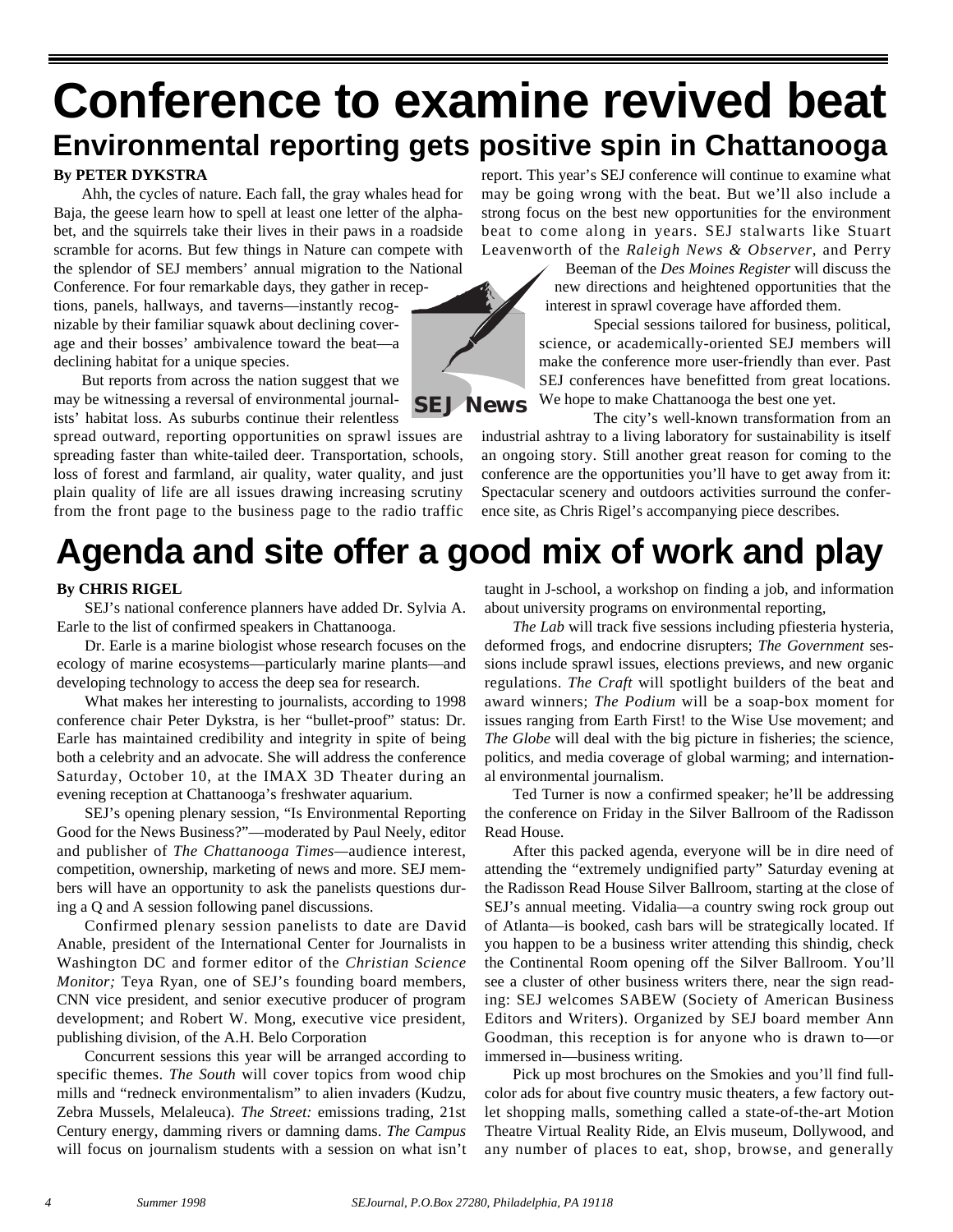



Just south of all this human scurrying is The Great Smoky Mountains National Park, home to some of the last and largest old growth forests in the eastern US. It is a place of thick, dark woods and winding roads with hairpin turns, where vehicles sometimes stop to wait for wildlife—maybe a family of wild boar—to cross the road and disappear into the woods.

This is the most heavily visited park in the United States, and the site of SEJ's post-conference tour. Receiving about 10 million visitors annually and bordered by areas described by conference chair Peter Dykstra as "wretched overdevelopment," the park is rampant with issues of interest to environmental reporters.

SEJ will take 30 preregistered SEJ members by bus from Chattanooga on Sunday October 11 at 10:00 AM to the Smokies, located about three hours away on the Tennessee-North Carolina border. Stuart Leavenworth, development reporter and editor with *The* (Raleigh) *News & Observer,* will lead the tour.

Leavenworth will focus the two-day tour on two of the park's most serious threats—unchecked development in gateway cities such as Gatlinburg and Cherokee, and windblown pollutants, responsible for a visibility reduction from 93 to 22 miles.

Plans include hiking, talks with air quality and forestry scientists on insects and pollutants changing the forests, the wolf reintroduction program, and how the park is affected by its 10 million visitors a year. Leavenworth is also scouting for a local storyteller for an evening of mountain tales around the campfire.

For a complete rundown of SEJ's national conference agenda to date, contact SEJ headquarters in Philadelphia at (215) 836- 9970, e-mail sejoffice@aol.com or Web site: www.sej.org.

SEJ's conference falls on a legal holiday weekend this year, making it easy to mix work and play. Tennessee in October is rich with Autumn color, and the city and surrounding areas offer plenty of recreation for people of all ages, talents, and tastes. Contact the Chattanooga Area Convention & Visitors Bureau at (800) 322-3344 or www.chattanooga.net/cvb to request a brochure to help you plan.

Downtown Chattanooga is filled with things to do, from the fresh-water aquarium and IMAX theater to the Creative Discovery Museum and the Bluff View Art District. Almost everything is within walking distance, but the free electric buses, which are designed with facing benches, make the transport a social event. People are friendly, and strangers often cease to be strangers during the short trip.

Lookout Mountain is only about 15 minutes from downtown—just head south on Broad and follow the signs—where you can visit Ruby Falls, the 145-foot natural waterfall and caverns deep inside Lookout Mountain, ride the incline railway, or wander mountain paths through Rock City and stand atop lookout mountain to see seven states. About 20 minutes beyond Rock City you'll find Lookout Mountain Flight Park, one of the prime spots for hang gliding in the East.

Also available within easy driving distance of Chattanooga: golfing, camping, white water rafting, and family fun spots of all kinds. Check your visitors guide for details.

Maybe what you'd most enjoy after a three-and-a-half day, session-jammed, party-down journalists' conference is to find a quiet spot in the Tennessee woodlands on a wide river and toss in a line. At the Hiwassee River you'll find good fishing less than an hour from Chattanooga. Stop in the Orvis shop just outside Benton and ask Lisa what the hatch is; she'll let you know what the trout are biting on, and help you pick out some flies. Or you might try this trick I heard from one Tennessee angler: put a bare hook on your line, then back-cast just to the edge of the trees, pick up a natural fly and flick it onto the water. (This doesn't work for Yankees.)

But even if the trout swim around your ankles and eat everything except what you're throwing, you might find that standing in the middle of the Hiwassee in the late afternoon, with the sun dancing off the water and the mist creeping across the distant mountains, is all you need. ❖



**Trout fishing on the Hiwassee River near Chattanooga, Tennessee**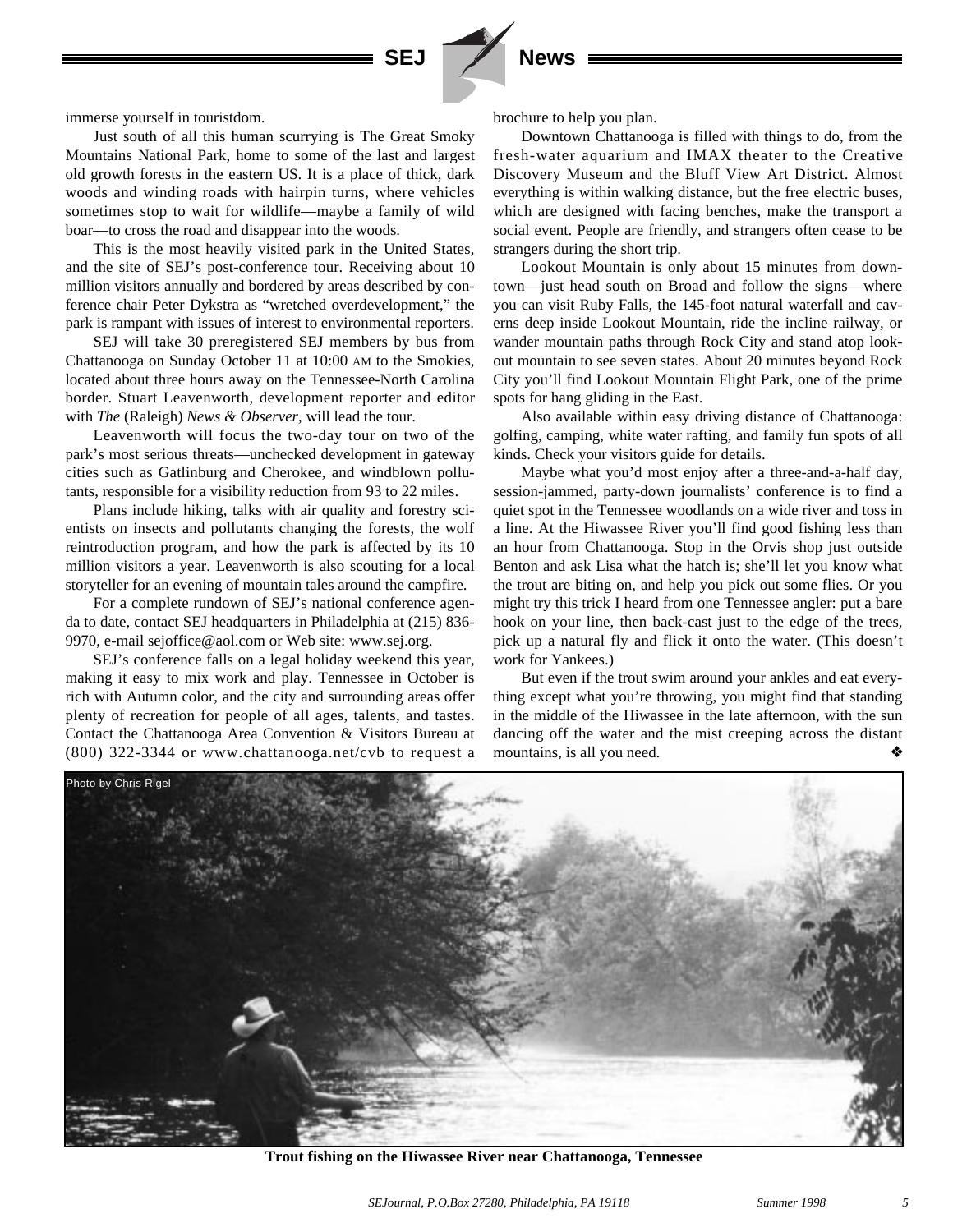

## **Journalists study delta options Issues are muddied by politics and conflicting scientific studies**

#### **By LISA VORDERBRUEGGEN**

Nearly 40 California journalists took environmental coverage to new depths with a daylong cruise and conference on the Sacramento-San Joaquin River Delta in late June. The event was a sell-out, with

the boat and meeting room filling to capacity.

One of the largest estuaries in the nation and the water supply for more than 20 million people, the Delta is in crisis. Its water quality is deteriorating. Its fish habitat is declining for endangered species such as Chinook salmon and Delta smelt. And its shorelines, streams, and bottom mud are populated with foreign species.

In an effort to turn the tide in the Delta, California and Federal governments are jointly undertaking a major scientific and political

study of Delta management policies through a 30-year restoration program that could cost as much as \$12 billion. Interior Secretary Bruce Babbitt has called it the largest environmental restoration program in the United States. SEJ members and guests discovered that, as in most debates centered on water in the West, the issues are muddied by layers of politics and complicated by conflicting scientific studies.

SEJ board member James Bruggers developed the idea for the event and organized it with the help of fellow *Contra Costa Times* environment writer Denis Cuff. Bruggers and Cuff were key authors of a 20-page, 1996 report on the Delta. Also assisting in developing the program and helping to carry it out was Steve Barbata, executive director for the Delta Science Center at Big Break, a non-profit research and education group that agreed to serve as SEJ's host. The program was co-sponsored by the *Contra Costa Times* and the San Jose *Mercury News*.

Bruggers said he wanted to help reporters wade through 3,500 pages of environmental documents that were released by CALFED, the state-federal consortium planning the Delta's future.

Morning at the event was devoted to science and the afternoon to politics and plumbing. Journalists from big and small newspapers, journals, magazines, radio, television, and other media outlets gathered at the Antioch Marina in Contra

fish habitat looks like," Miller said. "I spent my childhood out here fishing and hunting, but not everyone has had that chance."

After the cruise, journalists met at the nearby Ironhouse Sanitary District head-



*Sacramento Bee* **Reporter Nancy Vogel interviews U.S. Rep George Miller, D-CA, aboard the "Betty T"**

Costa County about 30 miles east of San Francisco early on a sunny Saturday, June 20. Aboard the "Betty T," they munched on muffins and drank juice while learning about the ecology and geography of the Delta from several experts.

Bruce Herbold, a fisheries ecologist with the U.S. Environmental Protection Agency in San Francisco, and East Bay Regional Park District naturalist Mike Moran hauled aboard samples of an invasive, imported plant from South America that threatens the Delta ecosystem. And the "Betty T" crew tied up next to a dredger long enough to capture a bucket of Delta mud for journalists to sift through in search of signs of water life.

Also on board was U.S. Rep. George Miller, Democrat from Martinez, the ranking Democrat on the House Resources Committee and a legislator known for his environmental work in Congress for the past two decades, including a landmark water law. Miller met oneon-one with many of the participants and also addressed the group. He lauded SEJ for offering the conference. "It's very important to have the opportunity to see at least some part of the Delta, to be able to visualize what riprap looks like, what

quarter—a sewage treatment plant that has become a significant preserver of wetlands—for lunch on the lawn and a panel discussion about the Delta. Writers heard viewpoints from environmentalists, farmers, big business, and the huge Metropolitan Water District of Southern California.

Lester Snow, executive director for CALFED, presented a 30-minute overview of the three current proposals and explained they are likely

to be modified after the first round of public comment.

Thanks to financial support from the Delta Science Center, SEJ abandoned typical box-lunch sandwiches and packaged chips in favor of true Delta food steamed clams, oysters, marinated venison, crayfish, asparagus, nuts, and fresh blackberries, cherries, and strawberries. Example 12<br>
Solutern California.<br>
Solutern California Water Dianos, and the 1<br>
Solutern California Water Dianos, execution and Solutern California<br>
Solutern California Example 1<br>
Solutern Show, execution of the three curr

*Lisa Vorderbrueggen covers growth and land-use in Alameda County for Contra Costa Newspapers, publishers of the* Contra Costa Times *and four other East Bay newspapers.*

## *SEJournal* **deadlines**

| Fall 1998 October 15, 1998  |  |
|-----------------------------|--|
| Winter 1999January 15, 1999 |  |
|                             |  |
| Summer 1999 July 15, 1999   |  |

Send submissions to Noel Grove, editor, ngrove1253@aol.com, P.O. Box 1016, Middleburg, VA 20118. Send Green Beat stories to Chris Rigel, rigel@voicenet.com or to SEJ, P.O.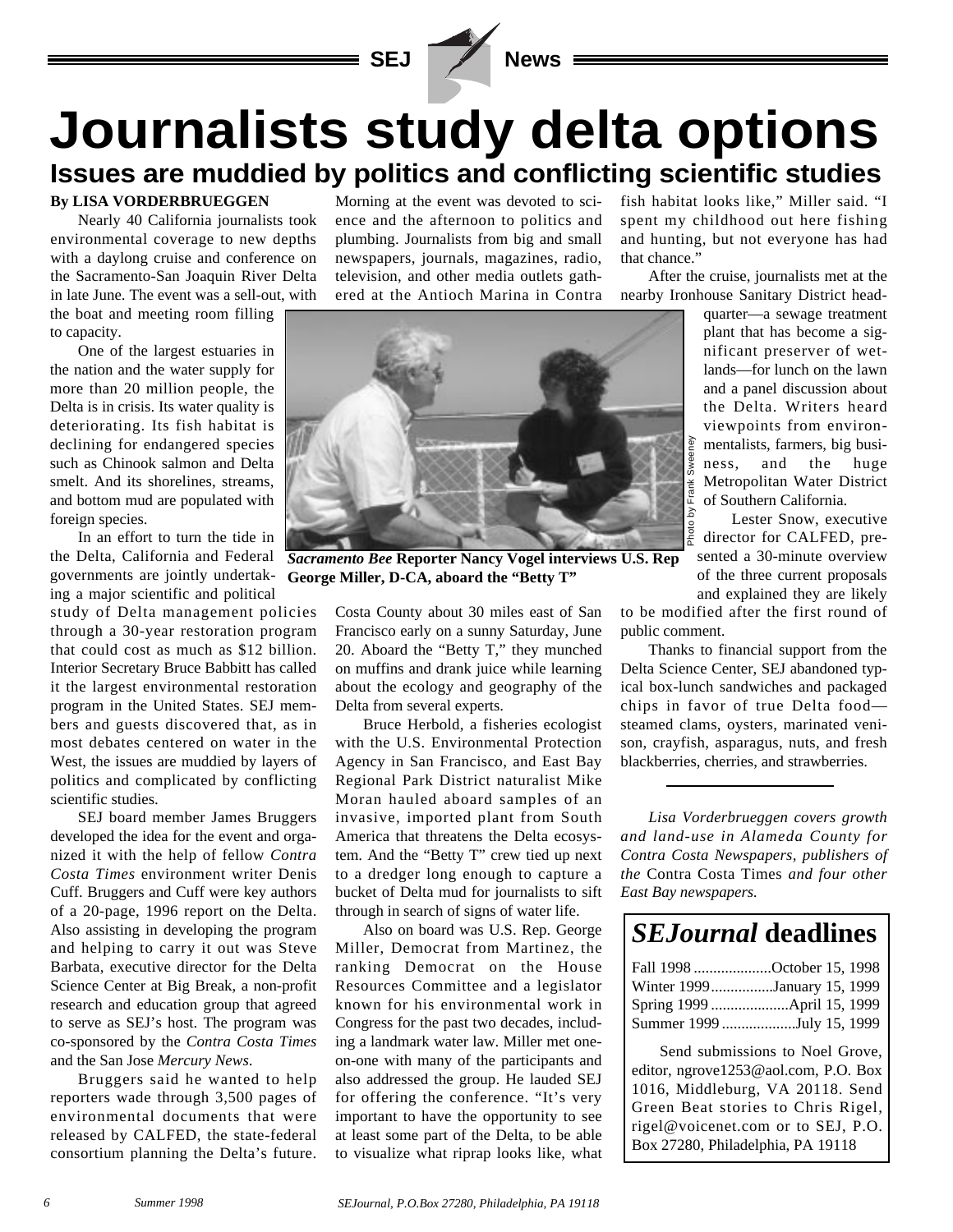

Sustainability: Covering the

#### **By ROBERT SCOTT**

Over 30 journalists and others met in Trenton, NJ, June 19 for SEJ's mid-Atlantic regional conference on covering sustainability.

Few better settings could be found for a first hand look at brownfields and sustainable development than Trenton, one of the sixteen showcase communities chosen to receive aid as part of the Clinton Administration's commitment to clean up and redevelop brownfields. Attendees met at New Jersey Network public television station for breakfast and discussions, welcomed by event organizer Ed Rodgers, environmental reporter and producer for NJN News.

First to address the group was David Crockett, traveling from SEJ's 1998 national conference site, Chattanooga, TN, to define sustainability for the journalists and others who attended.

Crockett, chairman of Chattanooga's city council and president of the Chattanooga Institute for Sustainable Development, emphasized the difficulty of covering new ideas with language which has not yet evolved. (See transcript excerpts, following)

A sneak preview of *Escape from Affluenza,* sequel to the PBS special, *Affluenza,* followed Crockett's remarks. The show, hosted by Scott Simon, aired in its entirety on July 7 on PBS.

Todd Bates, environment reporter at the *Asbury Park Press,* then moderated a panel discussion about sustainability—it's roots, it's slippery definition, and what reporters need to know to cover it.

The panel included Mark Jaffe, 15 year environment reporter for the *Philadelphia Inquirer* (on leave while finishing his book, *The Gilded Dinosaur: The Exploration of the American West, the Rise of American Science and the Fossil Feud Between O.C. Marsh and E.D. Cope*; Angela Park, president of the Catalyst Company; Randy Solomon, director of New Jersey Future's Sustainable State Project; Rob Young, executive director of the New Jersey Office of Sustainability, the only state office of its kind in the country; and Crockett.

Jaffe, who took an admittedly "contrarian view" on the subject offered a journalist's insight to the presentation, and a caveat about using environmental lingo. He showed that many environmental stories are already about sustainability. The writer—and the reader—don't have to be bogged down with terms such as "sustainable development." (See transcript excerpts, page 8.)

Angela Park explained the connection between environmental justice and sustainability. Many economically strained communities bear the brunt of industrialization and the ecologic impact it has, she said. However, without economic growth the people in those communities would be in more dire economic straits. Only when economic, social, and environmental questions are addressed, panelists agreed, could sustainability exist.

Jaffe cautioned that "with all due respect to the panelists here, you can't trust these folks for a minute." Some sparks flew when he said that "the use and disposition of private property is the biggest problem—and always has been in terms of wise town planning."

Young countered: "I'm amazed that you would make that statement, because up till now everything you've said has been very informed and very intelligent. Private property isn't worth a damn without public infrastructure and public investment. The whole issue is public investment."

Shortness of time broke the panel's momentum, and the attendees moved out of the meeting room and into the real world. A bus took the conference to Katmandu, a tropical restaurant occupying an abandoned ironworks.

The absence of Kathleen McGinty, the scheduled lunch speaker, gave attendees an opportunity to get to know one another and swap stories of life on the environmental beat.

The last leg of the event was a bus tour of the brownfield sites in Trenton, including the Roebling Marketplace, housed by the once-abandoned Roebling steelworks.

The event was organized by SEJ mem-

# **indefinable**

ber Ed Rodgers and Chris Rigel, SEJ's programs manager, co-sponsored by NJN Public Television, and partially funded by the Geraldine R. Dodge Foundation.

*Robert Scott is a student at LaSalle University, majoring in Communications and English, with an Environmental Studies minor. During the summer he worked at the SEJ office as general support staff, especially involved with regional events.*



*The following was excerpted from introductory talks and discussion at SEJ's mid-Atlantic regional conference in Trenton, NJ, June 19, 1998. Speakers included here are David Crockett, Chairman of the Chattanooga City Council and president of The Chattanooga Institute for Sustainable Development, and Mark Jaffe, 15-year veteran environmental reporter at the* Philadelphia Inquirer*.* 

#### **DAVID CROCKETT**

Several years ago I was in Massachusetts. We were promoting a trail along the Merrimac River, from New Hampshire to Boston. We wound up in Lowell, Massachusetts.

Davy Crockett had been there in 1834. Andrew Jackson had been there in 1833. Every politician of the era had been in Lowell. Why were they in Lowell, Massachusetts around that time? It was because something remarkably different was happening. They had harnessed the power of the Merrimac River, used its energy to power plants that made shoes, that made clothing, that organized a labor force in a much different way than it had ever done.

They invented the corporation. Stockholders, boards of directors, came out of that city. Stockholders—what does that have to do with a piece of paper? Candlepower—what does that have to do with light? Horsepower. The language was *(Continued next page)*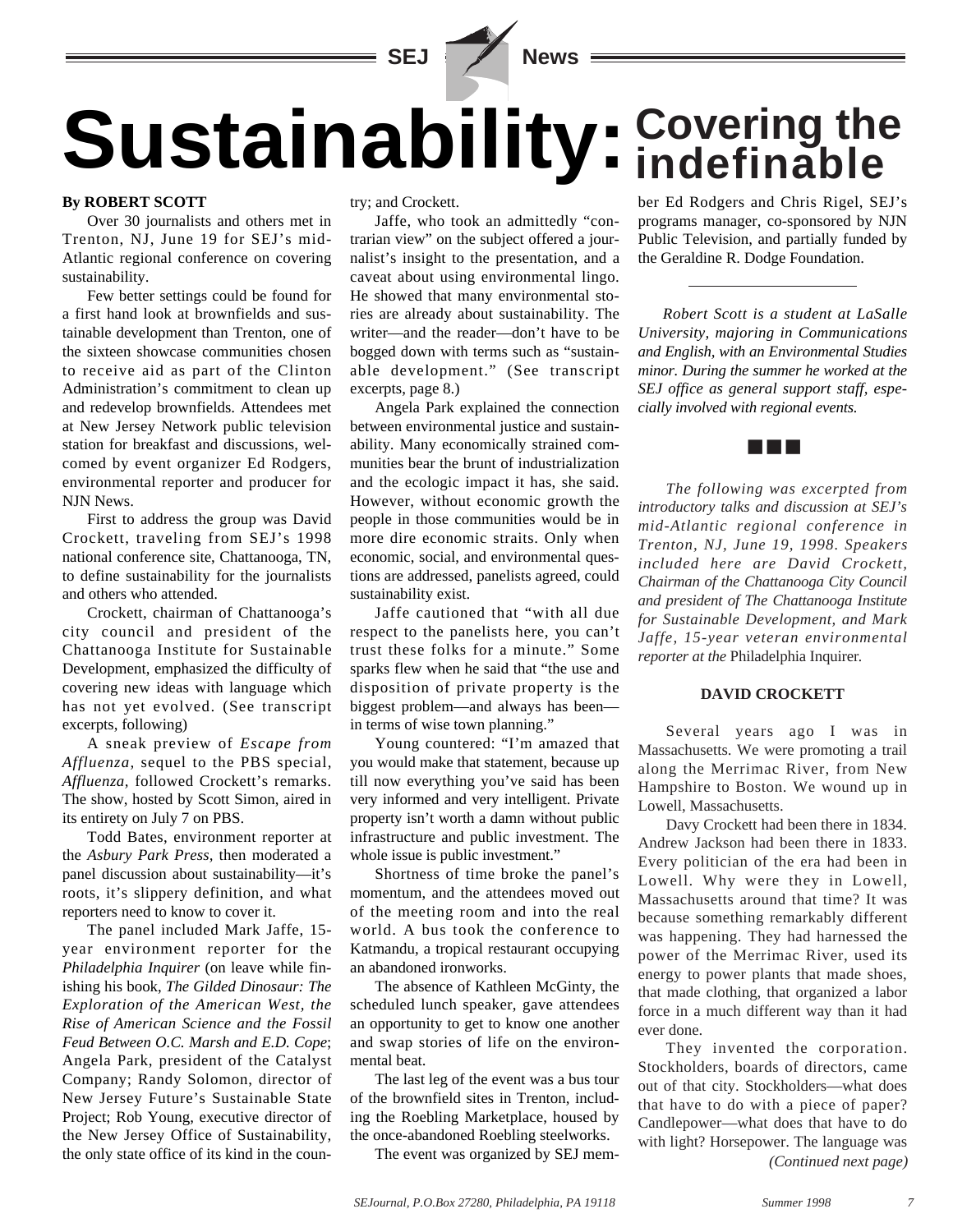

## **Sustainability...David Crockett**

different, because they were coming from an agrarian age, a time when all thought processes—every bit of the system, the education, the way we live, urban centers, transportation—were geared to that. And the language was geared to that. So they were trying to describe it in the best terms they could, but it was fundamentally changing everything about life in America. It was starting in this one place while most of the country was still in another age; you had this shift of thinking that was beginning there.

Now they didn't have a meeting that morning at the Lowell Chamber of Commerce and say "we are going to kick off the Industrial Age. Today's the kickoff meeting. Reporters, front page: The Industrial Age is launched!" They used language from an old period. What they were doing was new.

I struggle with this every day, trying to communicate [sustainability] to the chamber of commerce or whoever. They either hate the word, don't understand the word, apply the word to whatever they've been doing before. When you are starting something new, the language is not there. People tend to describe it based on their past, not on the future.

That's about where we are right now. We are entering a time of change. It will be defined in retrospect as the age of something—maybe the Age of

> Sustainability. A new term, as new as the age of the automobile and as hard to grasp for some as it would have



been in 1910 or a hundred years earlier in Lowell Massachusetts. Imagine, in those days, going to your newspaper editor and saying "I want to go to a conference on the Industrial Age," or in 1960 going to your editor and saying "I want to go to a conference on the Information Age. It will transform life as we know it."

In the next century I think it will be called sustainability. It's not readily understood. That's a part of it.

The three basic principles of sustainability are these:

• It ties together environment, economy, and community. You don't optimize on one over another. You don't trade off one over another.

• It recognizes interdependency.

• It's long term.

Sustainability requires that we fundamentally re-engineer, redesign every approach we have to everything. Is that new? Our lives shifted by an industrial age, an automobile age, an information age, all with powerful quality of life enhancements, but all with down sides. The idea of sustainability is very simply that we will build on all those things without a down side. And we will do it for long term.

When we got to a point where something wasn't working right, we went to what? A compromise. I have an environmental topic here that's a huge interest, but we have an economic interest. So what we need to do as reasonable people is get together and compromise. Right?

To go to a win-win is much different. You can't take two solutions which were exactly the same as they've always been

and get a win-win. That requires that you innovate and create a new recipe. And that's just what we need for the next century. I don't hold the notion that it's impossible to get a win/win. I absolutely don't believe that. I believe it's impossible to get a win/win if you want to run the same play you ran yesterday.

Our Cherokee heritage from the ancestral people of the

Cherokee, the Iroquois, tells that when making a decision, consider the impacts on the next seven generations, and learn from the seven generations past.

The definition from Gutenberg, Sweden is "live, live wisely, let live."

These are principles we've tried to do in Chattanooga. We will view business, the environment, and society as one subject, consider waste in any form bad for business, bad for society, and promote the goal of zero.

That means redesigning—like our carpet mills, that now redesign carpet to be, instead of four billion pounds in the landfill, taken back, recycled. They took the formaldehyde out of the glue to make the indoor air quality better. A fundamental redesign, a shaping of the entire culture. M&M Mars Co. just went to zero process waste in Chattanooga.

Our strategy is to be a defining place for these things—for factories, for transportation, for urban design, for thinkers that's why we bring people from all over the world, the best thinkers in other cities.

We believe in sustainable growth, that change is inevitable, that quality of life is key, that we learn from our past, and that working together works. We promote private-public partnerships; we believe it takes forever—sustainability is not a five-year plan—and we believe it takes everyone.

#### **MARK JAFFE**

I take a bit of a contrarian view on sustainable development. I'd like to talk about where this concept came from, what it means—what it really means—and some ways that in the context of daily journalism we can get our arms around it.

I think you have to go back to 1972 when the United Nations set up a commission to look into the environment. It was a ground-breaking commission, but it was opposed by developing nations, by Third World countries who were suspicious that this was going to thwart their economic and political aspirations. So instead of a commission on the environment, it became a commission on the environment and development.

From that point on, the idea of having to deal with development in a more sus-David Crockett, Chattanooga city council chairman from the ancestral people of the tainable, a more reasonable context started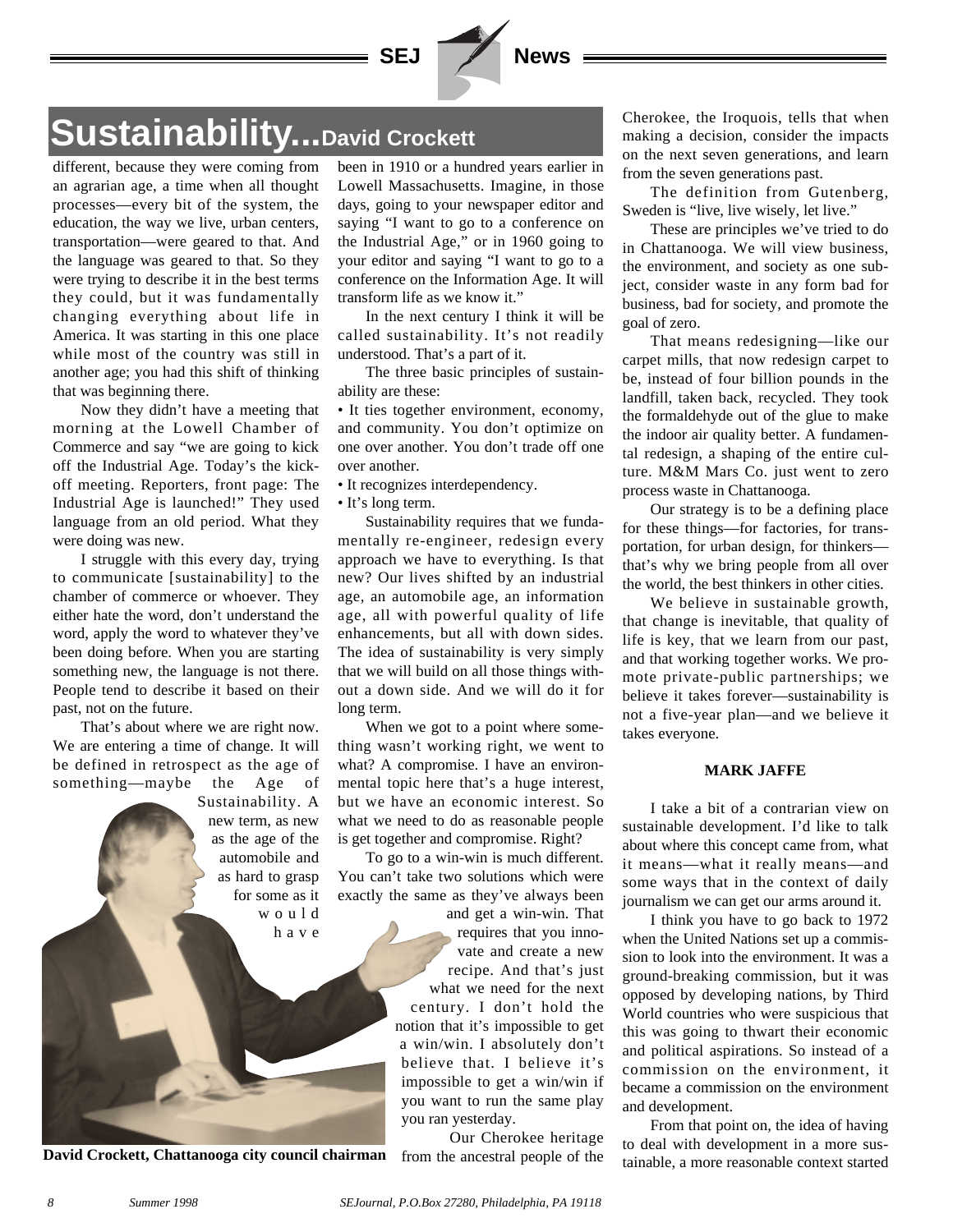

## **Sustainability...Mark Jaffe**

to take root. For the next 20 years environmentalism and development would lockstep, and the growth of the environmental movement dragged development sustainable development, responsible development—along with it. Sustainable development has fed off the growth of the environmental movement.

What is sustainable development? How do you define it? How do you know that what you're looking at is sustainable development?

The United Nations commissions defines sustainable development as follows: meeting the needs of the present without compromising the ability of future generations to meet their own needs.It's both a pretty severe and a pretty vague standard at the same time.

Economist Herman Daly drew the distinction between growth—which is the creation of material—and development which is the realization of potential. So growth is getting bigger, and development is getting better. But is sustainable development just a new, more sophisticated model for economic and land development, or does it have some other components to it? Progressive social betterment is one of the things Daly talks about.

So is it a social, is it a political, is it an economic exercise? It's very unclear how you parse that out. Invariably we see people talking about sustainable development in the context of land and economic development. If you're looking at a plan that's going to take part of an area and preserve or restore it and another part and develop it, and there's no social context to it, is that sustainable development? These are the kinds of questions that hover around this buzz phrase that nobody ever really answers. My feeling is to be wary.

Underlying the concept, and this is what everyone dances around, are some very very deep and complicated issues. We heard this morning that we've got to go for a win-win situation. It sounds too good to be true. As my grandmother used to tell me, if you hear something that's too good to be true, it probably is.

Ocean County is the fastest-growing county in [New Jersey], which is the most densely populated state in the country. A lot of the issues of development are engendered in that county. So you say we just can't have any more growth in Ocean County. That means some people are going to be denied an opportunity of a choice. Once you start doing that, the question of equity and social context become all that more important.

I would submit that sustainable development isn't a story about zoning or about transportation, or about land use. It's a broader concept that can be applied to a variety of stories. It's a way of looking at stories that we do routinely.

One way to think about sustainability is what's called urban metabolism. You look at the area, be it your township, your city, and think of it as an organism that's got inputs and outputs. By measuring it's energy and its waste—its respiration if you will—you can get a sense of how it's doing. If there's a proposal for development or a proposal for significant change, the question then becomes how does it affect it's metabolism? Again, to do that, you've got to first sit down and think about how you can define the life of the city and how you can get the indices, the things that you can measure: traffic flow, pollution.

Another way of looking at it is the ecological footprint—the impact of a particular activity—and they calculated it out in land. For example, the consumption level for North America needs 15 times more land than exists, which means that we're consuming 15 times more than our sustainable limit.

The third concept is the idea of life cycle: beginning-to-end. But I would urge reporters to think of it more broadly. There are all kinds of life cycles in our areas that indicate how our communities are doing. Births, primary school enrollments, high school graduates, college diplomas, jobs, and deaths. That's a life cycle for your community, and there are many others like that. These kinds of ideas—life cycles, urban metabolism, ecological footprints—are ways of looking at things we already deal with: traffic development, housing developments, impacts on rivers, in a way that asks is this impact so degrading that it's changing

our community?

For reporters, what's most important is to step away from this kind of discussion, what "professional sustainers" are doing, and to get back to just being reporters and looking at an issue, but looking at it slightly differently—doing our job the way we do it.

The *Philadelphia Inquirer* had on the front page [June 18] a story about a fox hunt farm in rural Chester county that the heirs have now inherited, and because of the booming land prices and the taxes, they're going to sell it to Toll Brothers (a big housing developer).

They interviewed somebody—there's actually a Fox-Hound Hunters Association of America—and had a wonderful quote about how everyone wants to live in hunt country, but pretty soon all that will be left are housing developments named Fox Chase and Horse Run. That was a sustainable development story, and it didn't mention sustainable development.

What you need secondly is a set of tools to help you get at those issues. Fortunately there's a tremendous amount of material now on the Web that helps enormously in trying to give you a baseline and in trying to be able to measure impacts. The EPA, the DOE, the Census Bureau—there's all kinds of data right down to the census tracks in townships that you can access immediately and start to make some assessments—what does this mean to the town? What does it mean to it's streams? What we as reporters have

to do is be conscious of the issue, and then be able to raise it as an idea of debate, in the public debate. That's it.

**Mark Jaffe,** *Philadelphia Inquirer*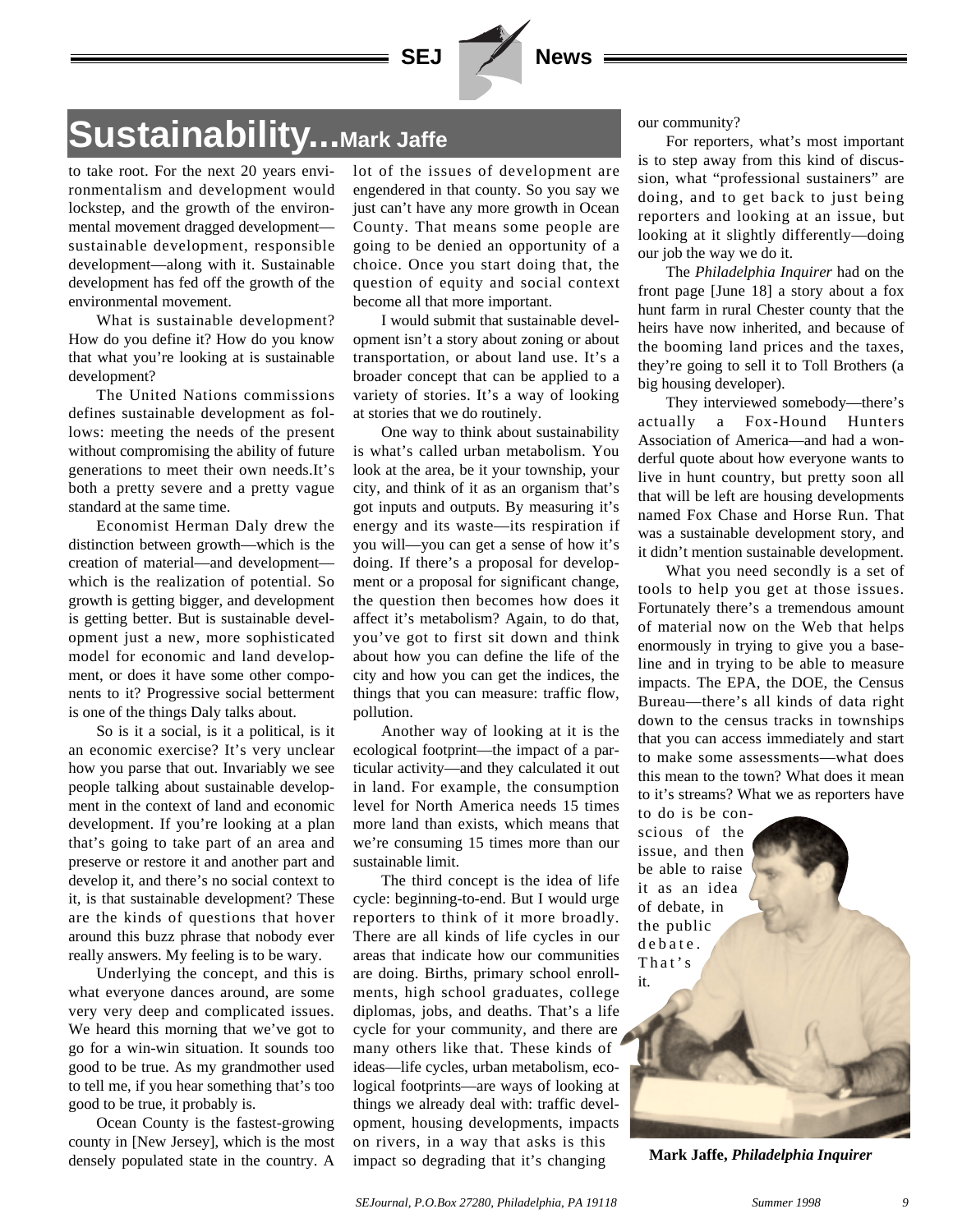



# *Jonah the crawdad, and other tales*

➤ On a recent family foray to an old fishing haunt in western Pennsylvania, Chris Rigel's brother Bob was gutting a catch when he noticed that the fish's stomach was crammed full. Curious, he cut the stomach open and out walked a crayfish, which paid obeisance and then scuttled back into the creek. Says Chris, programs and systems manager at SEJ headquarters in Philadelphia, "I figured that was Jonah Crawdad in the belly of a trout, delivered by the hand of Bob."

She adds: "I caught my limit. My crawdad was dead. Guess I'm no deliverer." Wrong about that. To ye editor, who e–mails tons of copy to the designer of *SEJournal* and sees how she shoe-horns them into the *SEJournal*, all while serving as editor of Green Beat copy and holding down her day job at headquarters, Ms. Rigel is not only a "deliverer," she approacheth beatification.

 $\blacktriangleright$  Chuck Quirmbach with  $Grin$  & Bare It Wisconsin Public Radio thought he'd spotted a soul mate in Milwaukee when

he saw a black Honda Accord bearing a Missouri license plate with the letters "SEJ." A quick check with SEJ headquarters on Missouri members turned up no initials to fit the plates. Must have been a vain Samuel (or Sabrina) Evans Johnson.

But the check with headquarters did jog executive director Beth Parke's memory of a dispute over use of our initials. It seems the publication *Success Express Journal* in Canada uses them as well and claimed proprietorship. An attorney absolved the Society of Environmental Journalists of guilt, since the two publications are in different countries and their subject matter does not overlap.

➤ The chronicling of bloopers in this column in the last issue of *SEJournal* jogged contributor Merritt Clifton's memory of more. He writes of a *faux pas* while newspapering:

"My own worst published grammatical error was, I hope: 'Returning to competition after having a baby in the Bedford Fete National 5-k, Louise Voghel won before a hometown crowd.'"

The embarrassment of suggesting the woman had her baby while running a 5K was compounded, says Merritt, now publisher of *ANIMAL PEOPLE*, by the fact that while running the same race he was beaten by Ms. Voghel as she pushed her two children through the course in an old-fashioned fringe-topped baby buggy. "I could run a bit in those days," he adds, "(completed 22 marathons and seven ultramarathons) but Ms. Voghel was a former runner-up in the Montreal International Marathon and could really fly low. To rub it in (actually because she's a very nice person) she handed me a cup of water when I finished, about 20 seconds behind her."

➤ In the last issue Merritt told the story of a misplaced "F" in a headline about truckers that was published by the *San Francisco Chronicle* and we mistakenly placed him on the *Chronicle* staff. "I worked for the *Oakland Tribune*," says Merritt. "The *Chronicle* made the error; the *Tribune* laughed over it."

Not yet finished with his former competitors, he has another story about a caption that appeared in the *San Francisco* *Examiner*. "In 1961 the *Examiner* depicted Baseball Hall of Fame slugger Willie McCovey practically twisting himself into a pretzel on a giant swing-and-miss and appearing to fall over backward with the bat going where the sun doesn't shine. The writer captioned it 'McCovey screwed himself into the ground, trying to hit the forkball.' *Examiner* practice was to boldface the first part of a caption, so the bold part came out, 'McCovey screwed himself."

➤ Last issue's bloopers opened the floodgates of errant headlines. Try these on for size:

- Police Begin Campaign to Run Down Jaywalkers
- Never Withhold Herpes Infection from Loved One
- Is There a Ring of Debris around Uranus?

• Survivor of Siamese Twins Joins Parents

- Drunk Gets Nine Months in Violin Case  $\bullet$  **Deer Kill 17,000**
- Astronaut Takes Blame for Gas in Spacecraft
- Man Struck by Lightning Faces Battery Charge
- Sex Education Delayed, Teachers Request Training

If you ever run out of trail food on a rigorous hike, take cheer from this headline: Kids Make Delicious Snacks. And finally, now we know the answer to population growth in Michigan, thanks to this post-Christmas headline: Lansing Residents Can Drop Off Trees.

Now GABI would like to try a limerick contest for a future issue. Sorry, no prizes; fame and reader yuks will be your only reward. The subject must be (vaguely) environmental and must be in limerick form. You know the rhythm:

> *It's a fact, and a bit paradoxic, That reporting on poisons quite toxic, Can be done on your duff, but for copy quite rough, You've got to get off of your coccyx.*

 $Or...$ 

*Said a logger, a definite meanie, To a tree-hugging, bona fide greenie, Don't bug me with facts Cause one slip of my axe And your friends will be calling you "Queenie."* 

The gauntlet is thrown. Send your entries to the addresses below.

*Limericks, or any humorous stories that relate to the environmental beat and might be part of a future Grin And Bare It (GABI) column, should be submitted by e-mail to Noel Grove at ngrove1253@aol.com or by regular mail to Noel Grove at Box 1016, Middleburg, VA 20118.*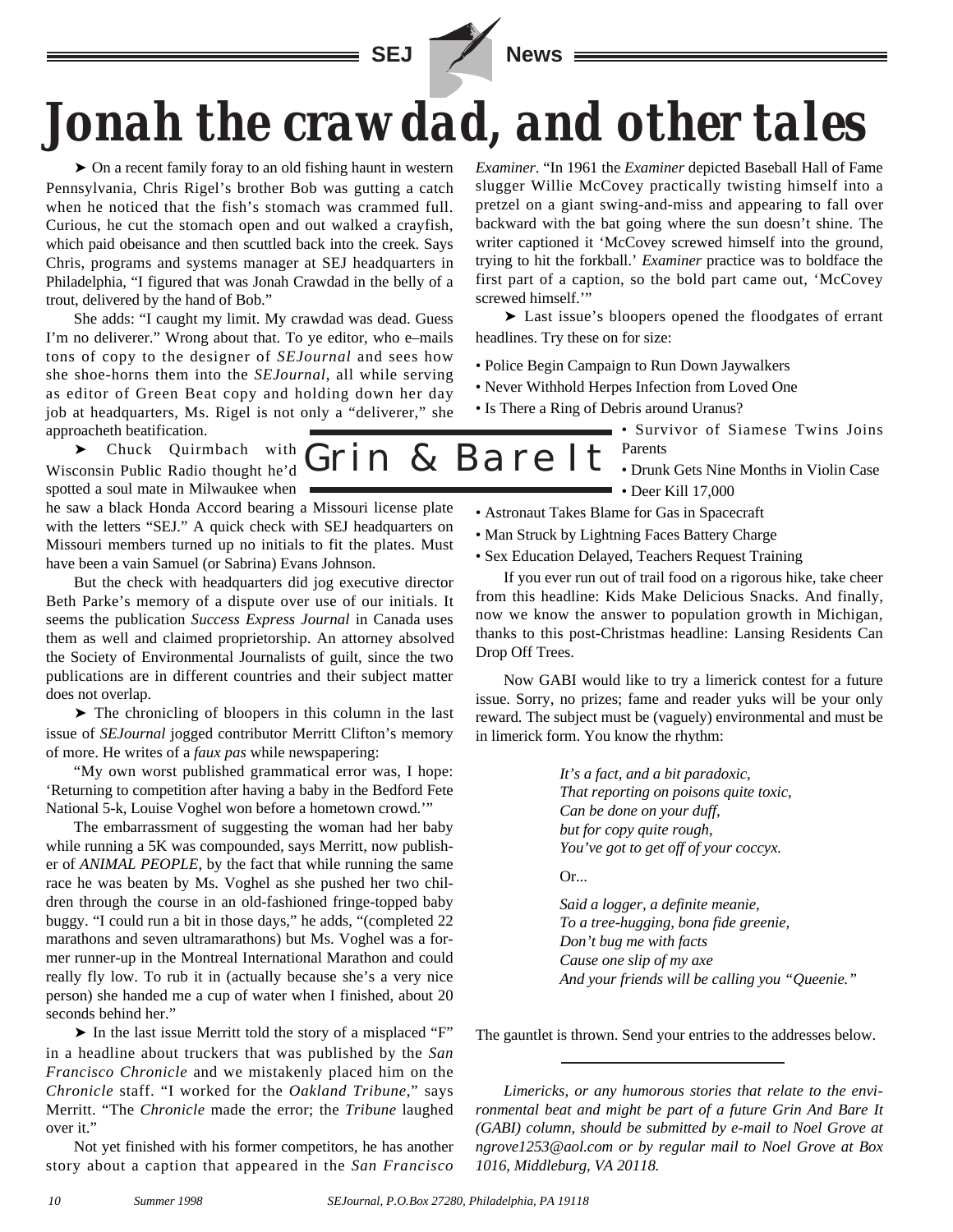



## **Media on the Move Compiled by George Homsy**

ment. Mader is also author of *Mexico: Adventures in Nature* due out this fall.

**Gary Cohn** and **Will Englund** of *The Baltimore Sun* took the big prize this year. Their reporting on the dangers posed to workers and the environment when discarded ships are dismantled won the Pulitzer for investigative reporting.

**John Daley**, environment reporter for the ABC affiliate *KTVX-TV* in Salt Lake City, won the 1998 Radio and Television News Directors Foundation Environment and Science Reporting Fellowship. Daley's series examined development in the West including the debate over drain-

ing Lake Powell, the release of California Condors in Northern Arizona and the controversy over Utah's new Grand Staircase-Escalante National Monument.

*CNN Radio's* **Dale Willman** was honored by the Radio-Television News Directors Association for investigative reporting. Willman broadcast a series on

> the dangerous health and environmental conditions facing musicians, actors, and stagehands in Disney's *Beauty and the Beast* Broadway production. The stories prompted

OSHA to extract a promise that Disney would discontinue use of pyrotechnics and fog which can cause serious lung damage to the workers.

*Win an award? Trying student life for awhile? Finally putting the finishing touches on that book? Let your colleagues know about it. Send professional information to George Homsy, Living on Earth, 8 Story Street, Cambridge, MA 02138. Email: <ghomsy @world.std.com>. Fax: 617-868-8659. Please include a daytime telephone number.*

#### *New SEJ members from 5/15/98-7 15/98:*

and global warming. Another public radio reporter in the pack is **Paula Dobbyn** of *KTOO-FM* in Juneau, Alaska. **Jennifer Bowles** who writes for the *Associated Press* in

Colorado Springs.

University of Michigan.

Los Angeles is also a fellow. Rounding out the class are **Cate Gilles**, a correspondent for the *Navajo Times* in Window Rock, Arizona and **Todd Hartman**, an environment reporter at the *Gazette* in

SEJ board member **Jim Bruggers** will be in Ann Arbor this year: he won a Michigan Journalism Fellowship at the

Moving to a new job this summer is **Kris Wilson**. He leaves the University of Kansas and heads for University of Texas at Austin. Included in the environmental research he is taking with him are two

#### **ARIZONA**

•Diane Raab (Active), *Sedona Red Rock News*

•Jay Withgott (Academic), University of Arizona, Dept. of Ecology and Evolutionary Biology, Tucson **CALIFORNIA**

•J. W. August (Active), MCGraw Hill Broadcasting, *KGTV,* San Diego •Suzanne Bohan (Academic), Stanford University, Communication, Los Gatos •Mary Fricker (Active), *Santa Rosa Press Democrat*

•Salvador Morales (Active), *KSTS Telemondo 48,* Daly City

#### **DISTRICT OF COLUMBIA**

•Bonner Cohen (Active), EPA WATCH, **FLORIDA**

•Herb Allen (Active), Dunedin

•Craig Pittman (Active), *St. Petersburg Times* •Scott Harrison Streater (Active), Gannett **New Members**

News Corp., *Pensacola News Journal*

**GEORGIA**

- •Viviana Fernandez (Active), *CNN en*
- *Español,* Cumming

•Lee Hughey (Active), *CNN Earth*

*Matters,* Chamblee

•Mark Stevenson (Active), CNN Enviro.

#### Unit/*Earth Matters,* Atlanta

#### **IDAHO**

•Jyl Hoyt (Active), Boise State University, *BSU-Radio,* Boise

#### **ILLINOIS**

•Joel T Patenaude (Active), *The Beacon-News,* Aurora

**MASSACHUSETTS** •John Dougherty (Active), *WBZ-TV News,* Boston

**MARYLAND** •Scott Broom (Active), E.W. Scripps Co, *WMAR-TV,* Baltimore

#### **MICHIGAN**

•Eric Freedman (Academic), Michigan State University, Journalism School, East Lansing

#### **MISSOURI**

•Gary Grigsby (Associate), University of Missouri, School of Journalism, Columbia

#### **NORTH CAROLINA**

• Kimberley Murray (Academic), Duke University, Morehead City

#### **NEVADA**

•Steven Parker (Academic), University of Nevada, Political Science Department, Las Vegas

#### **NEW YORK**

•Cynthia Berger (Active), Finger Lakes Productions International, Ithaca •Mary-Powel Thomas (Associate), National Audubon Society, Audubon, NY

#### **OHIO**

•Elaine Kauh (Active), *Springfield News-Sun,* Springfield

#### **OREGON**

•Pat Forgey (Active), *The News Register,* McMinnville

#### **PENNSYLVANIA**

•Paul Nussbaum (Active), *Philadelphia Inquirer,* Philadelphia *(Continued on page 17)*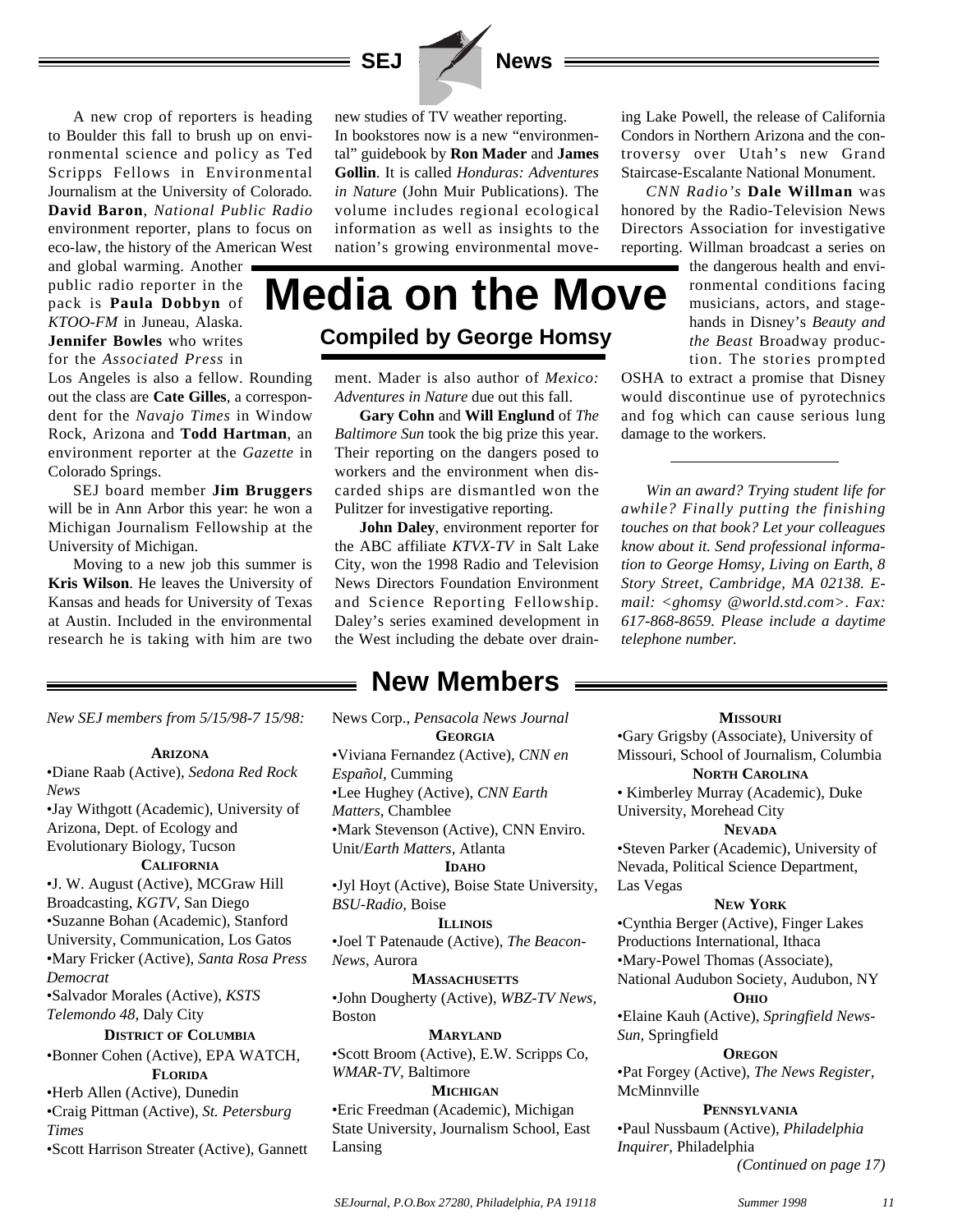# **Getting scientists to talk**

#### **By SARA THURIN ROLLIN**

For weeks ahead, I knew it was coming and I had better get ready.

Just after Labor Day 1994, the Environmental Protection Agency was set to release publicly the draft health risk assessment on dioxins and related environmental contaminants.

I knew this would be front-page news in all the daily papers, a top story in weekly news magazines, and TV and radio news programs would cover it too. I knew my articles for the Bureau of National Affairs would be successful if I got scientists to talk.

I wanted my article on this major scientific document grounded in the science, not other competing issues, such as the politics of chlorine or incineration, which are sometimes easier to explain to readers and editors.

There are many science-laden, hotbutton issues in the domain of the environmental journalist today that are ripe for reaching out to scientists. Among these often controversial issues are concerns about the potential for endocrine disruption in humans and wildlife, illness from

*In more than 10 years of reporting I have found scientists hesitant to talk to reporters.*

air emissions of mercury and fine particulates, fish-eating microbes in water, and the cumulative threats of pesticides to children's health. In more than 10 years

of reporting, I have found scientists hesitant to talk to reporters. They complain that in previous contacts with the press their comments were "taken out of context" or reporters "skipped over the science" and focused on the policy issues. I counter these complaints by developing a two-part relationship with scientists.

When I see a major environmental science story on the horizon, I plan to work with scientists on two levels—with them as a teacher and a source. I have a third level of contact which I call a "secret scientist" that I will explain later.

I first focus on finding scientists who will to talk to me as a "teacher" and then I seek out scientists who will be a "source" for my articles. By working together in a teacher-student forum that is not for an article, I have had tremendous luck in gathering information and many times end up with a quotable comment for a story too. I also have assembled a list of scientists who are willing to serve as a "fact checker" only.



In the case of the dioxin health reassessment, I especially needed to find scientists who could explain the importance of "background levels" of exposure and others who are specialists in chemical-cell interactions.

As I searched for scientists to fill these needs, I found several with active research programs who were anxious to tell me about their "elegant science" on minute details of dioxin toxicology. Some had created new methodologies or measuring techniques, but what I really needed was some basic information.

I found that by investing time to learn from the scientists, even if I knew the news article I would write would not include this information, I benefit. First, I have gained an understanding of the issue (often the interview evolves into an oral exam). Second, I may win the trust of a scientist because I participated in this learning-exercise, and this often leads to a comment for the record. Occasionally, I can write an article about "elegant science" but like most everyone, I need to focus on what the scientific data may mean and what environmental policy outcomes may follow.

Although developing the dual-relationship with scientists takes an investment of time, this approach also has paid off in another way. I maintain a cadre of so-called secret scientists, which is a special work relationship I cultivate with about three or four scientists annually.

These are scientists who I trust and who I know understand the limits of my scientific knowledge. These are people, who have agreed that I can call them during the chaos of deadline to check a phrase or an editor's change.

My secret scientists also are the people I rely on to tell me, off the record usually, the hard-to-find or "sensitive" scientific information. In this way, they also give me early warnings about emerging scientific issues which other reporters may not know about.

This system worked recently. One of my secret scientists told me that a colleague's peer-reviewed study in the endocrine disruption area was not reproducible because questionable techniques were used.

Although my cadre of "secret scientists" started by accident, it has evolved into an "essential element" in of my beat. In the case of covering the dioxin reassessment, my secret scientists also have helped me untangle the cutting-edge science from the web of policy issues.

Some of my best resources for finding this type of scientist are professional societies, members of a federal science advisory committee, and past conference agendas that come in the mail.

Most of these resources are accessible from the World Wide Web. I got a useful resource list and met representatives of scientific professional societies by attending the American Chemical Society's annual Science Writer's Workshop, which I highly recommend to all reporters.

## **Web Resources**

Here are my two favorite resources:

• Scroll to the bottom of this web page to find pointers to many chemistry and science Web sites. The address is http://irptc.unep.ch/irptc/othersit.html

• The media experts list under the Society of Toxicology's homepage: http:\\www.toxicology.org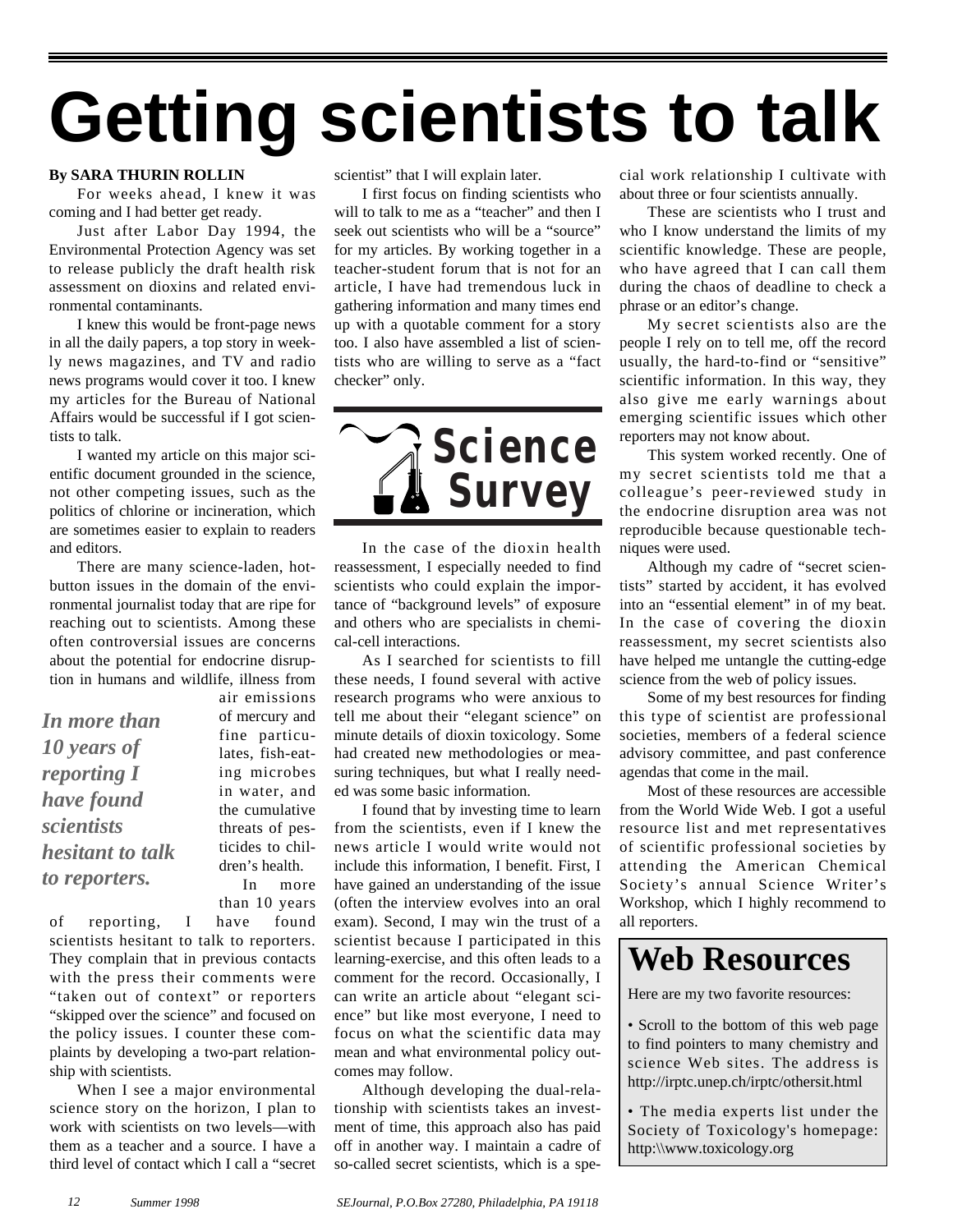## **Pioneer Press explores new frontier Newspaper chain adds Internet access and training to newsrooms**

#### **By DEBRA A. SCHWARTZ**

To make good reporters and editors better, the Pioneer Press Newspapers in the Chicago area decided to teach them Computer-Assisted Reporting (CAR).

With that in mind, the chain of suburban newspapers owned by Hollinger International Inc. created a CAR committee last spring prompted by Carol Goddard, chief of Pioneer's Bannockburn bureau.

More than half of the company's editorial employees are not comfortable using a PC, let alone the Internet, spreadsheets, or databases, according to a survey the committee conducted last June. Goddard said she knew what she was up against even before the survey.

"The trouble is, nobody really knows how to use these things yet," Goddard said. "But if you're expecting to have a future in this business, you have to get up to speed on these skills."

Although databases provide a lot of national

and regional information, they don't by themselves carry much relevance for a community newspaper, Goddard said. "But you can build your own database, and that's where the local newspapers need to go. That's where the potential is for doing really, really terrific stories."

Creating those databases has been part of Associate Editor Rob Loerzel's job at Pioneer.

"Our basic goal is to educate ourselves on what CAR can do and what we can accomplish with it, then come up with a way of making sure that all the reporters and editors around the company can learn more about it, have access to the Internet, and the software they'll need. Then educate everyone else about it," he said.

CAR gives reporters access to a wealth of information that was a lot harder to come by before computers came along, Loerzel said. Knowing how to use databases lets community newspapers quickly analyze thousands of documents to determine a local angle on a story.

Using databases not only helps reporters find information, but also helps them hone questions, said Sarah Cohen, training director for the National Institute for Computer-Assisted Reporting.

It changes the nature of reporting partly by helping reporters ask different questions, Cohen said. "Instead of calling and asking someone how much taxes are going up for a typical family, you can call and ask why taxes are going up for older people. It's a very different question. You can ask that because you figured it out. Council members or state government people aren't going to tell you about the real effects of their actions," she said.

But CAR is not right for everyone, she said. "If your goal is to go to council meetings and repeat what you hear, then you probably don't need computer-assisted reporting," she said. "You're not going to improve on your ability to produce a story in an hour. But if you view your job as reporting on what people do rather than what they say, this can be a great help."

Although Denys Bucksten, a reporter in Pioneer's Bannockburn Bureau, doesn't use spreadsheets and databases

yet, the Internet has helped him write magazine-length regional features, he said.

"It has changed the way I approach a story, and it has changed the quality of my stories," Bucksten said. "I've become more and more dependent on computers. They have helped me find the most knowledgeable sources, and that's invaluable."

To start the CAR committee at Pioneer, Goddard broadcast a memo to editorial employees asking for volunteers. From the responses, she gathered a handful of editors and one

reporter to be among the first to use CAR at Pioneer.

The committee initially met weekly, but now meets monthly and rotates among the various offices. As a prerequisite, anyone interested in joining was required to have working knowledge of Windows. A keen interest in computer research was considered a bonus. Knowledge of how to use Access and/or Excel was considered a double bonus.

Pioneer Press, which circulates 250,000 newspapers, added Internet access to all its newsrooms last March.

To learn CAR, the committee has identified a project and will reap lessons by applying their collective knowledge about using databases, spreadsheets, and the Internet to shape the story. At this point, though, few if any reporters at the company know how to use CAR, including committee members, Goddard said.

The next step is to pass along to other reporters and editors what committee members learn from the project, Goddard said. "We have to get it to another tier group, but there isn't anyone trained to teach in all the areas that encompass CAR. I'd be reluctant to hire someone from NICAR to do that because of the survey results. We have a long way to go," she said.

*Debbie Schwartz is a reporter at Pioneer Press Newspapers, where she covers education in Lake County, Ill., and also some environmental news.*

## **Getting started with CAR**

The CAR committee at Pioneer Press Newspapers has relied heavily on the book *Computer-Assisted Reporting* by Brant Houston as a guide. Some of the book's advice:

- Keep a daily log of what you learn
- Start with small databases; build your own
- Get databases for subjects you know
- Integrate CAR into your daily journalism
- Use databases as tipsters
- Don't forget to use graphs and charts to illustrate stories
- Spreadsheets allow you to use column letters and row numbers to create formulas
- Database managers allow you to join two or more tables of
- information by matching names or identification numbers
- Online resources allow you to connect directly with governmental bulletin boards and databases

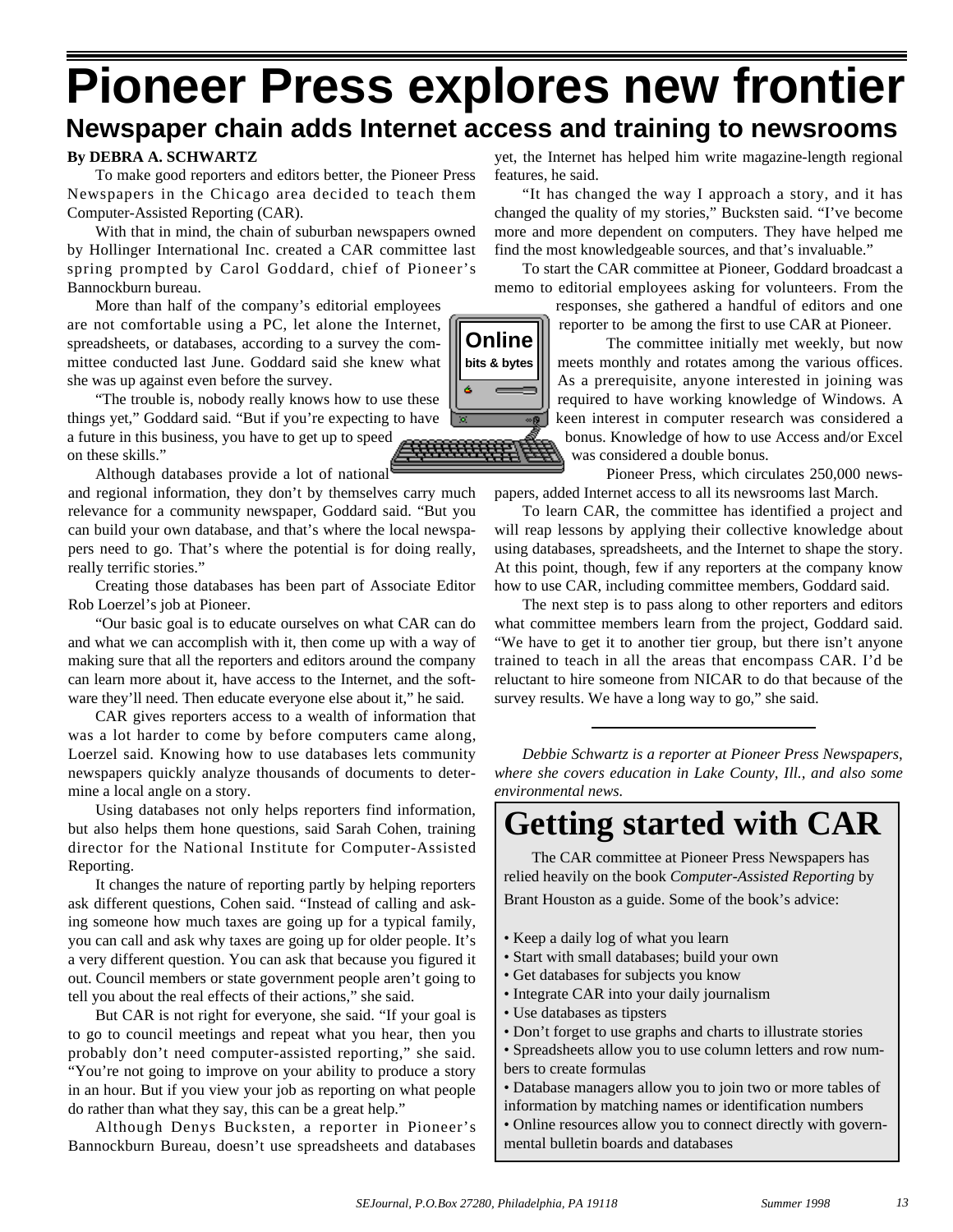#### **Features**

## **Parents read, and get the message Kids books spur environmental action**

#### **By LYNNE CHERRY**

Environmentally minded citizens receive most of their information from educational materials for their children, and their children are the most common source of pressure on them to act responsibly toward the environment. So says a recent study by the League of

Conservation Voter Education Fund, which revealed that even the messages and values conveyed in children's books and in educational materials can effect how seriously both children and their parents take their own "earth stewardship."

Children's books often take complex concepts and synthesize them so that children, and

their parents, can understand them. Dr. Seuss's *The Lorax* is a perfect example. It shows a corporation despoiling a natural ecosystem and providing jobs that create products of questionable need, but after the resources are gone, the plant closes down, the jobs are gone and the natural ecosystem is gone as well.

As a writer of children's literature, I have tried to introduce ecological principals in my books such as *The Great Kapok Tree*. My point: trees hold the earth in place. When the trees are cut the roots wither and die, the soil washes away and the forest becomes a desert. *A River Ran Wild* is an environmental history that tells how one person can make a difference. I show how the river is cleaned up by an organization started by Marion Stoddard. *The Shaman's Apprentice,* my most recent book, is a true story about the Tirion Indians of Suriname and the knowledge of medicinal plants held by their shaman.

Perhaps the power of a children's book is that it elicits an emotional reaction to an issue rather than simply presenting hard, dry facts. This holds especially true when an issue is presented through the life of one particular creature to which children and their parents can relate. In *The Hunter,* written and illustrated by Paul Geraghty, a boy finds a young ele-

phant by the side of its dead mother, a scene emotionally wrenching to children and adults alike.

My own book, *Flute's Journey,*  is about the travails of a wood thrush migrating from the Belt Woods in Maryland to the Monteverde rain forest in Costa Rica. It becomes more compelling

to save "Flute's forest" than to save "migratory bird habitat".

How compelling is it? Recently a man who had read *Flute's Journey* told me at a booksigning.

"I had no idea how much trouble reading this book to my kids was going to make for me."

His children had become very upset that he had cut down two trees

in front of his house and convinced him not to cut a third but to leave it "for the birds." They were also upset that he had used pesticides on his lawn, and convinced him to leave weeds so that their yard would be safe for songbirds.

Hundreds of letters inspired by books come to authors from children asking what they can do to help save the habitat of songbirds, save rain forests, or clean up rivers. Because of letters like these, a publication called *Nature's Course* now reviews children's books and responds to such questions.

The newsletter reviews the best children's books according to themes rain forest, water, birds, oceans, air pollution—and gives examples of what some kids have been doing to make a difference in the environment. School children in Michigan, for example, saved the last remaining old-growth forest in their area by raising \$200,000 to purchase and protect it. Children in Vancouver wrote letters to politicians and rallied to save the Clayoquot Sound ancient forest. Sixth graders in Mosinee, WI, pressured officials into saving their schoolyard bird habitat from becoming a parking lot.

*Nature's Course* is published by The Center for Children's Environmental Literature, established by 200 children's book authors and illustrators. Considering all the environmental educational materials produced by corporations, the founders feel it is important to reach teachers and parents with alternative information.

Can teachers trust information on pesticides provided to them by a chemical company? The timber industry gives grade-schoolers coloring books called "My Friend the Forester." The industry suggests group games such as having students stand close together like a crowded forest so that animals can't move around until a student acting as "forester" and another as "logger" remove a few trees.

If the authors of children's literature don't provide influence about environmental practices for both children and adults, others will do it for them.

*Lynne Cherry, author and illustrator of numerous children's books on the environment, is also director of the Center for Children's Environmental Literature and the editor of* Nature's Course.

## **How to break in:**

To write for kids you have to think like a kid. Most children's book authors and illustrators are kids at heart. They still see the beauty and wonder of life and are able translate their own experiences for kids.

Start by joining an organization such as the Children's Book Guild. Connections help.

Most publishers no longer take unsolicited manuscripts, so it helps if a published author sends your manuscript to her or his editor with a personal note.

• Illustrators can still make appointments with art directors of publishing houses and show them a portfolio of their work.

Perseverance pays. Going back again and again with new samples and sending illustrations on greeting cards every year may result in a first book contract.

If your talents are obvious, having an agent is the easiest road.

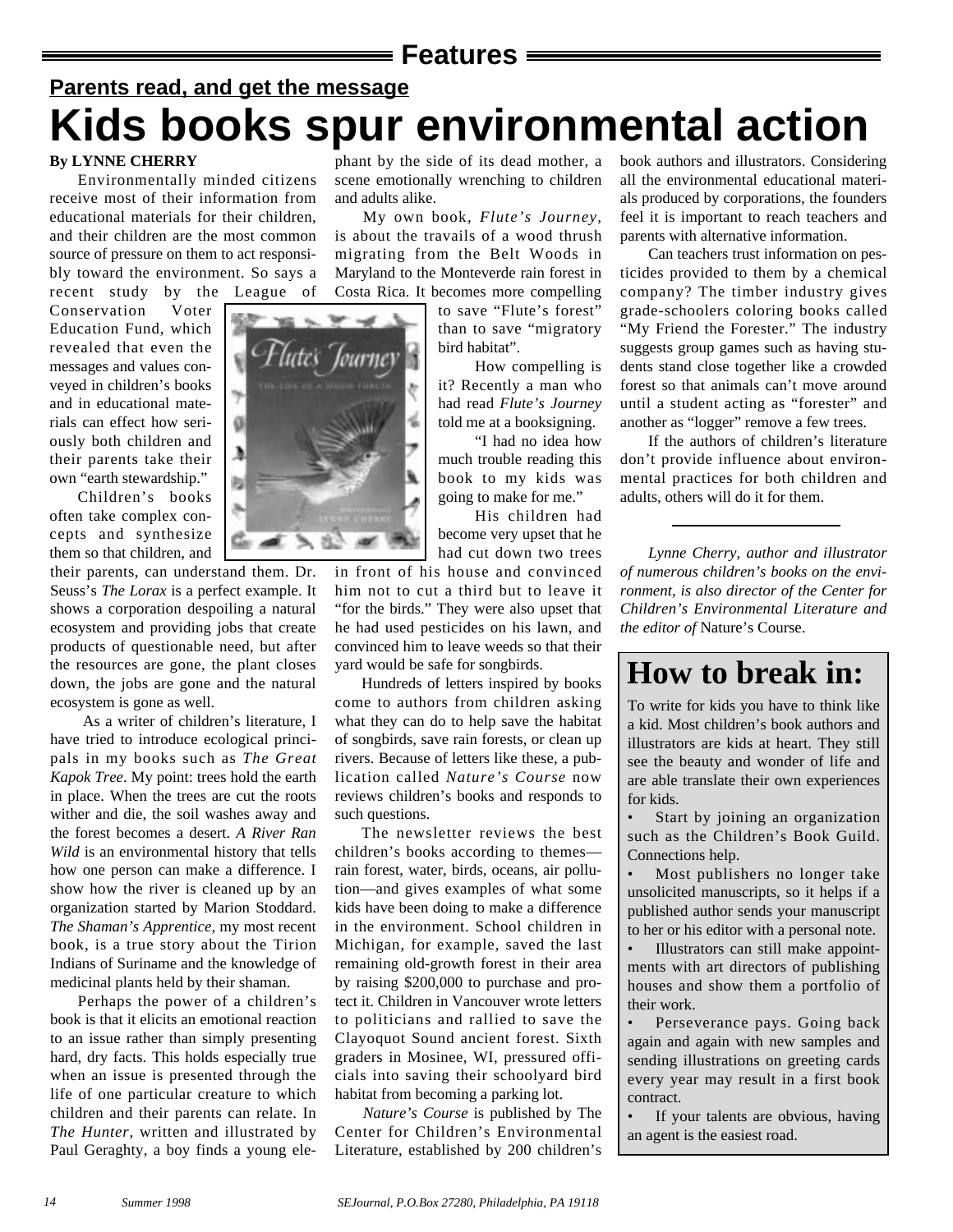## **Sustainable journalism, anyone?**

#### **By CARL FRANKEL**

Lately I have been tracking, with a sort of bemused perplexity, the debate that pits 'independent journalism' against 'advocacy journalism.' According to the general understanding, it seems you can be one or the other, but not both.

As I understand it, this view emerges out of the concept of the 'fourth estate,' i.e., of a press whose chief role is to preserve democracy by standing outside the system, shining light on its dark spots, and calling miscreants to account. It is the 'independent journalists' who do this, we are told. And then, across from them and inside the system, as it were, are the 'advocacy journalists.' They're the ones working for a cause inside the political apparatus, not standing outside the system as its watchdogs.

This makes perfectly good sense intellectually, but emotionally I can't relate to it at all. That's because I don't experience myself as either an independent journalist or an advocacy journalist. I experience myself as both.

I got into environmental journalism precisely because of my concern about the planet. That probably makes me an advocate by definition. Yet I also feel like an independent journalist, which is to say committed at all times to the higher ideal of the truth. Am I correct in suspecting that many of my SEJ colleagues got into environmental journalism for the same reason? And that many of them feel the same way?

Contrary to conventional wisdom, I do not experience these two identities independent journalist, sustainability advocate—as incompatible. Yes, there is a tension between the two, but I find myself able to resolve that tension, in the following ways.

First, I address the tension regularly in the act of doing environmental journalism—in the words I choose, the tone I take, the perspective I convey. The challenge requires subtlety but is manageable. Usually I manage to come out at a place I am comfortable with.

Second, and more philosophically, I resolve the tension between 'advocacy' and 'objectivity' by believing that we can articulate our beliefs (e.g., 'pro-sustainability') and then be objective on top of

that root belief system, so to speak. In fact all journalists build their objectivity on top of some sort of core ideology, so this is hardly anything new.

Third—and with this I come to the main thrust of my argument: I believe the tension between being an independent journalist and a sustainability advocate can be resolved by pursuing what I call 'sustainable journalism.' By this I mean: journalism as it would be in our muchimagined, perhaps-never-attainable 'sustainable society.'

## **Viewpoints**

**is a regular feature offering a forum to those who deal with environmental issues in the media. Opposing viewpoints are welcome.**

As I see it, sustainable journalism embraces the three following tenets.

First: sustainable journalism incorporates the best and noblest aspects of conventional independent journalism—diligence of research, precision of language, fairness of reporting, etc.

Second: sustainable journalism strives to educate people, in a fair-minded and balanced way, about the nature and importance of sustainable development. This assumes that sustainability has been largely marginalized by our mainstream discourse, and that this marginalization needs to be overcome; and that, to the extent that sustainability is part of the public dialogue, its character and dimensions are woefully misunderstood.

Third: sustainable journalism supports dialogue. And what precisely is dialogue? Etymologically, it means the 'flow of meaning.' So sustainable journalism encourages the flow of meaning.

I think we can all agree that not all conventional journalism meets that standard. When it falls short, it's usually because the journalists in question are so intent on winning, i.e., on imposing their own point of view, that they resort to aggressive psychological and rhetorical tactics to prevail. Maybe they march into the 'opine forest' and hunker down, intent on outlasting (or out-shouting) the opposition. Maybe they go ad hominem, assaulting and insulting and withering.

Regardless of the specific strategy, their aim is to silence, to overwhelm, rather than to engage or communicate. And that by (my) definition is not sustainable.

Why not? Because a somewhat unorthodox notion is embedded in this proposition—namely, that to make the transition into sustainability, we need to change what we talk about, and how we talk about it. In other words, sustainability has a discourse dimension. I firmly believe that as journalists—as sustainable journalists—we need to be modeling the high road for public discourse, not the lower ones, which suffocate the flow of meaning through their infatuation with argumentation and victory. We need to make our case(s) through intelligence, through graciousness, through elegance, through (you should excuse the usage) virtue—by standing above the crowd, not by competing with it in the slam-'em-andwin' competition that rules the world of discourse in this far too tacky age.

We live in a world that degrades discourse and does its best to stamp out dialogue. As sustainable journalists we need to do better.

In conclusion, I find it curious that the notion of 'sustainable journalism' hasn't yet made its way into the general discourse about sustainability—not to my knowledge, anyway. We have corporate environmentalism, Education for Sustainability, green building and architecture, even green accounting—why not Journalism for Sustainability?

I suppose the answer is because journalists, in the tradition of the fourth estate, view themselves as in the audience, not the movie. But we need to move beyond that now. We all need to be part of the solution, journalists included, and that calls for us to examine the extent to which our current professional practices correspond with how we want the world to be.

We need to explore what this new model, 'sustainable journalism,' might mean, and its capacity to take us beyond an archaic attitude that sets 'independent journalism' here, and 'advocacy journalism' there, and proclaims the twain cannot meet.

*Carl Frankel is U.S. editor for* Tomorrow Magazine.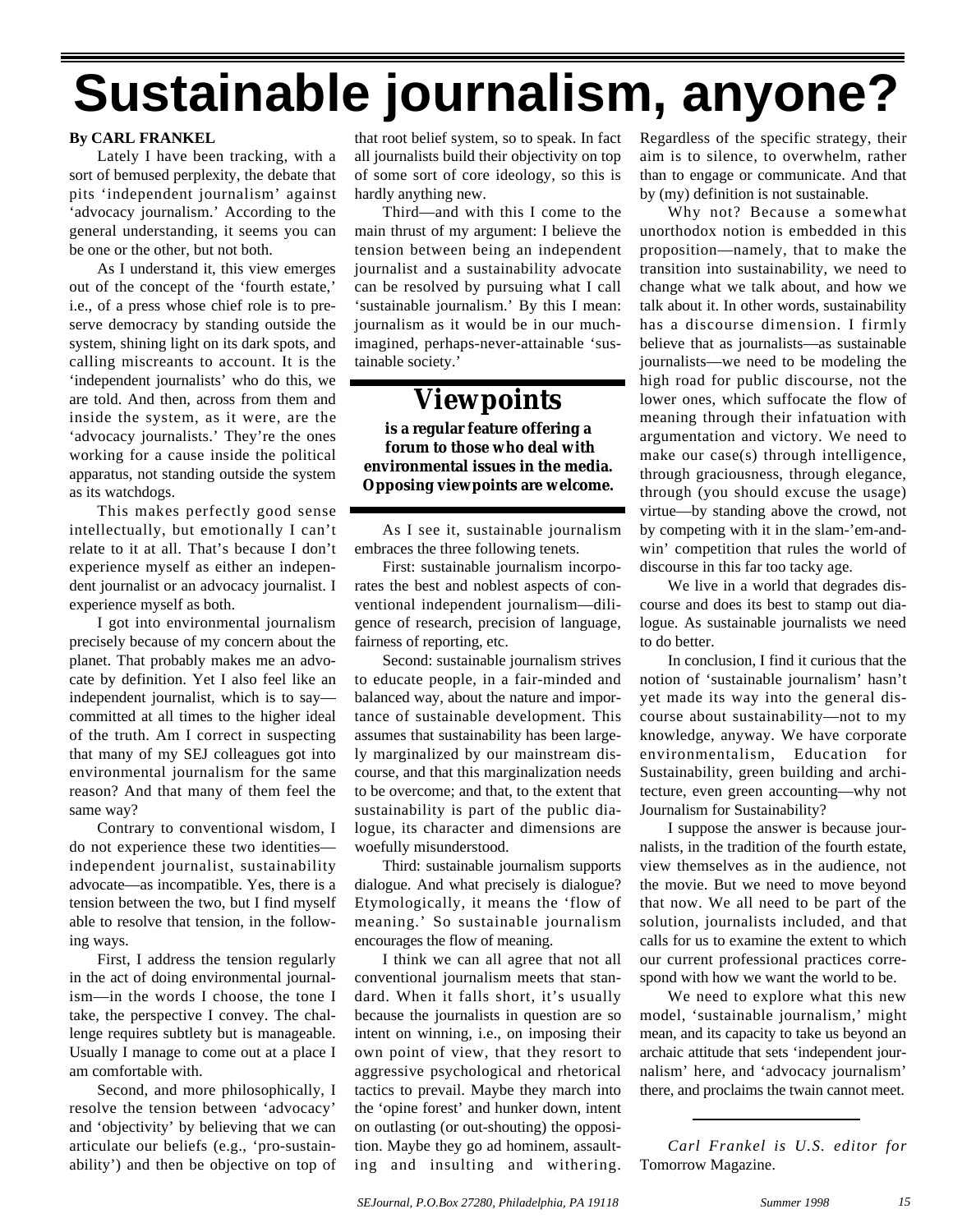# **Forest certification: Separating good boards from bad**

#### **By DIANE DULKEN**

In May, a group of reporters toured a California logging operation where towering redwoods rose above a forest floor of swordfern, salmonberry, and other vibrant plant life. The city of Arcata, which owns and manages the 1,200 forested acres, had just been awarded an environmental seal of approval for its forestry operations, and reporters were invited to learn why.

"What is unique about this site is that it's not about to be logged—it already has been logged, and the forest wasn't destroyed in the process," said Walter Smith of Smartwood, one of two organizations in the United States that inspect forests and certify those that adhere to strict standards set by the internationallyrecognized non-profit Forest Stewardship Council (FSC).

Standing next to a sign that read "Logged in 1981," Smith looked over a forest of unbroken green. Visitors searching for stumps had to walk among mature redwoods, cross downed logs, and brush aside salmonberry and young redwoods to find evidence that not long ago, 300 truckloads of lumber had been hauled from the 30-acre stand. "A forest should look and function like a forest, even after it's logged," said city forester Mark Andre.

By meeting the SmartWood and FSC standards, Arcata joins a growing number of landowners and businesses that have earned the right to market their forest



**Certified forests require leaving trees around streams after logging**

products with the certification designation, which is intended to open markets to environmentally conscious consumers and encourage other landowners to improve their practices.

Certified forests, or businesses that use certified wood, now exist in most regions of the country, providing opportu-



nity for environmental reporters to examine the movement and its potential for challenging conventional forestry. Worldwide, more than 22 million acres have been certified in 24 countries. In the United States, the amount of certified forests has doubled in the past year to 3.6 million acres. These include private landowners as well as the states of Minnesota and Pennsylvania. Arcata is the first certified municipal forest. Among the high-profile businesses and organizations using certified wood are:

The American Museum of Natural History, which used certified wood in its new and acclaimed Hall of Biodiversity

• Bank of America, which renovated its public plaza in San Francisco using certified benches and planters

• Habitat for Humanity, one of the largest homebuilders in the nation

• The Nature Company, which installed music kiosks made of certified wood in more than 80 stores

• Whole Foods Market, which used certified tropical and domestic wood in its new San Rafael, CA store

• San Francisco International Airport, which will feature a giant certified cherry panel in its new terminal

• Turner Construction, the largest commercial construction company in the U.S.

Major environmental organizations involved in certification include World Wildlife Fund, Natural Resources Defense Council, The Wilderness Society, World Resources Institute, and Rainforest Alliance (which operates SmartWood). They see certification as a new tool to encourage forest stewardship, and a counterpoint to forest products companies that advertise themselves as environmentally responsible but do not invite independent auditors to verify those assertions.

"When a company says it's environmentally friendly, a consumer doesn't know whether to believe it or not," says Jay Francis, senior forester with Collins Pine Co, one of the first certified businesses in the U.S. "But the certification label isn't coming from us; it's coming from an independent auditor. That's believable."

*Diane Dulken is a writer in Portland, OR, who has written about environmental issues for a number of years. She became involved with certification while organizing media tours.*

## **Source list:**

**To find certified lands in your area:** • Forest Stewardship Council: (802)

244-6257; www.fscus.org

• Smartwood: (802) 434-5491 or www.smartwood.org

• Scientific Certification Systems: (510) 832-1415 or www.scs1.com (Smartwood and SCS also certify forest managers—who may oversee a number of properties—and manufacturers and distributors.)

#### **To find certified products:**

• Certified Forest Products Council President: David Ford (former vp of the American Forest and Paper Assoc.), (503) 590-6600; www.certifiedwood.org

• www.certifiedproducts.org **Consider the European angle:**

• England helped World Wildlife Fund organize a buyers group with a goal of buying and selling exclusively certified products. Bruce Cabarle, (202) 822-3450

**For a counterpoint to certification:** American Forest and Paper Association (certification depends on an independent audit, but the AF&PA initiative relies on member companies to report their own achievements. (202) 463-2700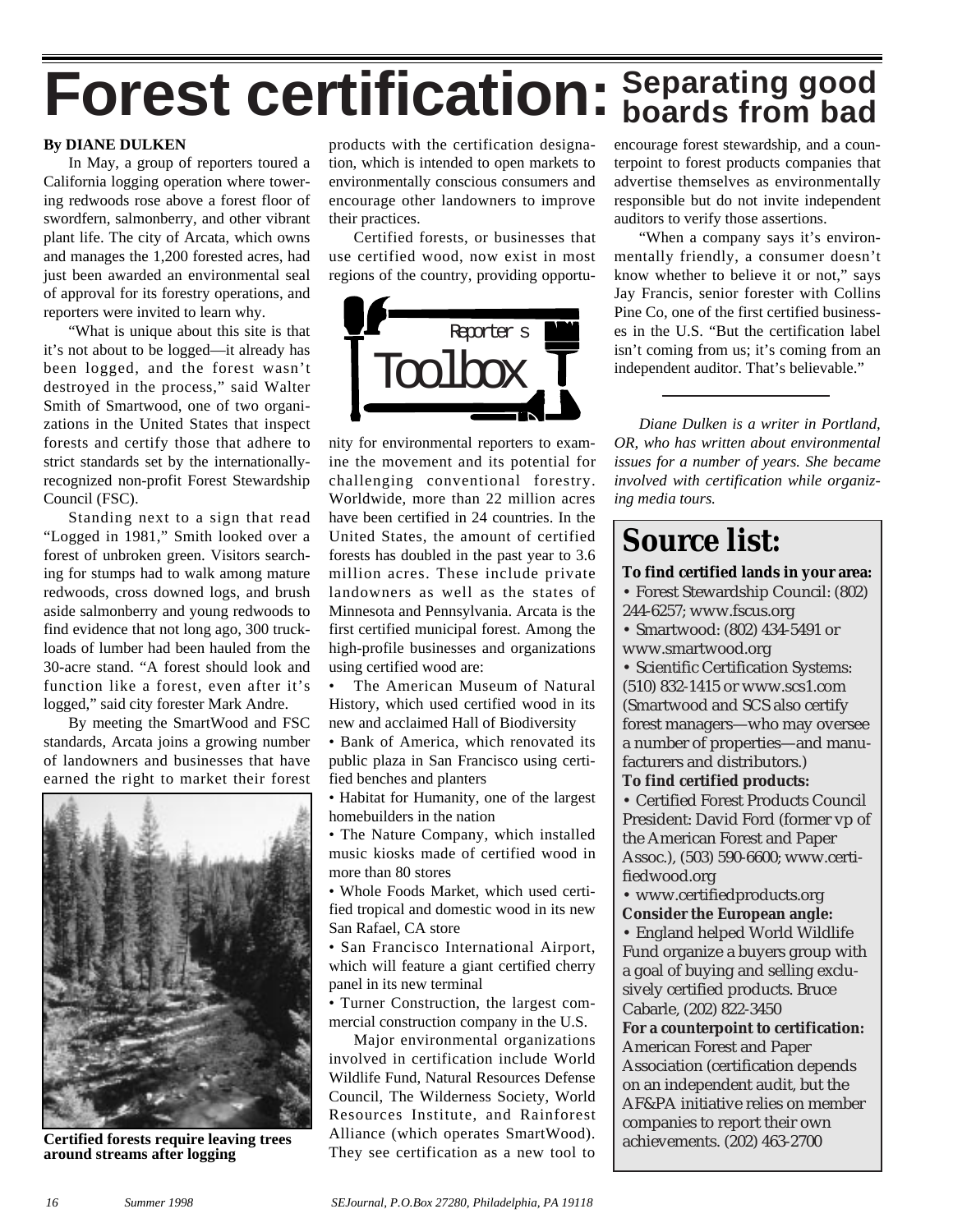

## **Spotlighting oceans**

*Song for the Blue Ocean: Encounters Along the World's Coasts and Beneath the Seas* By Carl Safina Henry Holt and Company, New York, 1997 458 pages, cloth, \$30.00

*Dead Reckoning: Confronting the Crisis in Pacific Fisheries* By Terry Glavin Greystone Books, Vancouver, 1996 181 pages, paper, \$18.95 (Canada)

Oceans, which comprise 71% of the world's surface area and more we think in terms of our impact on the than 99% of the biosphere, are perhaps the coastal ecosystems, it is not too late. most important yet least appreciated ecosystem on the planet. Most creatures end of the tunnel," one character says. But of the deep are yet to be discovered, it will require real, serious change. while others are being exploited to near extinction, with little understanding of one must sometimes wade through the the consequences.

Realizing the need to bring broad attention to the problems of the seas, the United Nations has designated 1998 the Year of the Ocean. In this same pursuit, the level of public discourse.

Carl Safina's book is by far the more rounding the world's coasts and oceans. ambitious and important of the two. In *Song for the Blue Ocean*, Safina, Director of the Living Oceans Program of the National Audubon Society, travels the globe to "search out the ocean's messages, and to bring those messages ashore." His travels take him from the shores of Long Island and Cape Cod where he studies the decline of bluefin tuna, to the depleted salmon fisheries of the American northwest, to the increasingly stressed coral reefs of the South Pacific.

Throughout, he combines a conservationist's passion for the creatures of the sea, a humanitarian's empathy for the peoples who rely on them for survival, a scientist's analytical acumen, a fisherman's familiarity with the ocean, and a storyteller's eye for detail and adventure.

Finding much evidence of ecological damage, but also some reasons for hope, Safina ultimately sees the need for a fundamentally new relationship between •Verónica Valcárcel (Academic), humanity and the sea.

In the book's epilogue, Safina refers Ciencias de la Communicación, Lima to Aldo Leopold's famous "land ethic," in which we extend our sense of community responsibilities beyond isolated humanity

to encompass the whole living landscape. Despite the revolutionary appeal of the land ethic, it has typically extended only to terrestrial plants and animals.

It is time, Safina argues, to develop a "sea ethic."

In contrast to the peripatetic Safina, Terry Glavin, a former reporter for the Vancouver *Sun*, focuses *Dead Reckoning* on the fisheries of British Columbia. But like Safina, he engages an array of fisherman, biologists, and local conservationists in his quest to unravel the reasons for the dramatic declines in fish populations and to search for possible solutions. His ultimate message is that while it is later than

"There are lots of little lights at the

both of these books serve well to heighten ing to understand and cover the political, Both books are narrative in style, so story line to get to the underlying issues. But the stories are so compellingly—in Safina's case, often lyrically—written and the problems so critical, that both of these books are important reads for anyone trycultural, and ecological complexities sur-

*—Marc Norman* 

#### **New members...from page 11**

#### **PUERTO RICO**

•Susan Soltero (Active), *TeleOnce WL11- TV,* San Juan

**TENNESSEE**

•Linda Moist (Associate), University of Tennessee, Forum for Applied Research and Public Policy, Knoxville

**VIRGINIA**

•Penny Loeb (Active), *U.S. News & World Report,* Great Falls

#### **WASHINGTON**

•Vivia Boe (Active),

National/International Production, Seattle **CANADA**

•Stephen G. Leahy (Active), Brooklin, Ont **NEPAL**

•Bishwa Thapa (Active), *To-Day* National & International Magazine, Kathmandu **PERU**

Universidad de Lima, Facultad de

#### **PORTUGAL**

•Ricardo Garcia (Associate), *Publico Newspaper*, Monte Estoril ◆

## **Classified Ads Science/environmental writer (junior):** WRI is seeking an

assistant writer on the World Resources Report, a biennial publication on the global environment. Writer will be responsible for researching and writing majority of stories for one section of the report. Work involves generating graphic ideas, writing captions, headlines, fact-checking, and proofreading. Requirements: Bachelors degree in science or journalism and a minimum of two years writing experience or an advanced degree and minimum of one year writing experience. Ability to understand and translate often technical material into clear and concise language is critical, as is proven ability to meet deadlines. Must have excellent research skills, be detail-oriented, and able to work in a team. Familiarity with environment and development issues a plus. Salary high 20's to low 30's, excellent benefits. Send résumé and cover letter to Personnel, WRI, 1709 New York Ave, NW, Washington, DC 20006; Fax: (202) 638-0036. Visit our web site: www.wri.org.

❖❖❖

Senior editor: WRI is seeking a senior editor for the World Resources Report.

a biennial publication on the global environment. This is a one-year appointment. Responsibilities: designing and writing several in-depth chapters focusing on global ecosystem health, management, and policy; interacting with international collaborators and commissioning and/or editing pieces from outside contributors. Requirements: Advanced degree and a minimum of eight years experience in writing and policy analysis or equivalent experience. Demonstrated ability to write tight, analytical prose essential, as is ability to work closely with scientists and policy makers. Must be well-versed in global environment and development issues and able to work independently and as part of a team. International experience highly desirable. Salary commensurate with experience, excellent benefits. Send résumé to Personnel, WRI, 1709 New York Ave NW, Washington, DC 20006; Fax: (202) 638-0036. Visit our web site: www.wri.org.

#### ❖❖❖

Next deadline for classified ads is October 15. Cost is \$5/line. Send ad copy to rigel@voicenet.com or fax to (215) 836-9970.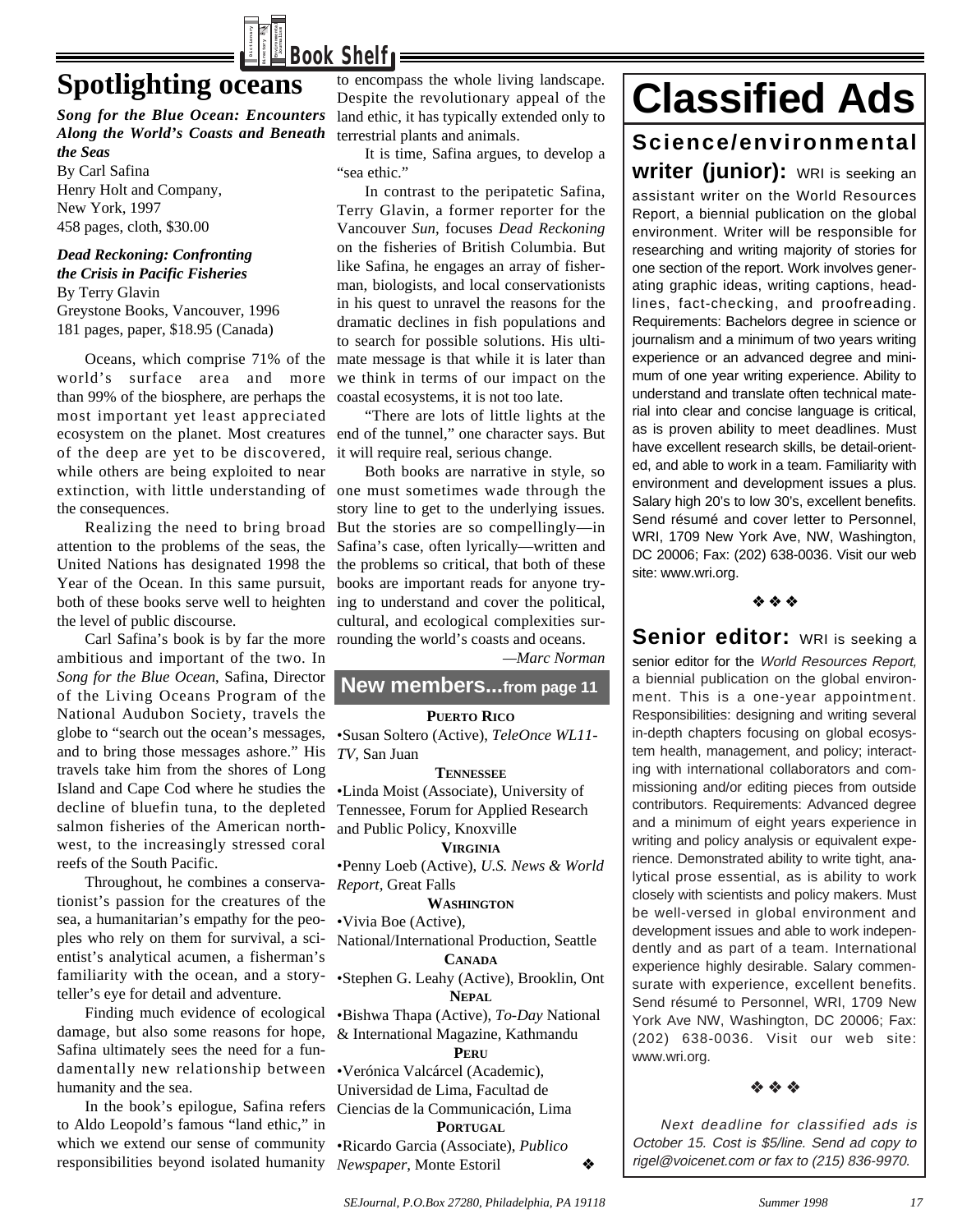## **Calendar**

#### **SEPTEMBER**

10-14. **Association of Earth Science Editors** (with sessions on ethics, intellectual property rights, science communication, information retrieval, and electronic publishing). Registration fee is \$195 before Aug. 3 and \$245 afterward (with one-day registration \$100 to \$130). Washington, DC. Contact: Lee Zirkel, American Geophysical Union, 2000 Florida Ave. NW, Washington, DC. 20009. Ph: (202) 462-6900; Fax: (202) 328- 0566; WEB: http://earth.agu.org/editorinfo98

12-16. **Pesticides and Susceptible Populations** (with sessions on the elderly, the fetus, and groups in between, including the economically disadvantaged). Little Rock, AR. Contact: Joan Cranmer, Dept. of Pediatrics, University of Arkansas for Medical Sciences, 1120 Marshall—Rm. 304, Little Rock, AR 72202. Ph: (501) 320-2986; Fax: (301) 320-4978; E-mail: cranmer joanm@exchange.uams.edu

13-18. **17th Congress of the World Energy Council** (with sessions on "the greening of fossil fuels," "moving towards sustainable systems," and "technological prospects for advanced nuclear and renewable resources"). Houston TX. Contact: Houston World Energy Congress, 1620 Eye St., NW, Ste. 1050, Washington, DC 20006. Ph: (202) 331-0415; Fax: (202) 331-0418; E-mail: hwec98@aol.com: WEB: www.wec98congress.org

15-16. **Environmental Liability Recovery for Manufactured-Gas Plant and Brownfield Sites** (with sessions on estimating liability and minimizing remediation costs). Washington, DC. Contact: Melissa LaMarche, 225 Turnpike Rd., Southborough, MA 01772; Ph: (508) 481-6400 ext.468; Fax: (508) 481-4473; Email: mlamarche@ibcusa.com; WEB: www.ibcusa.com

16-18. **Connections '98: Transportation, Wetlands, and the Natural Environment** (a national conference on biological issues associated with environmental mitigation and surface transportation). New Bern, NC. Contact: Ph: (919) 515-8620; WEB: http://itre.ncsu.edu/itre/cte/Conferences/Connections98. html

24-25. **Environmental Forensics: Determining Liability Through Applied Science** (an "executive" forum with topics such as understanding how petroleum weathers over time, fingerprinting inorganic contaminants and dioxins, evaluating the age of hydrocarbon pollution, and using historical aerial surveys to identify probable polluters). Houston TX. Contact: IBC, 225 Turnpike Rd., Southborough, MA 01772. Ph: (508) 481-6400; Fax: (508) 481-7473; E-mail: inq@ibcusa.com; WEB: www.ibcusa.com/conf/eforensic/index.html

25-26. **Wildlife, Pesticides, and People** (with sessions on toxicity of pesticides to nontargeted species, including people, case histories, pesticides that mimic hormones, and ecological requirements for pesticide registrations). Fairfax, VA. Contact: Rachel Carson Council, 8940 Jones Mill Rd., Chevy Chase, MD 20815. Ph: (301) 652-1877; E-mail: rccouncil@aol.com

26-27. **Low Level Radiation and Implications for Medicine**

**and Nuclear Industries** (with sessions on such topics as genetic damage, medical consequences of food irradiation, and cancer rates among nuclear workers). New York City. Contact: Carrie Clark, Standing for Truth About Radiation, P.O. Box 4206, Easthampton, NY 11937. Ph: (516) 324-0655; Fax: (516) 324- 2203; E-mail: info@noradiation.org; WEB: www.noradiation.org

28-30. **International Conference of the Society for Ecological Restoration** (with session on rangeland restoration, cross-border cooperation, environmental justice, restoration with fire, and desertification). Austin, TX. Contact: Society for Ecological Restoration, 1207 Seminole Highway, Ste. B, Madison, WI 53711. Ph: (608) 262-9547; Fax: (608) 265-8557; E-mail: ser@vms2.macc.wisc.edu. WEB: www.phil.unt.edu/ser/

30-Oct. 3. **Ecosystem Considerations in Fisheries Management** (with sessions on climatic impacts on fish stocks, cooperatively managing stocks that straddle national boundaries, effects of fishing rates on seabird populations, impacts of bottom trawling, implications of jellyfish dominance in some ecosystems, and role of commercially discarded fish in maintaining seabird populations) Anchorage, AK. Contact: Brenda Baxter, Alaska Sea Grant College Program. Ph: (907) 474-6701; E-mail: FNBRB@uaf.edu; WEB: www.uaf.alaska.edu/seagrant/ Conferences/symposia.html

#### **OCTOBER**

4-8. **Expanding Bioenergy Partnerships** (with sessions on ethanol and biocrude oils, biodiesel, cropping and production, environmental issues, and case studies). Madison, WI. Contact: Fred Kuzel or Naureen Rana, Great Lakes Regional Biomass Energy Program, 35 E. Wacker Dr., Ste. 1850, Chicago, IL 60601. Ph: (312) 407-0177; Fax: (312) 407-0038; E-mail: fkuzel@cglg.org; WEB: www.cglg.org/bioenergy98

7. **Pollution Prevention Strategies for the Health Care Industry.** Tyngsborough, MA. Contact: Lara Sutherland or Scott Fortier. Ph: (617) 727-3260; E-mail: Lara.Sutherland@ state.ma.us; WEB: www.magnet.state.ma.us/ota/

8-11. **SEJ 8th Annual Conference** (see p. 4) Chattanooga, TN.

13-16. **Global Climate Change: Science, Policy, and Mitigation/Adaptation Strategies** (sponsored by the Air and Waste Management Association, with sessions on economic impacts of the Kyoto Protocol, projected climate and greenhousegas emission trends, emissions trading, and case studies of emission reductions). Washington, DC. Contact: Kevin Wander, A&WMA, 1 Gateway Center, 3rd Fl., Pittsburgh, PA 15222. Ph: (412) 232-3444; Fax: (412) 232-3450; E-mail: kwander@ awma.org

19-22. **14th Annual Conference on Contaminated Soils** (with sessions on such topics as arsenic, MTBE, radioactive pollutants, decontamination by living plants or microbes, and the forensics of pollutants). Amherst, MA. Contact: Denise Leonard, Environmental Health and Sciences, N344 Morrill, University of Massachusetts, Amherst, MA -1003. Ph: (413) 545-3165; E-mail: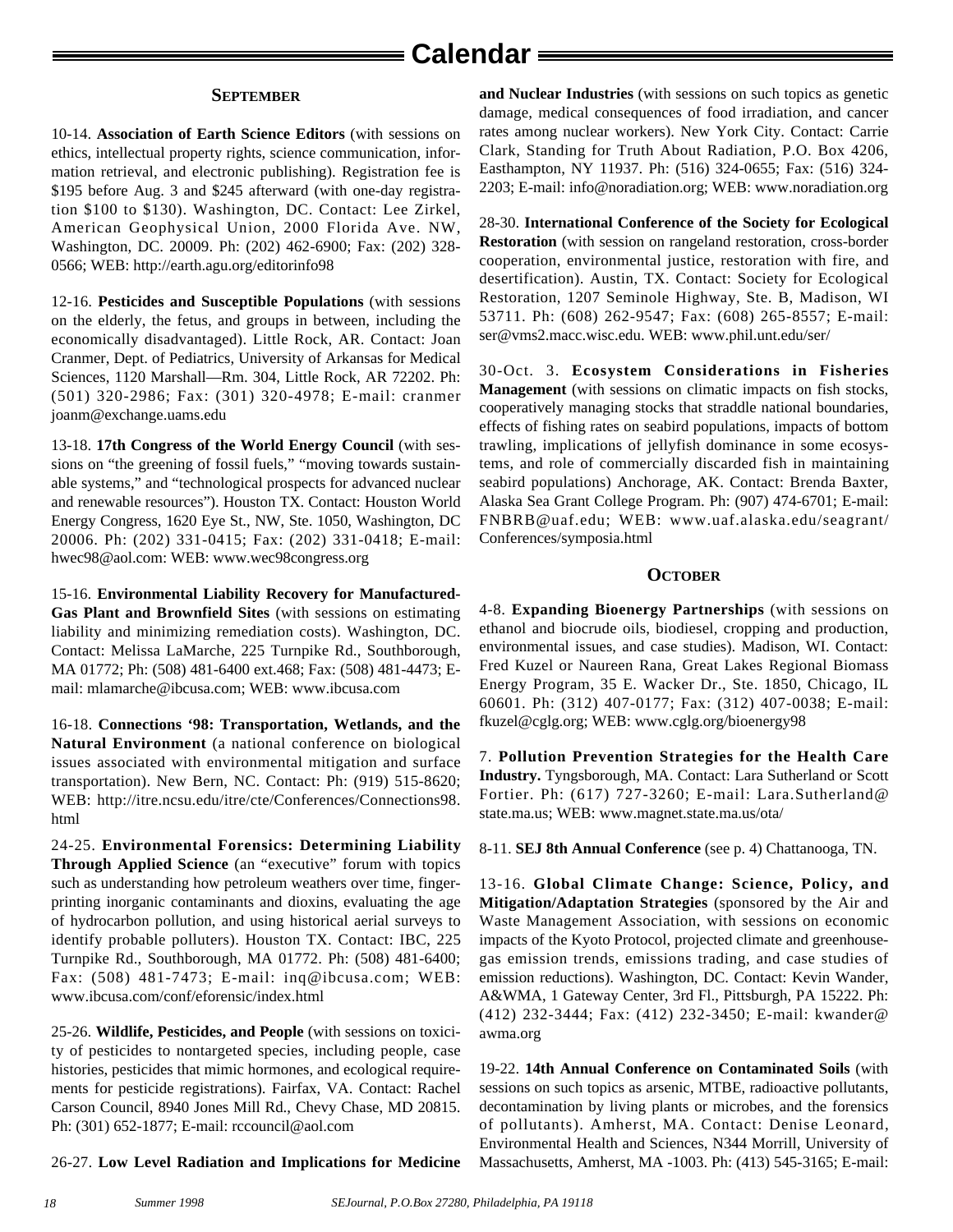dleonard@schoolph.umass.edu

20-23. **Biennial Watershed Management Council conference.** Boise, ID. Contact: Charles Slaughter, Northwest Watershed Research Center, Boise, ID 83712. Ph: (208) 422-0722; Fax: (208) 334-1502; E-mail: cslaughter@nwrc.ars.pn.usbr.gov

23-25. **Bioneers Conference: Visionary solutions for restoring the Earth** (sponsored by Collective Heritage Institute, with sessions on indigenous agriculture, environmental justice, seed diversity, biodynamic agriculture, and integrating urban development with ecology). San Francisco CA. Contact: Holly Lucas, CHI, 826 Camino de Monte Rey, #A6, Santa Fe, NM 87505. Ph: (505) 986-0366; Fax: (505) 986-1644; E-mail: chisf@nets.com

26-28. **Lead Tech: New Opportunities in Lead Hazard Control** (with sessions on new technologies to limit lead exposures, new screening methods, and liability analyses). Baltimore. Contact: IAQ Publications Inc., 7920 Norfolk Ave., Ste. 900, Bethesda, MD 20814. Ph: (800) 394-0115; Fax: (301) 913-0119

26-28. **Earth Technologies Forum** (with sessions on focusing on technologies and policies to minimize stratospheric ozone depletion and global warming in such diverse areas as electronics production and transportation to methyl bromide use and crudeoil production). Washington, DC. Contact: Heather Tardell, ETF, 2111 Wilson Blvd., Ste. 850, Arlington, VA 22201. Ph: (703) 807-4052; E-mail: iccpaf@aol.com

28-30. **Ecosystem Restoration** (with sessions on everything from freshwater wetlands and estuaries, to prairies and arid grasslands). Tacoma, WA. Contact: Nancy Mack, Washington State University. Ph: (509) 335-4097; Fax: (509) 335-0945; Email: wsuconf@wsu.edu; WEB: www.eus.wsu.edu/c&i

#### **NOVEMBER**

4-6. **Exploring Energy and Facilities Management Opportunities in a Changing Marketplace** (sponsored by several federal agencies and the Association of Energy Engineers). Atlanta GA. Contact: Association of Energy Engineers, 4025 Pleasantdale Rd., Ste. 420, Atlanta, GA 30340-4264. Ph: (770) 447-5083; Fax: (770) 447-4354; WEB: www.aeecenter.org

5-6. **Practice of Restoring Native Ecosystems** (a national conference on wildlife management, forestry, landscape architecture, and restoration engineering).Nebraska City, NE. Contact: National Arbor Day Foundation: 100 Arbor Ave., Nebraska City, NE 68410. Ph: (402) 474-5655; E-mail: jparsons@arborday.org; WEB: www.arborday.org

15-19. **Environmental Integrity and Human Health** (the annual meeting of the Society of Environmental Toxicology and Chemistry, with sessions on the effects of pollutant exposures from diet, the water, or breathing contaminated air). Charlotte. NC. Contact: SETAC Office, 1010 N. 12th Ave., Pensacola, FL 32501-3370. Ph: (850) 469-1500; Fax: (850) 469-9778; E-mail: setac@setac.org; WEB: www.setac.org/setac1.html

16-18. **Incentives for the Protection of Nature: Managing for Biodiversity** (sponsored by the Electric Power Research Institute, with sessions on bioprospecting, amending the Endangered Species Act, and economic incentives for protecting resources). Savannah, GA. Contact: Barbara Klein, EPRI, 3412 Hillview Ave., Palo Alto, CA, 94304. Ph: (650) 855-2413; Email: bklein@epri.com

17-20. **Scientific Conference on Chemical and Biological Defense Research** (with sessions on toxicology, decontamination, weapons destruction, detection, and biotechnology). Aberdeen Proving Ground, MD. Contact: Judy Cole, Science & Technology Corp., ATTN: ERDEC '98, 101 Research Dr., Hampton, VA 23666-1340. Ph: (757) 766-5855; Fax: (757) 865- 8721; E-mail: cole@stcnet.com; WEB: www.stcnet.com/meet ings/erdec98.html

#### **DECEMBER**

1-4. **Conference on Air Quality: Mercury, Trace Elements, and Particulate Matter** (sponsored by several federal agencies and the Energy & Environmental Research Center). McLean, VA. Contact: Steve Benson, EERC, University of North Dakota, P.O. Box 9018, Grand Forks, ND 58202-9018; Ph: (701) 777- 5177; Fax: (701) 777-5181; E-mail: afiala@eerc.und.nodak.edu.

7-9. **Leading the Retail Revolution** (sessions on deregulating the energy industries, investigating "green pricing," environmental benefits of new technologies, and valuing products on a lifecycle basis). Lake Buena Vista, FL. Contact: Elliot Boardman, Association of Energy Services Professionals, Ste. 261, 7491 N. Federal Hwy., #C5, Boca Raton, FL 33487. Ph: (561) 982-9903; Fax: (561) 982-9905; E-mail: eboardman@aesp.org

#### **SELECT INTERNATIONAL MEETINGS**

July 29-31. **First International Conference on Oil and Hydrocarbons Spills, Modeling, Analysis, and Control.** Southampton, U.K. Contact: Helen Fisher, Wessex Institute of Technology, Ashurst Lodge, Ashurst, Southampton, SO40 7AA, United Kingdom. Ph: (44)1703-293-223; Fax: (44) 1703-292- 853; E-mail: sue@wessex.ac.u.k.; WEB: www.wessex.ac.u.k.

Sept. 21 23. **Improving Electricity Efficiency in Commercial Buildings** (sponsored by the European Commission, with sessions on successful technologies and strategies for saving energy in offices and public buildings). Amsterdam. Fax: (31) 70-356- 2878; E-mail:rostra@euronet.nl

Nov. 16-18. **Beyond Growth: Institutions and Policies for Sustainability** (the fifth biennial meeting of the International Society for Ecological Economics, with sessions on sustainable consumption patterns, what is ecological economics, what can be done to anticipate and prevent social conflicts, and can economic growth improve equity and eliminate poverty). Santiago, Chile. Contact: ISEE. Ph: (410) 326-7414; E-mail: beckman@ cbl.umces.edu; WEB: www.uchile.cl/facultades/ ISEE3.html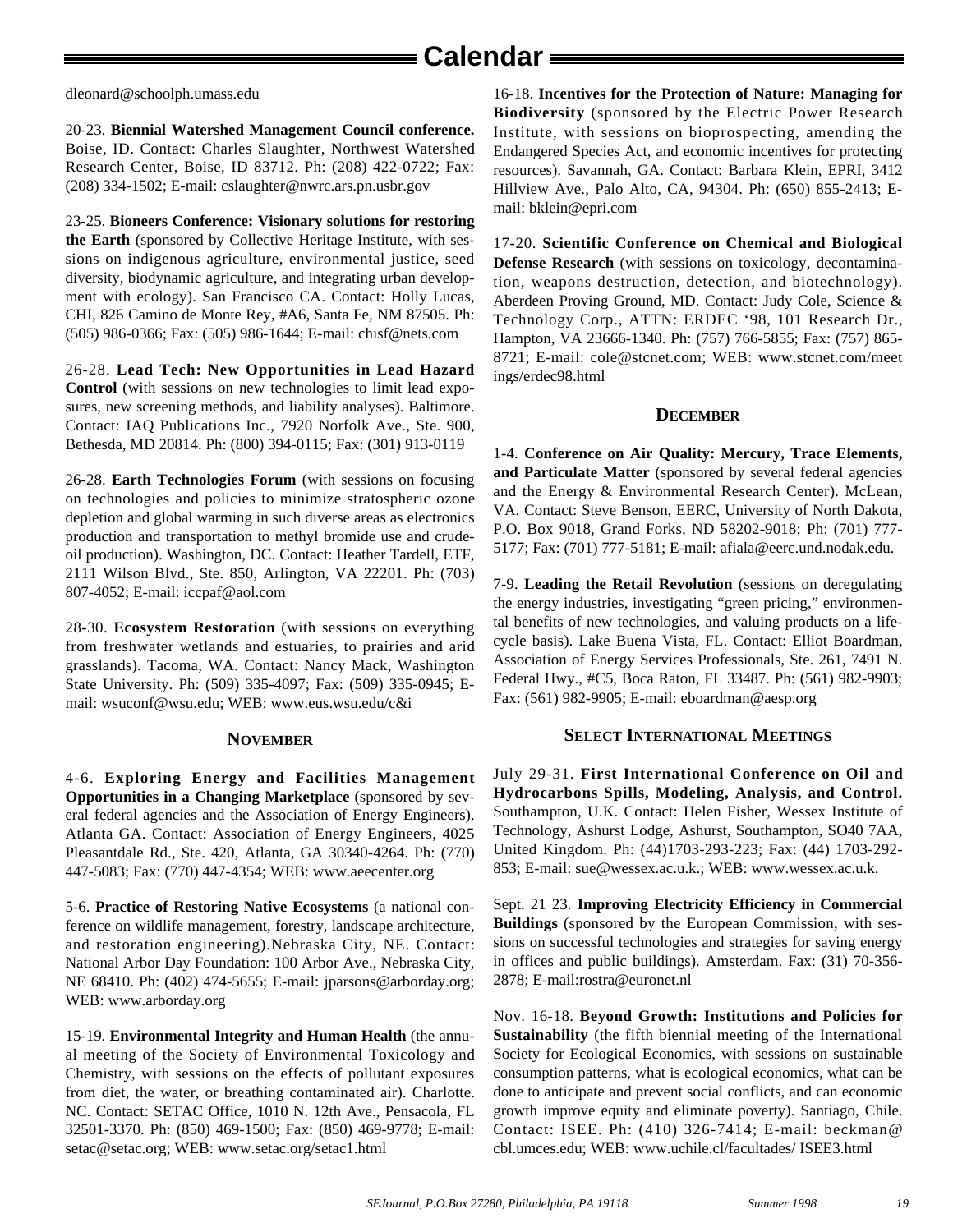#### **APPLICATION DEADLINES**

October 5 for the **John B. Oakes** award for distinguished environmental journalism in the U.S. Newspaper and magazine entries that "make an exceptional contribution to the public understanding of contemporary environmental issues" and were published between Oct. 1, 1997 and Sept. 30 of this year are eligible. The \$3,000 award program is administered by the Natural Resources Defense Council. Contact: Peggy Alevrontas, Oakes Award Committee, The Amicus Journal, NRDC, 40 W. 20th St., New York, NY 10011. Ph: (212) 722-4412; Fax: (212) 727-1773.

October 15 for the new four-month **fellowship** program funded by **The Pew Charitable Trusts,** beginning in January, to study international affairs—such as environmental issues—overseas on a reporting project. Applicants must have at least three years of journalistic experience. Seven fellows will receive two months of seminars and discussion in Washington DC at the Johns Hopkins University's School of Advanced International Studies (SAIS), then travel overseas for up to five weeks to pursue an international reporting project of their choice. Fellows return to Washington for a final two weeks of seminars and follow-up discussions. Will receive a stipend and free accommodations in Washington, plus travel expenses for their overseas reporting. Contact John Schidlovsky, Director, Pew Fellowships in International Journalism, School of Advanced International Studies, 1619 Massachusetts Ave. NW, Washington, DC, 20036.

Ph: (202) 663-7761. Fax: (202) 663-7762. E-mail: pew@mail.jhuwash.jhu.edu

November 2 for the **H. John Heinz III International Fellowship in Environmental Reporting,** for overseas reporting next year. Selected fellows must divide their time between working closely with a media association or university overseas for 3 months—especially in the developing world or in new democracies—and reporting on environmental issues in those countries for the fellow's home media outlet. Upon returning home, the fellow will be expected to share his or her experiences with other reporters through lectures and seminars. Contact: International Center for Journalists, 1616 H. St. NW, Washington DC 20006. Ph: (202) 737-3700; Fax: (202) 737- 0530; E-mail: editor@icfj.org; WEB: http://www.icfj.org

**CORRECTION**: Two typos occurred in the front page story headlined "Media silence on MAI" that appeared in the Spring *SEJournal.* Quotes by a Chantelle Taylor were wrongly attributed as "he said," when in fact Ms. Taylor is a "she".

Later in the article the sentence that reads..."the *opponents* of global free trade will continue to lobby for multilateral agreements, be it through regional agreements like APEC or NAFTA..." should read prop*onents of global free trade* instead of "opponents." *SEJournal* editorial staff regrets the errors.

*To subscribe to the SEJournal, please complete this form and mail with your payment of \$50 (\$30 library rate) to:*

#### **Society of Environmental Journalists Subscription Department P.O. Box 27280 Philadelphia, PA 19118**

| Name                                                                                                                                                                                                                           |                                                                         |                          |  |
|--------------------------------------------------------------------------------------------------------------------------------------------------------------------------------------------------------------------------------|-------------------------------------------------------------------------|--------------------------|--|
|                                                                                                                                                                                                                                |                                                                         |                          |  |
|                                                                                                                                                                                                                                |                                                                         |                          |  |
| Please make your check or money order out to the Society of Environmental Journalists                                                                                                                                          |                                                                         | Check enclosed           |  |
| <b>MasterCan</b><br>$VISA$ .                                                                                                                                                                                                   | For credit payment, please circle one and fill in the information below | Receipt requested $\Box$ |  |
| Account number and the state of the state of the state of the state of the state of the state of the state of the state of the state of the state of the state of the state of the state of the state of the state of the stat |                                                                         |                          |  |
|                                                                                                                                                                                                                                |                                                                         |                          |  |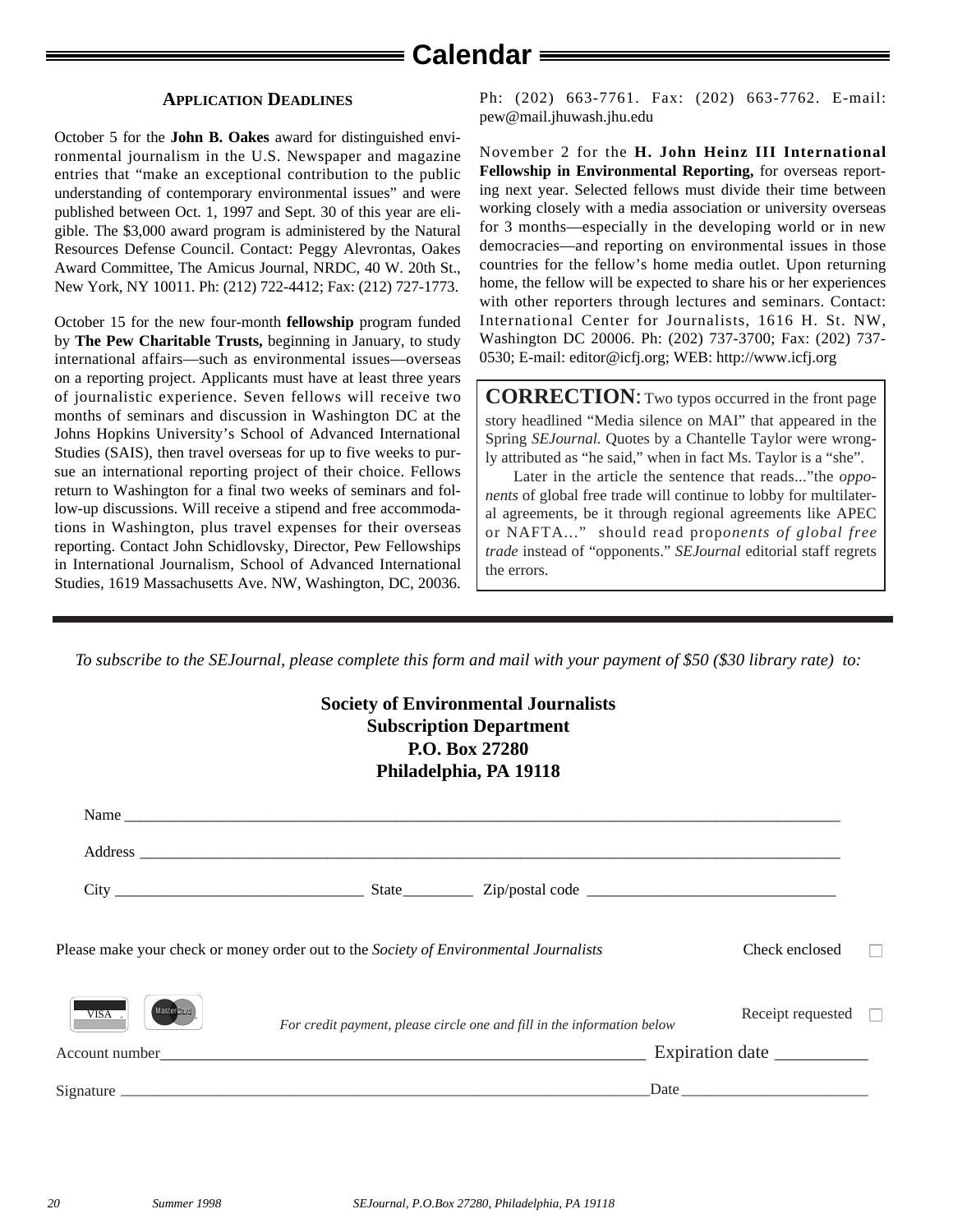## **Cover Story**

## **Nuclear secrecy...(from page 1)**

#### **The Rocky Flats Story**

The news media have been covering the Rocky Flats nuclear weapons production plant since 1951. Located 18 miles from downtown Denver, the plant's main task was to process plutonium for nuclear and hydrogen bombs. In 1989, the DOE abruptly halted plutonium production for safety reasons. Production never restarted, leav-

ing 14.2 tons of plutonium in various places in the production pipeline.

Coverage of Rocky Flats shows the media generally mirrored the community's values and assumptions. Only after problems in plant operations were exposed in a huge industrial fire in 1969 did the media become somewhat more aggressive in pursuing the story. Until the waning years of the Cold War, the general public and mainstream media went along with national security ideology and secrecy. National security was lucrative for communities that landed military installations, contracts, and jobs.

Journalists didn't even ask many questions about a major fire at the plant in 1957 which released plutonium into the atmosphere. The *Denver Post* quoted a plant spokesman who attributed the fire to "spontaneous combustion'' in a processing line. The newspaper didn't carry a single follow-up story. Those "trusting, happily unquestioning years" ran from 1951 to 1969.

That changed after spontaneous combustion of plutonium sparked another huge fire in 1969. This time, a group of independent scientists took soil samples around Rocky Flats and found plutonium contamination, then made journalists aware of their discovery. The press began posing harder questions to the Atomic Energy Commission and Rocky Flats operator Dow Chemical Co.

When facility operators denied the plutonium fire had caused the soil contamination, they were forced to disclose a contamination source that had been kept secret: more than 5,000 drums of plutonium-contaminated oils and solvents had leaked into the soil, where the contamination was spread by heavy rains and high winds.

The public mood changed with the

revelations of the '80s about problems throughout the nuclear weapons complex. These stories initially appeared in techni-

*Operators disclosed a contamination source that had been kept secret: more than 5,000 drums of plutonium-contaminated oils and solvents had leaked into the soil.*

> cal journals such as *Science* and *The Bulletin of The Atomic Scientists,* but the local and national press also began to publish their own major stories on the nuclear contamination problems.

The world learned of the fallibility of nuclear technology with the Chernobyl disaster. The press became more aggressive, and a federal grand jury was summoned to investigate Rocky Flats.

In a 1992 plea agreement, site operator Rockwell International pleaded guilty to several pollution violations and agreed to pay an \$18.5 million fine. A federal judge refused to release the grand jury report, but it was leaked to an alternative Denver weekly, and portions were published. Secrets had found ways to get out.

#### **The Hanford Saga**

Official secrecy enacts a heavy price: loss of faith in government. In 1984, a telephone call to a reporter at *The Spokesman-Review* in Spokane, WA, demonstrated

how profound that loss can be. The woman on the line had an urgent message: conditions at a Hanford plutonium plant were so unsafe that she was afraid there might be a major nuclear accident.

The call to journalist Karen Dorn Steele came during the Reagan administration, when the Cold War was still very chilly and revealing nuclear secrets was a felony. Hanford workers' telephone calls could be monitored for national security reasons.

The caller was a chemist at PUREX, a Hanford plant that made plutonium. She said the '50s-era facility had terrible problems. PUREX used a chemical process to chop up and leach plutonium from fuel

rods, but the process was faulty. Huge amounts of plutonium were missing, either diverted by theft or backed up somewhere inside.

Dorn Steele tried to verify the woman's story. Through a Freedom of

> Information Act request, she learned the FBI had recently conducted an audit of PUREX and had concluded that a dozen kilograms of plutonium wasn't stolen, but was lost "somewhere in the pipes.'' Hardly reassuring, given the

dangers of a critical accident that would release deadly radiation.

The Spokane newspaper's story led to a first-ever press tour inside the plant. But the tour alone was hardly conclusive. At that time, the press could not penetrate the veil of national security that allowed Hanford authorities to deflect almost all questions about plutonium production.

Why did Hanford's problems and its environmental pollution remain a secret for so long? The reasons are complex. Nuclear secrecy was enacted during World War II, and it was perpetuated during the long Cold War. Congress exempted the Atomic Energy Commission from most outside scrutiny, and the AEC ignored safety concerns about nuclear waste as pressure mounted to built the nation's atomic arsenal.

Meanwhile, the small towns bordering Hanford and other nuclear sites had become heavily dependent on nuclear jobs. The hometown media rarely pursued

*Small towns bordering Hanford were heavily dependent on nuclear jobs; hometown media rarely pursued negative stories.*

negative stories.

Hanford managers visited Dorn Steele's editors, suggesting that she had a hidden agenda and questioning her patriotism. Much of that criticism ceased

in 1986, when after public pressure the DOE released 19,000 pages of Hanford environmental monitoring documents that showed the facility had been a massive polluter, ejecting radiation into the air, soil, and groundwater near the Columbia River.

Chasing a footnote in one of the documents, Dorn Steele broke the story of the Green Run, a secret 1949 military experiment conducted at Hanford that spread radioactive iodine 131 for hundreds of *(Continued on page 22)*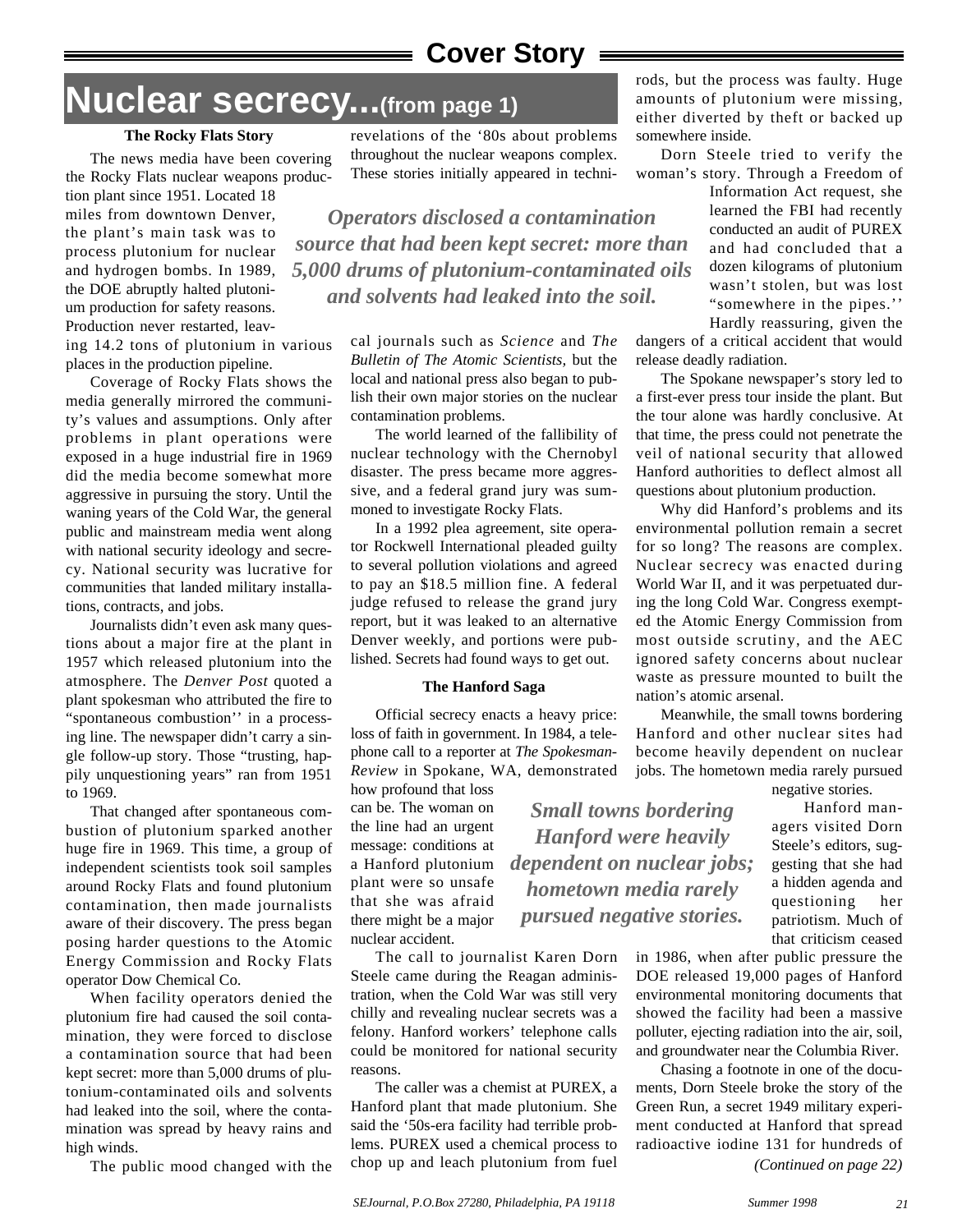## **Cover Story**

## **US—U.K. press...(from page 1)**

both sides. "It isn't objectivity to drum up adverse comments, it's pointless. You can

*"Balance is when you take in all the available information, then say what's going on. And if it's a bloody shambles then you say it's a bloody shambles."*

always find anyone almost certifiably insane to dispute any moral contention or scientific fact." "It's a question of how you define balance," said a freelance environmental journalist. "To me, balance is when you take in all the available information, try and figure out what's going on, and then say what's going on. And if it's a bloody shambles then you say it's a bloody shambles."

The British reporters also said American newspapers were more complacent than U.K. newspapers, and less concerned with world events. "It's a much more competitive press in Britain," one of them said. "There is less competition in

America which means there are some extraordinarily smug and poorly-written papers which tend to always reflect the same view."

A former magazine reporter suggested, "The American papers are far more parochial. World news is tiny in comparison to the amount devoted in the British papers."

When asked about the status of environmental reporting in Britain, most of the journalists indicated that it is healthy and also experiencing something of a resurgence. "At the moment it's thriving," said one. "In the early 1990s I think there was a bit of 'compassion fatigue' but lately it's really taken off."

Yet another environment correspondent for a large daily said green reporting is bouncing back but in a different form inspired by new grassroots awareness. "People are wanting to do something for their own environment and this involved new people, new communities, new groups. I think the whole thing is rethinking itself, and that has set a populist agenda in much of Britain."

The same reporter believes environmental reporting in the U.K. has undergone something of a transformation. "Five years ago transport was not an environmental issue, genetics was not an environmental issue. But many things we now consider part of the environmental debate—like foxhunting—are now slapbang in the agenda."

The former magazine reporter said that green issues are more likely to be covered now by a wide variety of reporters. "In the '80s most papers appointed an environmental journalist and in the '90s most of them reverted to showbiz news, court reporting, or whatever they used to do. So now environmental stories are reported routinely by the newsdesk and it could be anybody's name on it because they happened to be the reporter on duty at the time."

Comments from British reporters were obtained in both face-to-face and telephone interviews in the U.K. in July, 1997..

*Journalist Haven Miller, a third-year doctoral student at the University of Kentucky in Lexington, is studying international communications and plans a dissertation comparing British and*

## **Nuclear secrecy...(from page 20)**

miles. After a FOIA lawsuit to obtain a previously classified report, the newspaper revealed that the Green Run was part of a series of highly clas-

sified Air Force monitoring tests conducted at Hanford and Oak Ridge, TN. It took 10 years and thousands of dollars in legal fees to tell

the full story of the Green Run.

Cold War attitudes die hard. The newspaper again faced resistance in 1994 when it sought to determine whether the billions of dollars that had gone to Hanford cleanup were being spent effectively. Hanford's government overseers admitted they had almost no auditors. Westinghouse Hanford Co., Hanford's site manager, told reporters Dorn Steele and Jim Lynch they had no right to know the salaries of their top managers—paid by the U.S. taxpayer.

Ultimately, the newspaper developed sources who leaked the budgetary and salary information. Numerous workers told the reporters they were embarrassed by wasted money and the lack of cleanup progress.

After six months of hard investigative reporting, the results were disconcerting: one of three Hanford cleanup dollars was being wasted on misguided projects, corporate lawyers, redundant reports, and contractor perks.

The articles sparked a U.S. Senate

investigation and led to changes in Hanford's cleanup contracts. DOE fired 10 of the 12 law firms working on a major lawsuit brought by

thousands of people exposed to Hanford radiation releases. But the case, brought in 1991, still has no trial date, and attorneys *The articles sparked a U.S. Senate investigation and led to changes in Hanford's cleanup contracts.*

> for the contractors have been paid over \$54 million so far.

> The story isn't over. This summer, Washington state's attorney general announced she's about to sue DOE over the lack of cleanup progress.

> Journalists need to keep informing the public about the human health and environmental damage that is the legacy of the arms race. Hanford is a discomforting case history in nuclear secrecy.

> *SEJ board member Joanne Valenti is professor of Communications at Brigham Young University.*

> *Len Ackland, Univ. of Colorado journalism teacher and director of the university's Center for Environmental Journalism is completing a book on Rocky Flats.*

> *Karen Dorn Steele is environment and special projects reporter for* The Spokesman-Review *in Spokane, WA, and has won the 1995 George Polk, Gerald Loeb, and National Press Club awards for her environmental reporting.*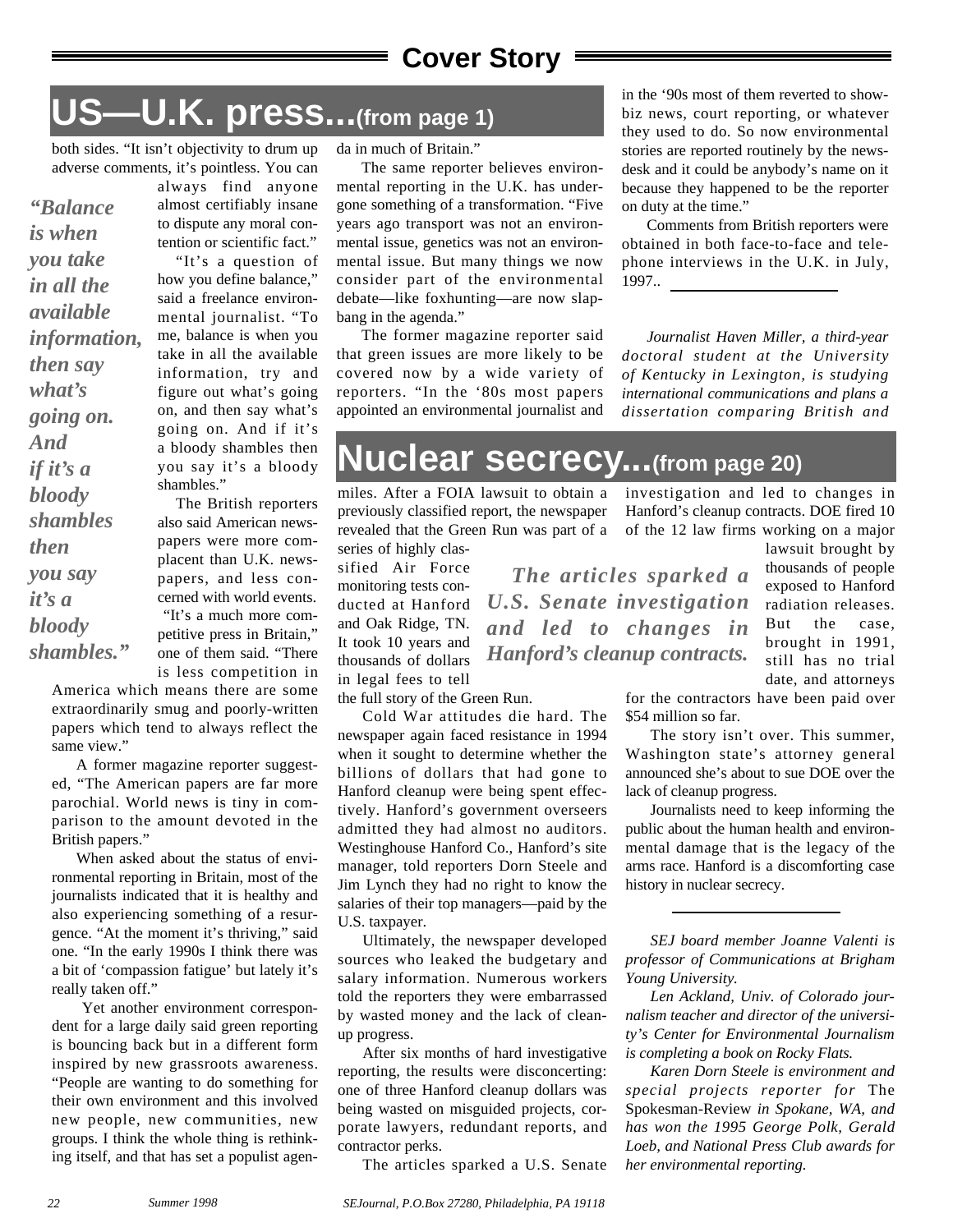

### **Application for Membership** *Society of Environmental Journalists*

P.O. Box 27280 Philadelphia, PA 19118 **Phone:** (215) 836-9970 **Fax:** (215) 836-9972 **Email:** sejoffice@aol.com http://www.sej.org

## **READ AND FOLLOW ALL INSTRUCTIONS CAREFULLY.**

**Return completed application with \$40 (students: \$30) to the SEJ office.**

**Fill out both sides of the application completely. Please include a résumé. Attach a business card if available.** 

**Incomplete or unsigned applications will be returned.**

**Sign the application and return to the Society of Environmental Journalists. Include a check for \$40 (students, \$30), or, to pay with VISA or Mastercard, fill in your card number, expiration, and signature on the last page of this form.**

**Please note: SEJ precludes from membership persons who lobby or conduct public relations on environmental issues. SEJ expects applicants to be honest and complete in filling out this application.**

#### **These are our categories of membership:**

**Active:** Persons primarily engaged in the gathering, reporting, editing, photographing, producing or cartooning of news for dissemination by regularly published, general circulation newspapers, magazines, and newsletters, radio and television stations and networks, syndicated news services, and other media available to the general public.

**Associate:** Those individuals, such as part-time freelancers, who do not qualify for Active or Academic membership but who, in the majority opinion of the SEJ board, will contribute to the attainment of the objectives of the SEJ. Applicants must be substantially engaged in journalistic pursuits.

**Academic:** Persons on the full-time faculty or enrolled as students of an accredited college, university, or other school who have an interest in environmental issues.

*You will be notified about your category of membership upon your acceptance into SEJ by the membership committee.*

| Please print legibly.                                                                                                                                                                                                          |       |  |
|--------------------------------------------------------------------------------------------------------------------------------------------------------------------------------------------------------------------------------|-------|--|
|                                                                                                                                                                                                                                |       |  |
|                                                                                                                                                                                                                                |       |  |
| Publication or Department                                                                                                                                                                                                      |       |  |
|                                                                                                                                                                                                                                |       |  |
|                                                                                                                                                                                                                                |       |  |
| City Curry Country Country Country Country Country Country Country Country Country Country Country Country Country Country Country Country Country Country Country Country Country Country Country Country Country Country Cou |       |  |
| Alternate Address ( $\square$ work $\square$ Home) $\square$                                                                                                                                                                   |       |  |
|                                                                                                                                                                                                                                |       |  |
|                                                                                                                                                                                                                                |       |  |
|                                                                                                                                                                                                                                | Other |  |
|                                                                                                                                                                                                                                |       |  |
| $*$ For publication in annual directory                                                                                                                                                                                        |       |  |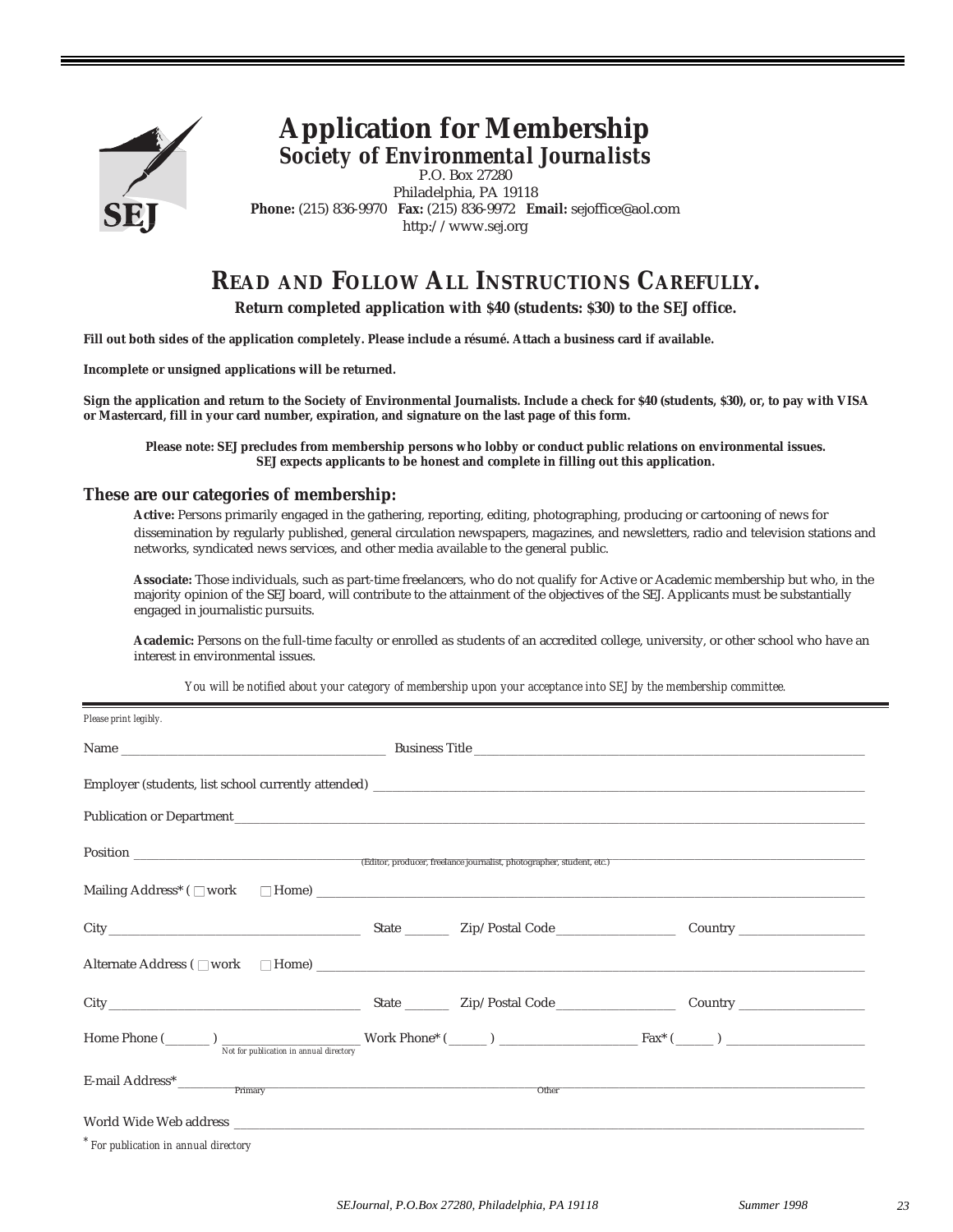| Which of the following most accurately describes your employment. SELECT ONE ONLY.                                                                                                                                                                                                                                                                                                                                                                                                                                                                                                                                                                                                                                                          |                                                         |                                                                                                                                                                                                                                |                                        |                                         |                                   |  |  |
|---------------------------------------------------------------------------------------------------------------------------------------------------------------------------------------------------------------------------------------------------------------------------------------------------------------------------------------------------------------------------------------------------------------------------------------------------------------------------------------------------------------------------------------------------------------------------------------------------------------------------------------------------------------------------------------------------------------------------------------------|---------------------------------------------------------|--------------------------------------------------------------------------------------------------------------------------------------------------------------------------------------------------------------------------------|----------------------------------------|-----------------------------------------|-----------------------------------|--|--|
| $\Box$ Author<br>$\Box$ Newspaper<br>$\Box$ Student                                                                                                                                                                                                                                                                                                                                                                                                                                                                                                                                                                                                                                                                                         | $\Box$ Faculty<br>$\Box$ Nonprofit<br>$\Box$ Television | $\Box$ Freelancer<br>Online Media                                                                                                                                                                                              | $\Box$ Magazine<br>$\Box$ Photographer | $\Box$ News service<br>$\Box$ Publisher | $\Box$ Newsletter<br>$\Box$ Radio |  |  |
| Answer the following questions completely and accurately. Incomplete or unsigned applications will be returned for completion.                                                                                                                                                                                                                                                                                                                                                                                                                                                                                                                                                                                                              |                                                         |                                                                                                                                                                                                                                |                                        |                                         |                                   |  |  |
| 1. Are you reporting or editing stories for the print or electronic media?                                                                                                                                                                                                                                                                                                                                                                                                                                                                                                                                                                                                                                                                  |                                                         |                                                                                                                                                                                                                                | $Yes \Box$                             | No                                      |                                   |  |  |
| 2. Are you working for a publication that is generally available to the public, either through subscription, newsstands, TV, radio, or on the<br>Yes<br>internet?                                                                                                                                                                                                                                                                                                                                                                                                                                                                                                                                                                           | No                                                      |                                                                                                                                                                                                                                |                                        |                                         |                                   |  |  |
| 2a. Is your publication restricted only to members?                                                                                                                                                                                                                                                                                                                                                                                                                                                                                                                                                                                                                                                                                         |                                                         | Yes                                                                                                                                                                                                                            | $\rm{No}$ $\Box$                       |                                         |                                   |  |  |
| 3. Is this your primary employment?                                                                                                                                                                                                                                                                                                                                                                                                                                                                                                                                                                                                                                                                                                         | $Yes \Box$                                              | No                                                                                                                                                                                                                             |                                        |                                         |                                   |  |  |
|                                                                                                                                                                                                                                                                                                                                                                                                                                                                                                                                                                                                                                                                                                                                             |                                                         |                                                                                                                                                                                                                                |                                        |                                         |                                   |  |  |
| 4. Who pays you to report or edit stories?<br><u> and</u> the summary contract the stories of the stories of the stories of the stories of the stories of the stories of the stories of the stories of the stories of the stories of                                                                                                                                                                                                                                                                                                                                                                                                                                                                                                        |                                                         |                                                                                                                                                                                                                                |                                        |                                         |                                   |  |  |
|                                                                                                                                                                                                                                                                                                                                                                                                                                                                                                                                                                                                                                                                                                                                             |                                                         |                                                                                                                                                                                                                                |                                        |                                         |                                   |  |  |
|                                                                                                                                                                                                                                                                                                                                                                                                                                                                                                                                                                                                                                                                                                                                             |                                                         |                                                                                                                                                                                                                                |                                        |                                         |                                   |  |  |
| 6. Are you an educator on the full-time faculty at an accredited college, university, or other school?                                                                                                                                                                                                                                                                                                                                                                                                                                                                                                                                                                                                                                      |                                                         |                                                                                                                                                                                                                                |                                        | Yes                                     | $No$ $\Box$                       |  |  |
|                                                                                                                                                                                                                                                                                                                                                                                                                                                                                                                                                                                                                                                                                                                                             |                                                         |                                                                                                                                                                                                                                |                                        |                                         |                                   |  |  |
|                                                                                                                                                                                                                                                                                                                                                                                                                                                                                                                                                                                                                                                                                                                                             |                                                         |                                                                                                                                                                                                                                |                                        |                                         |                                   |  |  |
| 7. Does any part of your job include public relations on environmental issues?                                                                                                                                                                                                                                                                                                                                                                                                                                                                                                                                                                                                                                                              |                                                         |                                                                                                                                                                                                                                | $\mathbf{Yes}$                         | $\Box$ No                               |                                   |  |  |
|                                                                                                                                                                                                                                                                                                                                                                                                                                                                                                                                                                                                                                                                                                                                             |                                                         |                                                                                                                                                                                                                                |                                        |                                         |                                   |  |  |
| 8. Have you received pay to write press releases?                                                                                                                                                                                                                                                                                                                                                                                                                                                                                                                                                                                                                                                                                           |                                                         | $\Box$ Yes                                                                                                                                                                                                                     | $\Box$ No                              |                                         |                                   |  |  |
| 8a. If so, who has paid you to write press releases?<br><u>equal to the set of the set of the set of the set of the set of the set of the set of the set of the set of the set of the set of the set of the set of the set of the </u>                                                                                                                                                                                                                                                                                                                                                                                                                                                                                                      |                                                         |                                                                                                                                                                                                                                |                                        |                                         |                                   |  |  |
|                                                                                                                                                                                                                                                                                                                                                                                                                                                                                                                                                                                                                                                                                                                                             |                                                         |                                                                                                                                                                                                                                |                                        |                                         |                                   |  |  |
| 8c. What percentage of your income comes from this work? _________________%                                                                                                                                                                                                                                                                                                                                                                                                                                                                                                                                                                                                                                                                 |                                                         |                                                                                                                                                                                                                                |                                        |                                         |                                   |  |  |
| 9. Have you done freelance work, either editing or reporting of environmental stories?                                                                                                                                                                                                                                                                                                                                                                                                                                                                                                                                                                                                                                                      |                                                         |                                                                                                                                                                                                                                |                                        | $\Box$ Yes<br>$\Box$ No                 |                                   |  |  |
|                                                                                                                                                                                                                                                                                                                                                                                                                                                                                                                                                                                                                                                                                                                                             |                                                         |                                                                                                                                                                                                                                |                                        |                                         |                                   |  |  |
| 9b. Does any of this pay come from an organization, institution, or business that engages in extensive lobbying or public relations work on<br>environmental issues?<br>Yes                                                                                                                                                                                                                                                                                                                                                                                                                                                                                                                                                                 | $\Box$ No                                               |                                                                                                                                                                                                                                |                                        |                                         |                                   |  |  |
| 9c. If yes, what percentage of your work comes from such an organization? ______________%                                                                                                                                                                                                                                                                                                                                                                                                                                                                                                                                                                                                                                                   |                                                         |                                                                                                                                                                                                                                |                                        |                                         |                                   |  |  |
| 9d. As a freelancer, do you have any other employment that is not related to journalism? Please describe: _                                                                                                                                                                                                                                                                                                                                                                                                                                                                                                                                                                                                                                 |                                                         |                                                                                                                                                                                                                                |                                        |                                         |                                   |  |  |
|                                                                                                                                                                                                                                                                                                                                                                                                                                                                                                                                                                                                                                                                                                                                             |                                                         |                                                                                                                                                                                                                                |                                        |                                         |                                   |  |  |
| I hereby apply for membership in the Society of Environmental Journalists and do attest that the information I have provided on this form<br>is true and complete. I understand the Board of Directors retains sole authority in determining eligibility for membership in any category. I<br>understand that my continuing eligibility depends upon my employment being acceptable for membership by th terms of the SEJ bylaws, and<br>upon my returning a completed survey each year to the membership committee. I further understand that if I engage in professional activity<br>which renders me ineligible for membership in SEJ, I will notify the membership committee and have my name withdrawn from the member-<br>ship rolls. |                                                         |                                                                                                                                                                                                                                |                                        |                                         |                                   |  |  |
| Signature                                                                                                                                                                                                                                                                                                                                                                                                                                                                                                                                                                                                                                                                                                                                   |                                                         |                                                                                                                                                                                                                                |                                        |                                         |                                   |  |  |
| MasterCard<br>VISA.                                                                                                                                                                                                                                                                                                                                                                                                                                                                                                                                                                                                                                                                                                                         |                                                         | <b>For Visa or Mastercard payment:</b>                                                                                                                                                                                         |                                        |                                         |                                   |  |  |
| Please circle one                                                                                                                                                                                                                                                                                                                                                                                                                                                                                                                                                                                                                                                                                                                           |                                                         |                                                                                                                                                                                                                                |                                        |                                         | Expires                           |  |  |
| $\Box$ Receipt Requested                                                                                                                                                                                                                                                                                                                                                                                                                                                                                                                                                                                                                                                                                                                    |                                                         | <u> 1989 - Johann Stein, marwolaethau a bhann an t-Amhair an t-Amhair an t-Amhair an t-Amhair an t-Amhair an t-A</u>                                                                                                           |                                        |                                         | Date                              |  |  |
| Office use only                                                                                                                                                                                                                                                                                                                                                                                                                                                                                                                                                                                                                                                                                                                             |                                                         | Screening committee notes                                                                                                                                                                                                      |                                        |                                         |                                   |  |  |
|                                                                                                                                                                                                                                                                                                                                                                                                                                                                                                                                                                                                                                                                                                                                             |                                                         | Membership committee notes: which is a state of the state of the state of the state of the state of the state of the state of the state of the state of the state of the state of the state of the state of the state of the s |                                        |                                         |                                   |  |  |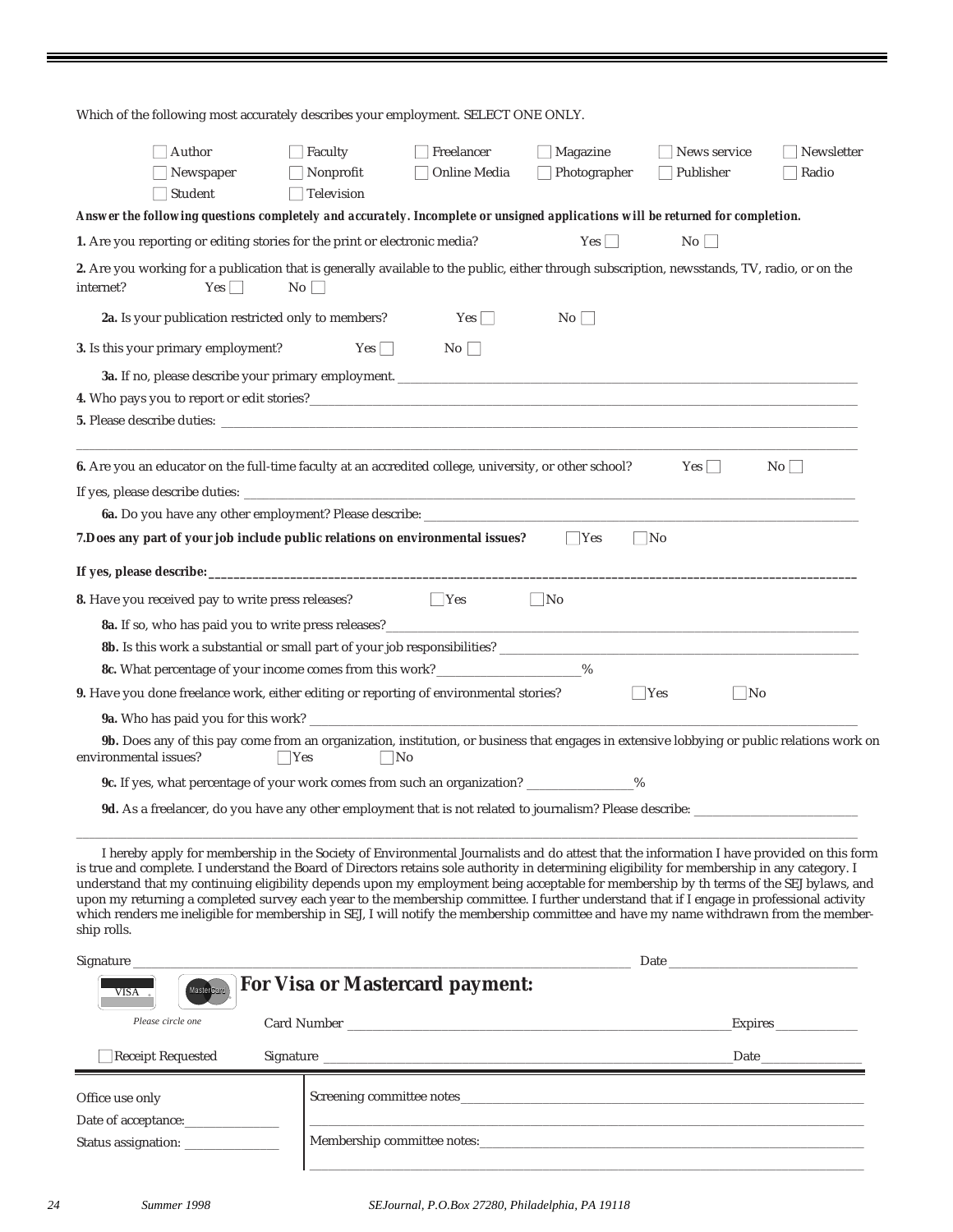## **Green Beat Correspondents**

#### **Contribute to Green Beat**

The Green Beat is designed as an idea exchange for environmental journalists and educators. It relies on information submitted by reporters about important issues, outstanding coverage, and developments in environmental education and the communications profession on a state-by-state basis.

To submit ideas for possible mention in The Green Beat, contact the SEJ correspondent for the appropriate state(s) or, if none are listed, contact Green Beat editor Chris Rigel at (215) 836-9970 or rigel@voicenet.com

#### **Alabama—Vacant**

#### **Alaska—Vacant**

#### **Arizona and New Mexico—**Patti Epler,

*Phoenix New Times,* PO Box 2510, Phoenix, AZ 85002, pepler@newtimes.com, (602) 229- 8451

**Arkansas—**Robert McAfee, Thinking Like A Mountain Institute, 2610 West Hackett Rd, Hackett, AR 72937, arkenved@aol.com, (501) 638-7151

#### **California:**

#### **Northern California—Vacant**

**San Francisco Bay Area—**Jane Kay at the *San Francisco Examiner,* Box 7260, San Francisco, CA 94120, janekay@examiner.com, (415) 777-8704

**Southern California**—Marni McEntee, *Los Angeles Daily News,* 20132 Observation Drive, Topanga, CA 90290, (805) 641-0542

**Colorado**—Todd Hartman, *Colorado Springs Gazette,* 30 S. Prospect St., Colorado Springs, CO 80903, toddh@gazette.com, (719) 636- 0285

**Connecticut, Rhode Island—**Peter Lord, *Providence Journal,* 75 Fountain St., Providence, RI 02902, plord@projo.com, (401) 277-8036

**District of Columbia**—Cheryl Hogue, BNA, *Daily Environment Report,* 1231 25th St., N.W., Room 361-S, Wash., DC 20037, chogue@bna.com, (202) 452-4625, fax (202) 452-4150

#### **Florida and Georgia**

**North Florida and South Georgia—** Deborrah Hoag, 727 Egret Bluff Lane, Jacksonville, FL 32211, hoagd@aol.com, (904) 721-3497

**South Florida—**Andrew Conte, Stuart News, 1591 Port St. Lucie Boulevard #K, Stuart, FL 34592, conte@stuartnews.com, (561) 337-5827

**North Georgia—Vacant Hawaii—Vacant**

**Idaho**—Rocky Barker of the *Idaho Statesman,* 2875 Harmony Street, Boise, ID, 83707, (208) 377-6484*,* rbarker@ micron.net

**Illinois —**Jonathon Ahl, *WCBU 89.9,* 1501 W. Bradley Avenue, Peoria, IL, 61625, ahl@bradley.edu, (309) 677-2761

**Iowa—**Perry Beeman at the *Des Moines Register,* P.O. Box 957, Des Moines, IA 50304, pbeeman@dmreg.com, (515) 284-8538

**Kansas—**Mike Mansur at the *Kansas City Star,* 1729 Grand Ave., Kansas City, MO 64108, mmansur@kcstar.com, (816) 234-4433

**Kentucky**—Andrew Melnykovych, *Louisville Courier-Journal/*Metro Desk, 525 West Broadway, Louisville, KY 40201, Amelnyko@louisvil.gannett.com, (502) 582- 4645

**Louisiana**—Mike Dunne, *Baton Rouge Advocate,* Box 588, Baton Rouge, LA 70821- 0588, mdunne@theadvocate.com (504) 383- 0301

**Maine, New Hampshire, Vermont**—Robert Braile, *Boston Globe* correspondent, P.O. Box 1907, Exeter, N.H., 03833, braile@nws.globe.com, (603) 772-6380

**Maryland and Delaware**—Tim Wheeler, *The Sun,* 501 N. Calvert St., Baltimore, MD 21278, tbwheeler@aol.com, (301) 332-6564

**Massachusetts**—David Liscio, *Daily Evening Item,* 38 Exchange Street, Lynn, MA 01903, dliscio@aol.com, (617) 593-7700

**Michigan—**Jeremy Pearce, *Detroit News,* 615 W. Lafeyette Boulevard, Detriot, MI 48226, (313) 223-4825

**Minnesota, North Dakota, South Dakota—** Tom Meersman at the *Minneapolis Star Tribune,* 425 Portland Avenue, Minneapolis, MN 55488, meersman@startribune.com, (612) 673-4414

**Missouri**—Bill Allen, *St. Louis Post-Dispatch,* 900 N. Tucker Blvd., St. Louis, MO 63101, 72263.3236@compuserve.com, (314) 340-8127

**Montana—**Todd Wilkinson, P.O. Box 422, Bozeman, MT 59771, tawilk@aol.com, (406) 587-4876

**Nebraska—**Julie Anderson, *Ohaha World-Herald,* 1334 Dodge Street, Omaha, NE 68102, julieand@radiks.net, (402) 444-1000 ext. 1223

#### **New Jersey—Vacant**

#### **New York—Vacant**

**Nevada**—Mary Manning, *Las Vegas Sun,* 800 S. Valley View Blvd., Las Vegas, NV 89107, manning@lasvegassun.com, (702) 259-4065 or Jon Christiansen of *Great Basin News,* 6185 Franktown Road, Carson City, NV 89704 (702) 882-3990

*SEJournal, P.O.Box 27280, Philadelphia, PA 19118 Summer 1998*

**North Carolina—**Stuart Leavenworth, *The* (Raleigh) *News and Observer,* PO Box 191, Raleigh, NC, 27602, (919) 829-4859, stuartl @mindspring.com

**Ohio, Indiana**—Charlie Prince at *Ohio Environmental Reporter,* 516 Ludlow Ave. Cincinnati, OH 45220, chasprince@aol.com, (513) 221-0954

**Oregon**—Zaz Hollander, *The Daily Astorian,* 949 Exchange Street, Astoria, OR, 97103, (503) 325-3211, zaz/pacifier.com

**Pennsylvania**—John Bartlett, *Erie Daily Times,* 513 13th St., Franklin, PA 16323, (814) 437-6397

#### **Puerto Rico/Caribbean Islands—vacant**

#### **South Carolina—Vacant**

**Tennessee and Mississippi**—Debbie Gilbert at *The Memphis Flyer,* 460 Tennessee St., Memphis, TN 38103, memflyer@aol.com, (901) 521-9000

#### **Texas and Oklahoma:**

**North Texas and Oklahoma**— Randy Loftis at *The Dallas Morning News,*  508 Young St., Dallas, TX 75202, loftis@ix.netcom.com, (800) 431-0010

**Central and West Texas**—Robert Bryce, *The Austin Chronicle,* 3812 Brookview, Austin, TX 78722, rbryce@compuserve.com, (512) 454-5766

**East and Coastal Texas**—Bill Dawson, *The Houston Chronicle,* Box 4260, Houston, TX 77210, bill.dawson@ chron.com, (713) 220-7171

**Utah—**Brent Israelsen, *Salt Lake Tribune,* 143 South Main, Salt Lake City, UT 84111, israel@sltrib.com, (801) 237-2045

**Wyoming—Vacant**

**Virginia—Vacant**

**Washington State**—**Vacant**

**West Virginia**—Ken Ward,*Charleston Gazette,* 1001 Virginia St. East, Charleston, WV 25301, kenward@newwave.net, (304) 348-1702

**Wisconsin**—Chuck Quirmbach of *Wisconsin Public Radio,* 111 E. Kilbourn Ave., #1060, Milwaukee, WI 53202, quirmbach@ vilas.uwex.edu, (414) 271-8686 or (608) 263- 7985

**Canada—**Doug Draper, *The Standard,*17 Queen Street, St. Catherines, ON L2R 5G5, (905) 684-7251 x229

**Please note vacancies in several states.** Interested? Contact Chris Rigel at rigel@voicenet.com or at the SEJ office: (215) 836-9970, P.O. Box 27280, Philadelphia, PA 19118 to discuss possibilities.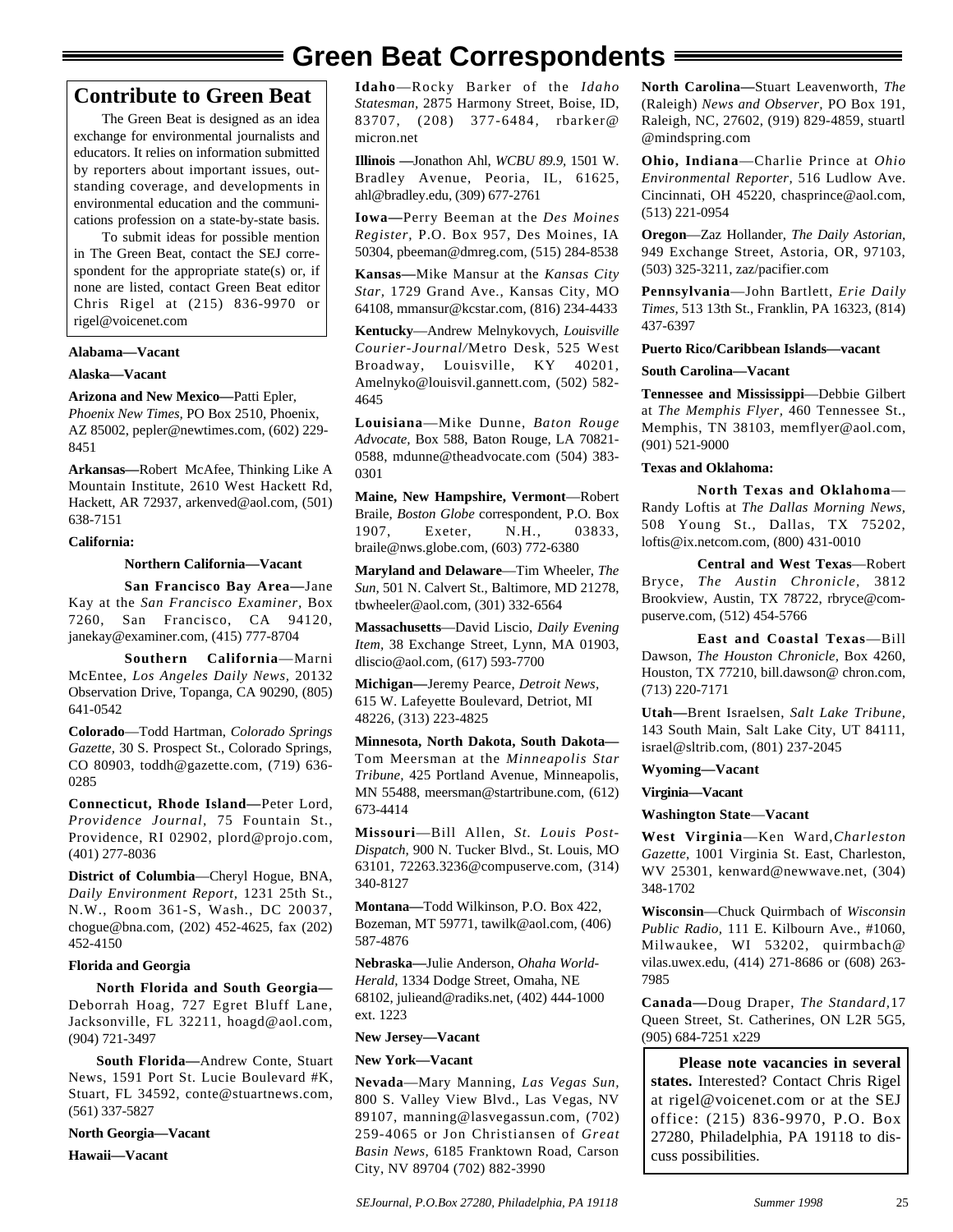#### **ALASKA**

➤ As part of a three-part series reported April 12-14 from commercial fishing boats in Alaska's wintry Bering Sea, *The Oregonian*'s Hal Bernton analyzed the effect of 50 years of fishing on Alaska's booming fishery and found the bounty of the Bering could bust. So far, regional managers say Alaska's stocks remain strong. More than 50 Oregon vessels trawl the Bering for pollock, cod, and flatfish in the 878,000 square mile sea that supports a \$1.4 billion-a-year fishery for fleets from Alaska, Washington, and Oregon and employs more than 15,000 crew and processing workers.

But more than 630 million pounds of dead and dying fish—the wrong species, size, or sex—were thrown overboard in Alaska through the 1990s, more last year alone than were caught off the Oregon coast. A 1996 National Academy of Sciences report found it "extremely unlikely" that not only the fish, but other marine life and birds, could sustain current rates of fishery harvests in the Bering. Call Hal Bernton at (503) 221-8100.

#### **ARIZONA**

➤ Growth and land-use planning were hot political topics in Phoenix this spring as the governor, legislature, and environmental groups wrestled with competing proposals to get a grip on growth in the rapidly expanding urban area. Environmental groups lost their bid to get a strict growth-control measure on November's ballot while the legislature passed a less restrictive version that centers on buying open space for preservation. The *Arizona Republic's* environmental reporter, Kathleen Ingley, has taken the lead on reporting on the growth management issue. Contact her at kathleen.ingley@pni.com.

➤ In the May 7 issue, *New Times* environmental reporter Michael Kiefer detailed a mining company's effort to clean up a huge spill in Pinto Creek, considered one of the nation's most endangered rivers by the American Rivers environmental group. The spill occurred when giant tailings piles collapsed and more than 317,000 cubic yards of waste the consistency of toothpaste flowed into the creek. For more information, contact Kiefer at mkiefer@newtimes.com or (602) 229-8434.

#### **ARKANSAS**

➤ The Arkansas Supreme Court ruled on July 9 that Northwest Arkansas can hold future landfills to the region's strict design and operation standards. In a unanimous ruling the state's high court reversed a lower-court decision won by Sunray Services Inc., the company that challenged regulations set by the fourcounty district that oversees solid-waste management. Sunray Services, now a subsidiary of USA Waste Services, filed the lawsuit in 1994 to test whether regional waste districts could impose stricter standards than the state or federal governments. In 1995 the company amended their complaint to reflect a change in state law that required any regional district that imposed stricter standards to base them on generally accepted scientific knowledge or engineering practice.

After a trial in June of 1997 the local court ruled that the district's regulations did not meet that test. The Supreme Court sided with the district asserting that the lower court applied the wrong standard in reviewing the regulations. Kelly Murphy McQueen, the deputy attorney general who argued the state's position in the lawsuit, asserted that the case sets a standard for a lot of environmental regulations. When the General Assembly delegates authority to the regions the law must leave the responsibility to decide what is proper to each region. For information, contact Brenda Bragg, *The Morning News* of Northwest Arkansas, news@nwaonline.net

#### **BRITISH COLUMBIA**

➤ Canadian Federal Fisheries and Oceans Minister David Anderson announced June 26 that Canada and Washington state had reached a tentative agreement to protect endangered chinook and coho salmon species. According to the July *Canadian Environmental Regulation and Compliance News* story, Washington agreed to a 22 percent reduction of its commercial catch of coho salmon bound for the Fraser River just south of Vancouver this year. In return, Canada will catch 50 percent fewer chinook bound for US waters. For more information contact: *Fisheries & Oceans Canada* (613) 993-0999

#### **COLORADO**

➤ The *Colorado Springs Gazette* did an in-depth eight-page report Aug. 16 on the Fountain Creek watershed, an extensive network of creeks that are tributary to the Arkansas River. Among other things, the report looked at rising discharges of sewage effluent in the creeks, the extensive erosion and sedimentation problems associated with more stormwater rushing off a paved-over landscape, the threats of contaminants running off urban and suburban areas, and the frequent treatment of the creeks as a community dumping ground. In large part, the report raised questions about whether the community puts much value on the creeks as an aesthetic and environmental asset. Contact Todd Hartman, (719) 636-0285 or at toddh@gazette.com

➤ One of the largest landscaping jobs in Colorado has been undertaken by Newmont Mining Co., which is trying to reclaim large gold mines near the Western Slope towns of Ouray and Telluride. The company, under the supervision of state health officials, is using a novel approach that farmers and backyard gardeners can relate to: it tilled thousands of tons of cow manure and hay directly into the sand-like waste, or tailings, to create soil that can accommodate grass and wildflowers The approach, which so far has proved successful—but still has years to go to prove itself—is designed to be cheaper but environmentally friendly and less disruptive than existing methods to reclaim spoiled land. The *Denver Post* did a lengthy article on the cleanup Aug. 9. Call Roger Fillon, a *Post* business writer, at (303) 820-1201.

#### **DISTRICT OF COLUMBIA**

➤ The year 2000 computer bug may foul up the functioning of pollution control technology such as equipment to monitor air emissions and treat waste water. Alec Zacaroli, an air pollution reporter for *Daily Environment Report,* in a July 9 article probed how environmental regulators and industry are starting to define and respond the Y2K problem in pollution

*26*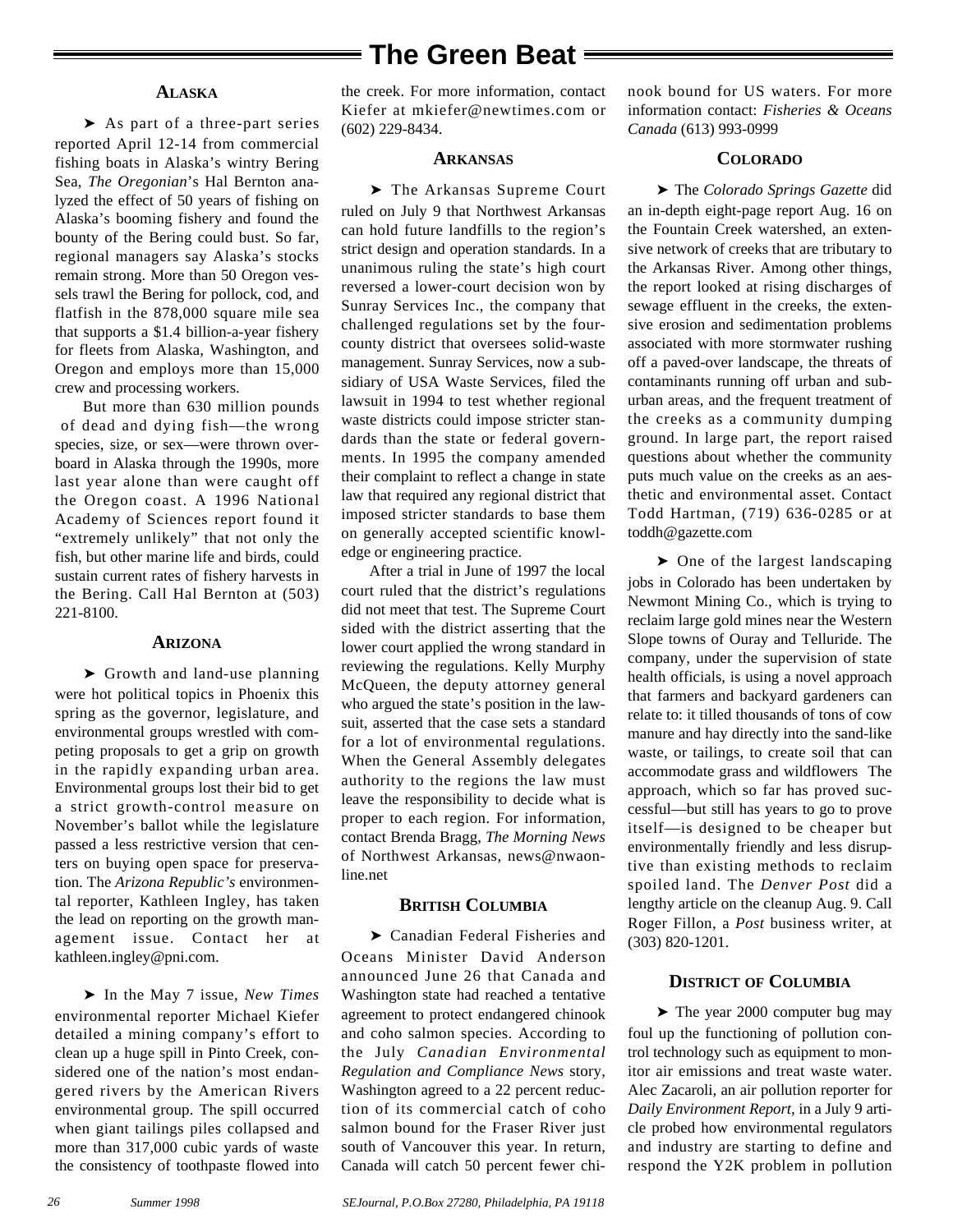control systems. For information, contact Zacaroli at (202) 452-6364.

➤ The mysterious worldwide decline and disappearance of frogs and other amphibians was examined by freelancer William Souder in the July 6 *Washington Post*. According to Souder's piece, there are four prime suspects: increasing ultraviolet radiation due to ozone depletion; global climate change; pesticides; and new diseases. The story may be downloaded for a fee from the on-line *Post* archives at http://www.washingtonpost. com/wp-adv/archives/front.htm.

➤ Environmental stories can end up in the Home section as well as in national, local, and business pages. An article by contributing writer Sandra Evans in the July 9 *Washington Post* Home section focused on "green" furnishings, such as beds made from certified wood. Evans' piece may be retrieved for a fee from http://www.washingtonpost.com/wpadv/archives/front.htm.

#### **FLORIDA**

➤ The wildfires have been the "hot" topic since a foreboding May 26 A-1 story ran in the *Florida Times-Union* in Jacksonville: "Pollution Advisory a warning sign? More bad weeks could be ahead." The piece warned of the firstever, statewide air-pollution advisory resulting from poor air quality from a high pressure system, temperatures eight degrees above normal, and fire danger from dry conditions (rain was .41 inches compared to Jacksonville's average 3.55 inches). Jim Baltzelle, *Florida Times-Union* staff writer (904) 359-4280, contributed to this AP story.

▶ More than 100 residents were evacuated from east Jacksonville after a June 5 chemical plant fire at Confederated Specialty Associates. The fire was brought under control by morning, but the Florida Department of Environmental Protection spent the day completing air tests. Contact *Times-Union* staff writers Sean Gardiner and Kathleen Sweeney at (904) 359-4280.

➤ Florida state scientists are looking for the root causes of a fish kill that caused lesions and tumors on 34 species in the St. Lucie River and Indian River

Lagoon, the *Stuart News* reported in May. Scientists have linked the kill to an organism resembling the one that killed thousands of fish in Maryland and North Carolina in 1997. Scientists are looking at nutrient-rich fresh water releases from Lake Okeechobee that flow into the brackish waterways. When the lake fills with rainwater, the U.S. Army Corps of Engineers flushes overflow east through canals into the waterways rather than south through the Everglades. Contact Andrew Conte at (561) 337-5827 or conte@stuartnews.com.

➤ A property-rights battle in Daytona Beach threatens conservation by preventing the state from creating environmental buffer zones on private property, the *Daytona News-Journal* reported on May 26. A landowners group successfully challenged a rule by the St. Johns River Water Management District to create an environmental buffer zone along the Tomoka River and Spruce Creek. A couple who was barred from cutting down trees in their backyard argued that the rule infringed on their property rights and a federal jury in Orlando agreed. The legal wrangling could have sweeping impact, preventing environmental buffer zones throughout the state. Contact Carol Cole at (904) 252-1568.

➤ Florida may be surrounded by water on three sides, but rapid development has turned much of the state from oasis to desert, according to a four-part series that started in the *Miami Herald* on May 24. A six-month investigation by Michael Browning found that an overwhelming demand for fresh water has caused sinkholes, consumed half of the Everglades since 1949, and dried up state aquifers. With the state's population increasing by 650 people every day, Floridians consume an extra 40.1 million gallons of fresh water every year and consumption has increased 520% since 1950. Contact Browning at Michael\_C\_ Browning@compuserve.com.

#### **Georgia**

➤ A June 23 *Times-Union* story reported on the final two days of a wood stork banding operation by federal biologists at Harris Neck National Wildlife Refuge in southeast Georgia. This is home to one of the few remaining

wood stork colonies in the U.S. Contact Teresa Stepzinski, staff writer, at (904) 359-4280.

#### **IOWA**

➤ On June 28, The *Des Moines Register* launched a series of packages examining changes in Iowa prompted by the move to large-scale hog confinements. The series examines the economic, health, social, financial, and quality of life issues whirling around the changes, one of the hottest issues the state has seen in decades. Critics say large-scale hog operations threaten water and air quality and some neighbors of big pork operations say they lose property value and can't live with the odor. However, pork production accounts for \$8.5 billion a year and 89,000 jobs in Iowa and producers threaten to move if the state restricts too much. For more information contact Perry Beeman at (515) 284-8538.

#### **LOUISIANA**

➤ The *Baton Rouge Advocate* ran a four-part look at environmental justice along the Mississippi River petrochemical corridor between New Orleans and Baton Rouge, often called "Cancer Alley." Currently, a battle is raging over plans to build a \$600 million PVC plant. Reporter Vicki Ferstel looked at the history, the attempt to define environmental justice, and use of the concept to keep out such a plant. The story ran June 21-24. and is available for the next few months at *Advocate On-Line* Internet site: http://www.theadvocate.com/news/ story.asp?StoryID=1687

#### **MAINE**

➤ The *Portland Press Herald* and other newspapers in Maine and across New England reported in June on the concern among environmentalists over a plan by a South African firm to sell nearly one million acres of timberland in central Maine. The land, a prized part of the 26 million acre Northern Forest spanning northern Maine, New Hampshire, Vermont, and New York, includes over 80 miles of undeveloped lake shoreline and 25 miles along the Kennebec and Moose Rivers. The owner, South African Pulp and Paper, has promised to sell to a buyer that practices sustainable forestry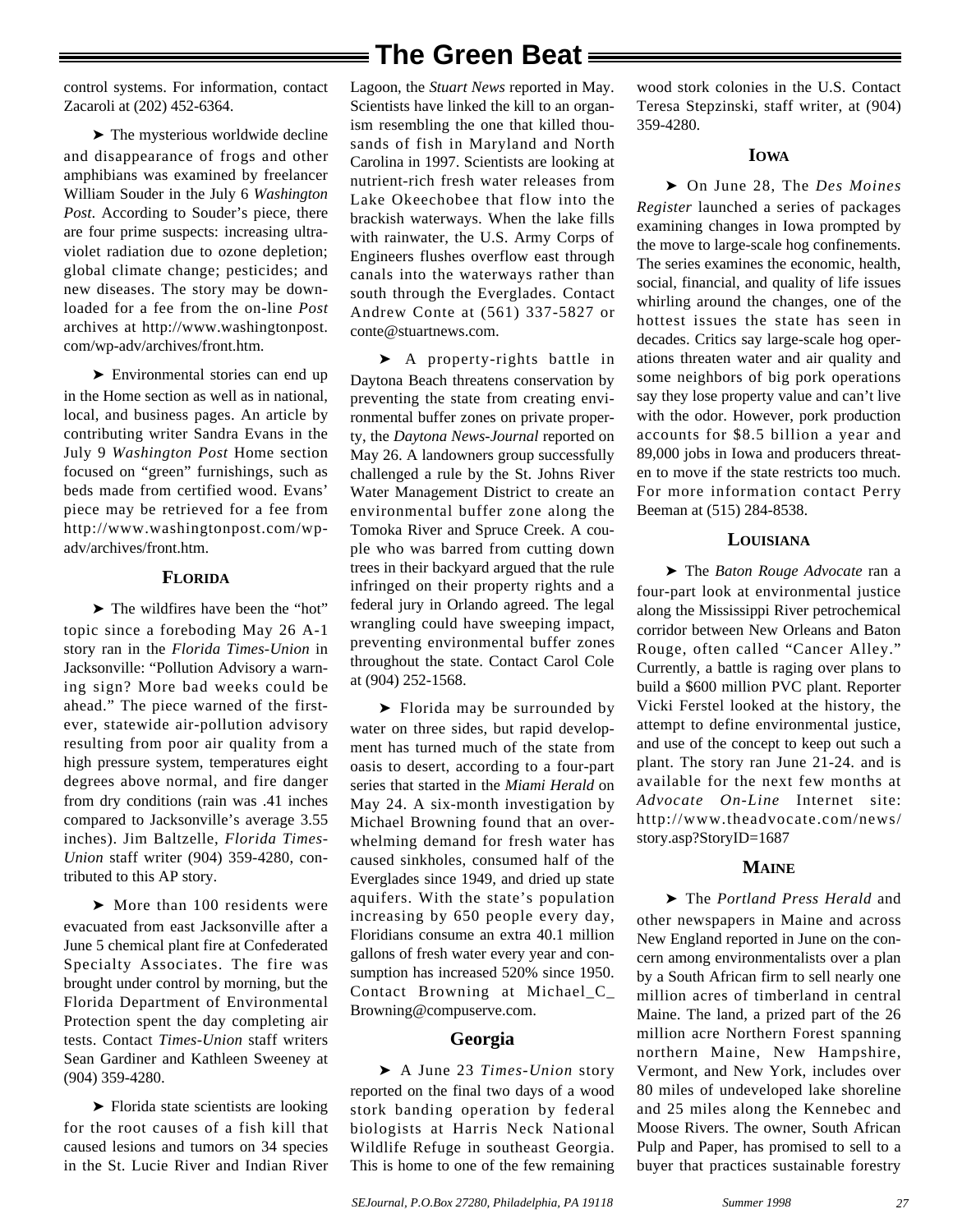and will comply with Maine's forest practice law. But environmentalists fear the land will be subdivided and developed for vacation homes. The Portland *Press Herald* also ran an editorial urging the state to find the money to buy the land, as the opportunity to make such a major acquisition will not likely come again soon. Contact Dieter Bradbury of the *Portland Press Herald*, (207) 791-6328.

➤ The *Bangor Daily News* and other Maine papers reported in June on the growing debate in the state over MTBE, the gasoline additive that helps reduce smog, but is also a suspected carcinogen that has been turning up in drinking water supplies. MTBE is a key part of the state's plan to comply with the federal Clean Air Act, as it has been in other states. But Maine state officials are proposing to suspend the use and sale of MTBE until the state legislature could assess the results of drinking water tests ordered by Gov. Angus King, following the detection of MTBE in drinking water supplies. State Environmental Protection Commissioner Ned Sullivan also recommended a stronger drinking water protection program than the state currently had on the books. Contact Orna Izakson at the *Bangor Daily News*, (207) 990-8149.

#### **MARYLAND**

➤ Sixty Mid-Atlantic fish biologists gathered in Maryland in early July to figure out why the Chesapeake Bay's stock of menhaden—an important commercial fishery, as well as a vital food source for other fish—are in decline. The scientists also debated whether the menhaden decline was linked to a persistent plague of sores showing up on striped bass, the migratory fish known in the bay as rockfish. The July 12 *Baltimore Sun* story said the sores are caused by a bacterial infection unrelated to last summer's outbreak of Pfiesteria. For more information, contact Heather Dewar at (410) 332-6100.

➤ Baltimore Mayor Kurt L. Schmoke, reversing an earlier position, agreed in early July that the city would negotiate to buy 98 homes in Wagner's Point, a cancer-ridden neighborhood ringed by industries. A July 8 story in *The Baltimore Sun* said the mayor announced his change of heart when he toured the

beleaguered community July 7 and met with residents. After initially refusing to consider a buyout, Schmoke said the city now could use the space to expand a municipal wastewater treatment plant, one of several industrial facilities surrounding the rowhouse community. The sewage plant has long been a source of odor complaints from residents and a persistent polluter of the Patapsco River, a tributary of Chesapeake Bay. Contact Joe Mathews at (410) 332-6100

➤ Groups that once fought over preserving wetlands from bulldozers now are uniting in trying to restore lost marshland, as federal and state governments make restoration an environmental priority. *The Baltimore Sun* reported June 7 that Maryland Gov. Parris N. Glendening has pledged to create or restore 60,000 acres in this state—roughly equal to what has been lost since World War II to sprawl development. While debate still rages on whether wetlands can be successfully carved out of dry land, biologists, builders, and environmentalists increasingly are finding it easier and cheaper to return old farm fields and other former swamps to their natural state. Wetland mitigation "banks," meanwhile, have yet to catch on in the state, and real estate developers blame it on over-regulation. Scientists, however, raise caution flags about the profit-oriented approach to environmental protection. Contact Tim Wheeler at (410) 332-6564.

#### **MASSACHUSETTS**

➤ The largest issue facing Lowell, MA, is that of Combined Sewer Overflows, or CSOs—a national problem endemic in the northeast. Because Lowell's storm drainage system is tied into its sewer lines, a heavy rainfall will overload the city's sewage treatment facilities. In a two-month period of a heavy storms this spring, 70 million gallons of excess sewage mixed with rain run-off was dumped directly into the Merrimack River. The problem isn't unique to Lowell. The New Hampshire cities of Nashua and Manchester upriver from the Lowell and Massachusetts cities of Lawrence and Haverhill also have CSOs. Lowell is currently under a EPA mandate to fix the problem, likely by separating the storm drainage system from

the sewer pipes at an estimated cost of \$100 million. Contact Matt Wickenheiser, *The Lowell Sun,* at e-mail wickenheiser@ lowellsun.com, or call (978) 970-4835.

➤ Negotiators from General Electric, the Environmental Protection Agency and 12 state and federal agencies will make one last attempt to find an acceptable cleanup solution for GE's heavily polluted transformer plant and 55 miles of the Housatonic River. EPA regional administrator John DeVillars has said that if GE won't agree to expedite the cleanup of the river and the 250-acre GE plant, and pay at least \$25 million in compensation for long term environmental damage, he will move the site towards a final Superfund listing. In early June, DeVillars ordered GE to immediately dredge half a mile of river next to the GE plant starting next year after EPA testing revealed high levels of PCB-contaminated soil in people's back yards. At the same time, EPA is engineering the work on the next mile and a half, where the river flows through residential neighborhoods.

The order has been widely seen as a precedent for dredging the Hudson. One Congressman with ties to GE has managed to get language attached to the EPA budget that forbids the agency from dredging any PCB-tainted sediments anywhere in the nation for at least the next 18 months. GE has vowed to wage a scorched earth legal battle to fight the proposed moves and has already filed a number of court actions designed to tie up agency resources. The company has also launched an aggressive public relations campaign denying the toxicity of PCBs, and has enlisted the city by offering Pittsfield a \$150 million economic redevelopment package contingent on the EPA backing off its demands for a timely river cleanup.

Meanwhile, GE is spending an estimated \$20 million to remove more than 100,000 cubic yards of tainted soil from 60 residential properties this year. The company gave away the material as "free fill" between 1948 and 1972, then failed to notify regulators about the practice after PCBs were banned in 1977. Contact Theo Stein, reporter, *Berkshire Eagle* at (413) 496-6248 or Greg Sukiennik at (413) 496-6249 or e-mail is eagle@berkshire.net.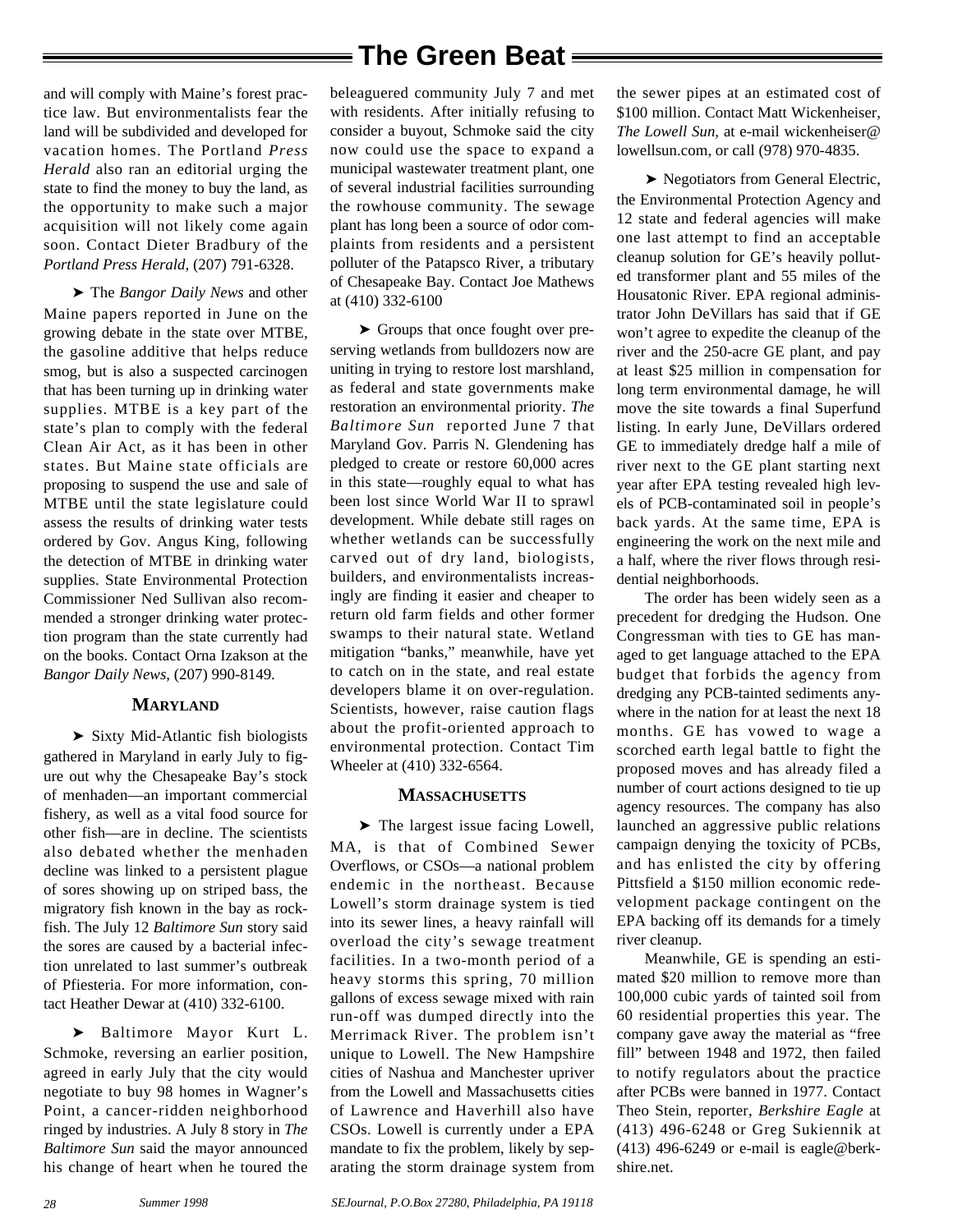#### **MICHIGAN**

➤ Michigan's Goose Island is a 24 acre spit of land that looks like a frayed toothbrush emerging from the depths of Lake Huron. Dead and dying trees cross the island's middle, ending in barren areas whitewashed with a potent herbicide. The cause? Thousands of pounds of bird droppings from double-crested cormorants, which are nesting in such concentrations that cormorant excrement is destroying wetland vegetation. Anglers insist the birds devastate fishing; state and federal researchers insist they don't. Dave Poulson of Booth Newspapers examines the recovery of a once-threatened species and its environmental cost in his July 19 report. For more information, call Poulson at (517) 487-8888.

► A wolf once kept in a Michigan zoo has become the mother of the first Mexican gray wolf born in the wilds since the 1950s. Part of a U.S. Fish and Wildlife Service reintroduction program, the female wolf and 10 others were set free in Arizona and New Mexico in March. Biologists hope the releases will result in a wild population of 100 wolves by the year 2005. Liz Wyatt of the *Battle Creek Enquirer* has followed the progress of the Binder Park Zoo female, which gave birth in July. The wolf pup's gender is not yet known, but researchers plan to capture it, check its health, and attach an electronic tracking collar later this year. Contact Wyatt, now with the *Idaho Statesman,* at (208) 377-6400.

➤ When it sprouted on Lake Michigan's shore 35 years ago, the huge green dome at Big Rock Point seemed to hold a mysterious genie that promised to power the modern age. Michigan's first commercial nuclear reactor kindled enough energy to light a small city before its owners abruptly pushed the genie back into its bottle in 1997. The reason was nuclear waste. In Michigan and across the country, highly radioactive waste and lack of space to store it threaten the future of the American nuclear industry. As more reactors are reaching the end of their 40 year federal license spans, the problem of storing the waste may force utilities to consider switching off, a process called decommissioning. Jeremy Pearce of *The Detroit News* explores decommissioning

and its consequences in his July 7 enterprise report. For more information, call Pearce at (313) 223-4825.

➤ In a three-part series titled "Disappearing Amphibians," Great Lakes Radio Consortium reporters delve into the worldwide decline recently observed among frogs and toads. The first installment deals with frog losses around the Great Lakes. The second part visits species in the Panamanian rainforest. The series concludes with indications that frog deformities may warn of pending human health risks. In the past year, scientists have speculated that parasites, chemical pollution, or increased ultraviolet light (or some combination of those factors) may be at the root of the problem. For more information, contact David Hammond of the Great Lakes Radio Consortium at (734) 764-9210.

#### **MINNESOTA**

➤ U.S. Interior Secretary Bruce Babbitt announced in Minnesota on June 29 that he will formally propose by the end of the year that gray wolves be removed from Endangered Species Act protection. Babbitt called the recovery of wolf populations in Minnesota, Wisconsin, and Upper Michigan a "genuine success story." The proposal to delist wolves will be followed by a public comment period, he said, and final removal from the list will not occur until mid-1999. Some environmental leaders criticized the announcement as premature because the last population survey of wolves in Minnesota occurred in 1989, and a new study this year has not been completed. Others are convinced that removing the wolf from the endangered list will be followed quickly by establishment of a state hunting season. For more information, contact Tom Meersman, *Star Tribune,* (612) 673-7388.

➤ The National Park Service proposed the first-ever restrictions on motorboat use near Isle Royale National Park in northwestern Lake Superior, and many boaters and environmentalists are unhappy about them. Part of the 20-year masterplan for the park includes establishment of two nonmotorized zones and 10 no-wake zones in relatively small but popular portions of the waters surrounding the island. Some boating groups say the restrictions

are unnecessary, and environmentalists say they don't go far enough. The Park Service said the changes are necessary to protect sensitive shorelines and wildlife habitat, and are compatible with the wilderness character of the island, which is 45 miles long and nine miles wide. The Park Service conducted public meetings in Minnesota and Michigan to discuss the proposals, and will release a final version of the plan this fall. Contact: Tom Meersman, *Star Tribune,* (612) 673-7388.

#### **MISSISSIPPI**

➤ The state of Mississippi is testing new methods to eradicate South American fire ants, insects so aggressive and tenacious that pesticides are often ineffective against them. Researchers are "inoculating" fire-ant mounds with a microorganism called Thelohania solenopsae, which the ants then spread from mound to mound, infecting the egg-laying queen. Scientists also plan to introduce tiny Phorid flies that decapitate the ants. These biological control methods are supposedly species-specific and will not affect the rest of the ecosystem. Bruce Reid reported this Jackson *Clarion-Ledger* story in June. His number is (601) 961-7063.

➤ Despite opposition from the timber industry and farming interests, Mississippi has passed a bill calling for a study of the "ecological, scenic, recreational and natural characteristics" of the state's free-flowing waterways. Even though the legislation does not authorize any regulatory controls, conservationists hailed it as a breakthrough. Bruce Reid's story appeared in the *Clarion-Ledger* on Earth Day. Call (601) 961-7063.

#### **MONTANA**

➤ The *Billings* (Montana) *Gazette,* nominated for a Pulitzer Prize a decade ago for its daily coverage of the 1988 Yellowstone forest fires, published a deft, 10-year retrospective in late July and early August on the historic blazes. The paper assigned seven reporters and three photographers to a series that ran over 15 days and included more than two dozen stories. To date, this series has provided the most thorough review of the fires that burned almost 800,000 acres and their implications for America's first national park. Not only is Yellowstone renewed but the park

*29*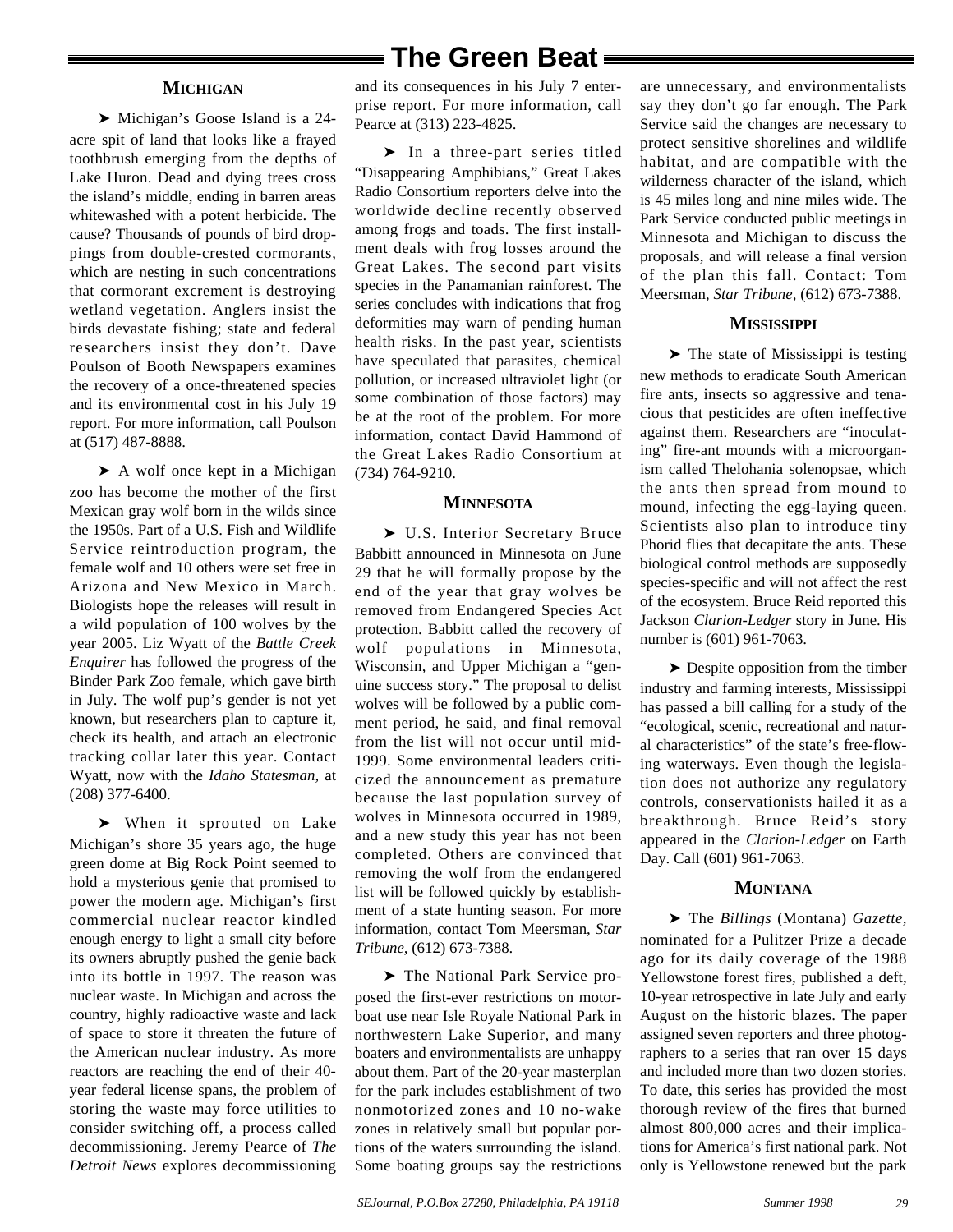served as a fulcrum for educating the country about the profound importance of wildland fire, despite ongoing political pressure to prevent it. Contact Dick Wesnick, publisher of the *Billings Gazette* at (800) 543-2505 or Michael Milstein, who contributed to the series, at  $(307)$ 527-7250.

#### **NEW BRUNSWICK**

➤ The June issue of *Canadian Environmental Regulation & Compliance News* ran a story about five Eastern Canada premiers and six New England governors that agreed June 8 to cut mercury emissions by 50 percent over the next five years. The move will require new emission limits to be placed on waste incinerators, coal-burning power plants, and some industrial facilities in the five provinces and six states that committed to the initiative. The provinces and states also agreed to reduce or eliminate the use of consumer and medical products containing mercury, to co-ordinate programs to identify mercury as a toxin on products that contain the metal, and to eliminate the use of mercury in school science programs. For more information contact: *Environment Canada,* Atlantic Region (506) 536-3025.

#### **NEW HAMPSHIRE**

➤ The Concord *Monitor* and other New Hampshire newspapers reported in June on the state's new sludge management rules, touted by state environmental officials as the toughest in New England. The state has long been criticized by environmentalists for having the weakest rules in New England, making New Hampshire a dumping ground for out-of-state sludge brought in by haulers seeking to avoid stricter regulations in their own states. But New Hampshire state officials said the new rules require sludge to meet tougher toxicity criteria than even the federal government recommends. The new rules were praised by environmental groups such as Clean Water Action, a longtime critic of the state. But that group still cautioned that the rules should be enforced by an office other than the state Department of Environmental Services, as the DES promotes sludge as a fertilizer. Contact Jim Graham at the Concord *Monitor*, (603) 224-5301.

## **The Green Beat**

#### **NEVADA**

Flash floods, fierce thunderstorms and heat dominated the news from Las Vegas in July. The *Las Vegas SUN* published a Sunday feature outlining the difficulties of keeping up with growth in the Las Vegas Valley while trying to protect 5,000 new residents moving to the area a month—an impossible job. It will take 30 years to fully protect the valley, flood officials said. Contact Mary Manning of the *Las Vegas SUN* at manning@lasvegassun.com or (702) 259-4065

#### **NEW JERSEY**

▶ A controversial plan to link Trenton highway segments was approved August 5 by a state council, allowing NJ Dept. of Transportation to fill in nearly an acre of the Delaware River to construct a half-mile highway tunnel along the riverbank. Project opponents will appeal the decision, which, they say, will increase traffic, hurt fish migrations, destroy open space, and cause flooding problems on both sides of the river. Advocates for the plan say the public park which is planned to cover the tunnel replacing the riverbank would add better lighting, allow continued river access, and clean up the area. The *Philadelphia Inquirer* story ran August 6. For more information, contact Lewis Kamb, lkamb@phillynews.com or phone (215) 702-7809.

#### **NEW MEXICO**

➤ When wildfires in Mexico caused an international smoke cloud along the Southwest border, the *Albuquerque Journal* sent a team of reporters to Mexico to write about health and environmental effects. The three-story package was published on Sunday, May 24. A follow-up series in June looked more closely at the ecological devastation in Mexico's already shrinking forests. Contact science reporter John Fleck at jfleck@abqjournal.com or Rene Romo at rromo@ abqjournal.com.

➤ *Albuquerque Journal* environment reporter Mike Taugher continues to follow the development of the Waste Isolation Pilot Plant in southern New Mexico. In June, Taugher reported that the opening of the facility, authorized to handle military nuclear waste, has been delayed while officials investigate whether planned shipments meet the legal criteria for the plant. Contact Mike Taugher at mtaugher@ abqjournal.com or (505) 823-3833.

#### **ONTARIO**

➤ The restoration and clean-up of the Detroit, St. Clair, and St. Marys Rivers has been re-energized. The governments of Canada, the US, Ontario, and Michigan signed a Letter of Commitment (LOC) April 17 pledging to renew the restoration activities for the three rivers. The LOC sets out the roles and responsibilities of Environment Canada, the US Environmental Protection Agency, Ontario's Ministry of the Environment, and Michigan's Department of Environmental Quality in implementing a strategy to restore the rivers to health. Notice of the agreement appeared in the May issue of *Canadian Environmental Regulation & Compliance News*. For more information contact Environment Canada (819) 953- 1656; fax: (819) 994-3266.

➤ According to Heather Auld, a top Environment Canada forecaster, water levels in the Great Lakes could drop as much as one meter if current global warming predictions are correct. That means ships could scrape bottom and cross-border water skirmishes could break out, Auld told a meeting of the Canadian Science Writer's Association in Toronto. For southern Ontario farmland, weather models indicate soil moisture could be reduced by 14 to 67 percent. The story ran in the June 1 edition of the *Toronto Star* and was written by science reporter Joseph Hall. For more information contact Heather Auld, Environment Canada, (819) 953-1656; fax: (819) 994-3266.

➤ Canada's Foreign Affairs Minister, Lloyd Axworthy, recently asked the US to agree to refer the issue of boundary water exports, including water taken from the Great Lakes, to the International Joint Commission (IJC). If the proposal proceeds, the IJC would be asked to make recommendations by October 1998 on the consumption, diversion, and export of boundary waters. Axworthy's move was prompted by a permit granted to an Ontario company by the Ontario Ministry of the Environment, for the annual export of 600 million litres of Lake Superior water to Asia until the year 2002. That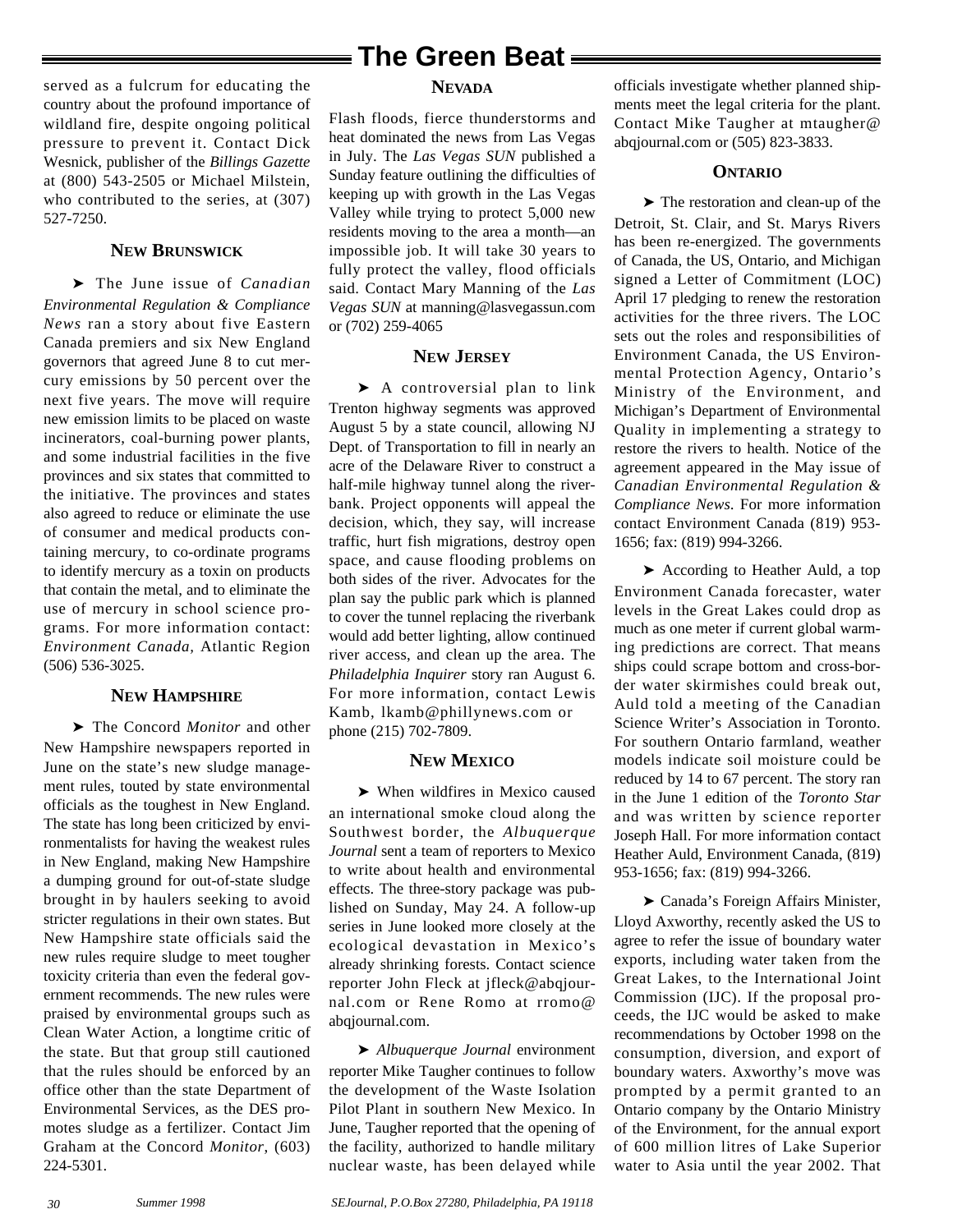permit has since been cancelled. News of the proposal appeared in the May issue of *Canadian Environmental Regulation and Compliance News.* For more information contact Foreign Affairs and International Trade (613) 996-9134.

#### **OREGON**

➤ A federal judge dealt a major blow to Oregon's pioneering effort to wrest endangered species protection out of federal hands. U.S. Magistrate Janice Stewart ruled June 1 that the National Marine Fisheries Service erred in approving Oregon Gov. John Kitzhaber's wild salmon recovery plan in lieu of more stringent Endangered Species Act protections. Stewart faulted the state's mostly voluntary measures and shaky future funding, and said that NMFS' April 1997 decision had no legal basis under the ESA or case law. State officials were predicting a threatened listing for coho likely, which would eliminate as much as \$13 million promised by Oregon's timber industry on the condition that coho stay off the ESA list.

On July 21, however, the Clinton Administration appealed Stewart's ruling. The appeal raises the possibility that NMFS will *not* list coho on August 3. The appeal also means that the Clinton Administration is standing behind other state-led efforts to recover endangered species. But if the 9th Circuit Court of Appeals rules against the administration, that would set a legal precedent in 9 Western states including Washington and California where state-federal recovery plans are under way. Meanwhile, on March 13, Columbia River steelhead in the Portland area were protected as threatened under the ESA. Call *Oregonian* reporters Joan Laatz Jewett or Jonathan Brinckman at (503) 221-8100.

➤ A seafood processing company that pleaded guilty to dumping tons of fish slurry into the Columbia River came to Oregon with a long trail of environmental violations in its wake. In the first such case prosecuted by the U.S. Department of Justice in Oregon, Crystal Ocean Seafoods Inc. admitted June 26 to knowingly and illegally dumping more than 5 million pounds of chopped Pacific whiting into the Columbia. Capping off a yearlong investigation, federal prosecutors based a \$150,000 penalty and plea agreement on

## **The Green Beat**

the company's future commitment to environmental compliance. But an investigation by *The Daily Astorian* showed Crystal Ocean accrued a total of 26 waterand air-quality violations in only two years of operations in Washington state, including one penalty incurred when the company sprayed minced, rotting fish onto a vacant lot near a Kmart store. The company may contest its penalty at a November sentencing. Contact Zaz Hollander at *The Daily Astorian* at (800) 781-3211 or zaz@pacifier.com.

#### **TENNESSEE**

➤ The affluent Memphis suburb of Collierville, one of the fastest-growing towns in Tennessee, was slapped with a penalty by state officials for dumping raw sewage into the nearby Wolf River and not reporting it. In addition to monetary fines, the punishment included a moratorium on new sewer connections, which would prevent the town from planning any more new subdivisions until it cleaned up its act. Tom Charlier reported this story in *The Commercial Appeal* June 12th. He can be reached at (901) 529-2572.

➤ Tennessee's prisons have cut their waste-disposal costs by 75 percent through a program that combines recycling and food composting. Thanks to the prisoners' mandatory compliance, the program has worked well in West and East Tennessee, but prisons in the Nashville area do not yet participate, because the airport authority is worried about birds being attracted to compost sites, posing a hazard to planes (prison officials say the concerns are unfounded). This story by Anne Paine appeared in *The Tennessean* April 4th. Contact her at (615) 259-8071 or abpaine@aol.com.

#### **TEXAS**

➤ Despite years of promises by politicians to provide water and sewer services to colonias (housing developments or subdivisions on the border that have little or no regulations regarding sanitation and other issues), thousands of Texans are still living in disease-ridden homes that are miles away from potable water supplies. A four-part series written by Ralph K.M. Haurwitz of the *Austin American-Statesman* found that hepatitis A rates in the border counties are triple the statewide

rate. Tuberculosis occurs three time more frequently. The series which ran from July 12-15 examines the 1990 legislation to clean up the colonias and how \$479 million was spent while providing water to just 36,000 border residents. Limited copies of the series are available. Go to: www.austin360.com. Contact Haurwitz at (512) 445-3604.

➤ The city of Carrollton, TX, made what turned out to be a very bad decision. On July 23, the city responded to a handful of complaints about the smell from a large egret rookery by sending in bulldozers to level all the trees as the baby birds slept. The results, wrote Randy Lee Loftis of *The Dallas Morning News,* were "hundreds of dead or injured birds, a near-revolt by outraged residents and a federal investigation of apparent violations of one of the nation's oldest environmental laws," the Migratory Bird Treaty Act of 1918.

Carrollton, a suburb just north of Dallas, didn't apply for a permit and said it didn't even know a permit was required (although the fact that they started the work at 4 a.m. raised some questions about that claim). Neither did the city do the obvious thing, which was to wait a month until the birds migrate and the trees could have been bulldozed legally (the law protects birds and nests, not habitat). Community outrage—the *Morning News* got more than 150 letters, more than on any topic in about three years—has turned into renewed attention to the need for habitat conservation in urban/suburban Dallas. For information, contact Loftis at (214) 977-8483 or loftis@ix.net com.com.

#### **UTAH**

➤ Utah Gov. Mike Leavitt and Interior Secretary Bruce Babbitt in May signed a major agreement to remove state school trust lands that are trapped within national parks, monuments, forests, and Indian reservations. The plan calls for the feds to receive title to some 377,000 acres of trust lands inside the federal reserves in exchange for the State's receiving \$50 million cash and 39,000 acres of federal land elsewhere in the state. The swap has yet to be approved by Congress. For more information contact Brad Barber, Utah Office of Planning and Budget, (801) 538-1558; David Terry, director, Utah School and Institutional Trust Lands